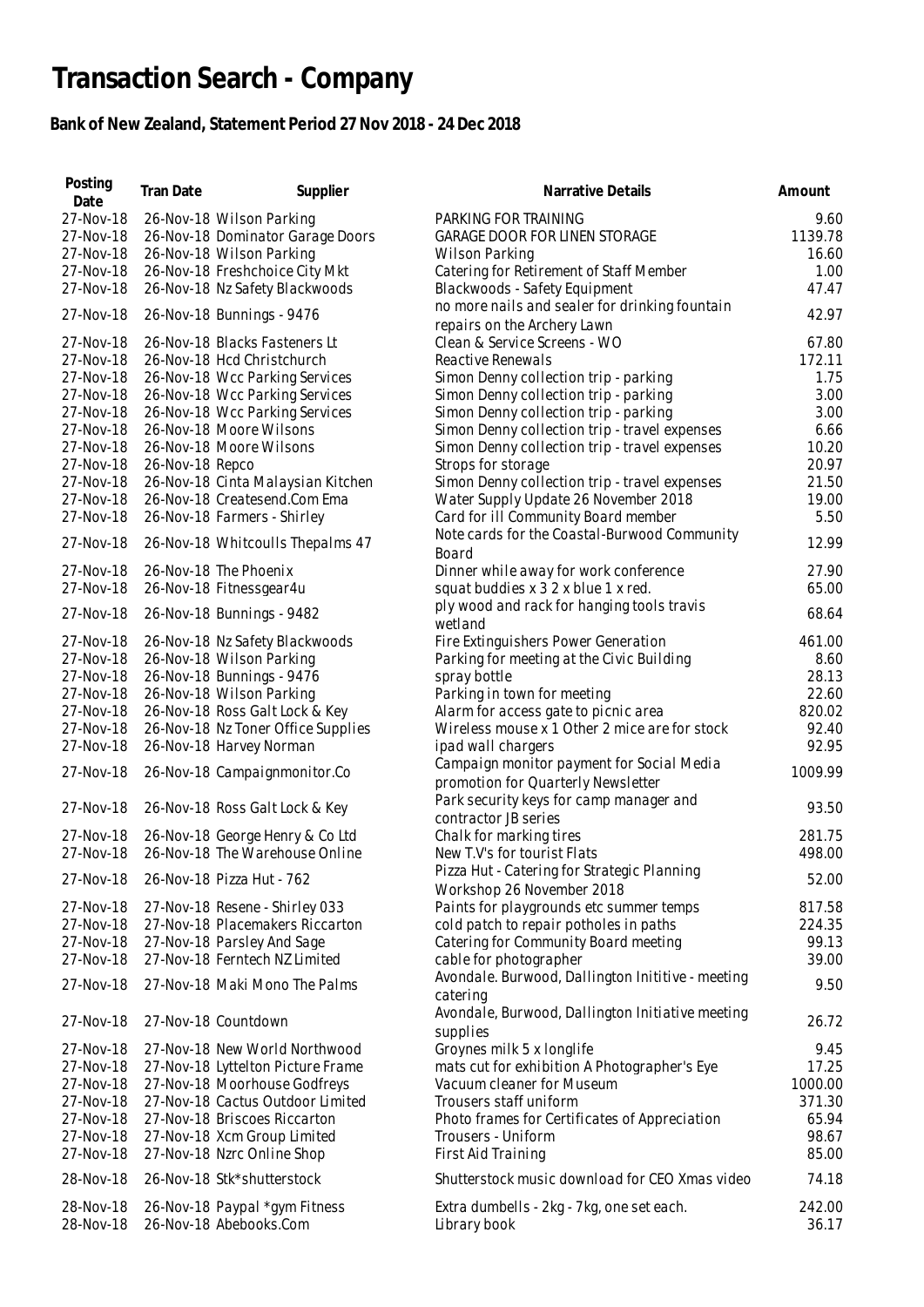| Posting<br>Date        | Tran Date           | Supplier                                                      | Narrative Details                                                                              | Amount           |
|------------------------|---------------------|---------------------------------------------------------------|------------------------------------------------------------------------------------------------|------------------|
| 28-Nov-18              |                     | 27-Nov-18 Nz Safety Blackwoods                                | PPE for 2 staff, 2 pairs of safety boots, high-vis<br>vest, hard-hat, safety glasses           | 512.99           |
| 28-Nov-18              |                     | 27-Nov-18 Bunnings - 9476                                     | Cleaning cloths and brush                                                                      | 22.48            |
| 28-Nov-18              |                     | 27-Nov-18 Bunnings - 9482                                     | Paint for playgrounds etc summer temps<br>Shears for additional volunteers from Estuary Trist  | 140.58           |
| 28-Nov-18              |                     | 27-Nov-18 Omc Power Equipment                                 | at Charlesworth Reserve weekly maintenance<br>team.                                            | 239.97           |
| 28-Nov-18              |                     | 27-Nov-18 Moorhouse Medical Cent                              | Innoculations                                                                                  | 155.00           |
| 28-Nov-18              |                     | 27-Nov-18 Humes Pipeline Systems                              | Duct tape, PVC pipe, caps & level invert reducer                                               | 111.58           |
| 28-Nov-18              |                     | 27-Nov-18 Workplace Safety Sup                                | Restock of 1st Aid supplies                                                                    | 166.98           |
| 28-Nov-18              |                     | 27-Nov-18 Advance Intl Cleaning                               | General Poolside cleaning Product                                                              | 182.83           |
| 28-Nov-18              |                     | 27-Nov-18 Createsend.Com Ema                                  | Walk or wheel day - already registered                                                         | 7.21             |
| 28-Nov-18              |                     | 27-Nov-18 Createsend.Com Ema                                  | Walk or wheel day 2018 - reminder                                                              | 8.34             |
| 28-Nov-18              |                     | 27-Nov-18 Createsend.Com Ema                                  | Community Board Newsletters Coastal-Burwood -<br>December 2018                                 | 10.48            |
| 28-Nov-18              | 27-Nov-18 Loop Deli |                                                               | Lunch while away for work in Tauranga                                                          | 10.50            |
| 28-Nov-18              |                     | 27-Nov-18 Wilson Parking                                      | parking fee                                                                                    | 6.60             |
|                        |                     |                                                               | Kite making kits for Children's programme at New                                               |                  |
| 28-Nov-18              |                     | 27-Nov-18 Skylines & Bylines                                  | Brighton and Aranui libraries                                                                  | 158.50           |
| 28-Nov-18<br>28-Nov-18 |                     | 27-Nov-18 Copyland Digital Print<br>27-Nov-18 Bunnings - 9476 | Exhibition catalogues for A Photographer's Eye<br>wood for shop display supports               | 255.36<br>223.20 |
| 28-Nov-18              |                     | 27-Nov-18 Joes Garage Cranford                                | Retirement/Farewell from Council 15 years service                                              | 245.00           |
| 28-Nov-18              |                     | 27-Nov-18 Bunnings - 9476                                     | litter collector tool                                                                          | 17.94            |
| 28-Nov-18              |                     | 27-Nov-18 Wilson Parking                                      | Parking in town for meeting in Civic                                                           | 12.60            |
| 28-Nov-18              |                     | 27-Nov-18 Courier Post Christchurch                           | Courier tickets for pool water samples to Nelson                                               | 118.80           |
| 28-Nov-18              |                     | 27-Nov-18 Wilson Parking                                      | Parking Civic                                                                                  | 4.60             |
| 28-Nov-18              |                     | 27-Nov-18 Bunnings - 9482                                     | Light bulbs BLFP                                                                               | 23.72            |
| 28-Nov-18              |                     | 27-Nov-18 Chain Reaction                                      | chain reaction for the safety check                                                            | 154.75           |
| 28-Nov-18              |                     | 27-Nov-18 Jb Hi-Fi Riccarton                                  | External hard drive                                                                            | 139.00           |
| 28-Nov-18              |                     | 27-Nov-18 Bunnings - 9482                                     | Accessible handrails and bins                                                                  | 322.68           |
| 28-Nov-18              |                     | 27-Nov-18 Pb Tech Online 09 5269200                           | New UE Boom speaker for UR to replace old /<br>broken unit.                                    | 220.36           |
| 28-Nov-18              |                     | 27-Nov-18 Kmart - Shirley                                     | Purchase of Christmas Tree for reception                                                       | 79.00            |
| 28-Nov-18              |                     | 28-Nov-18 Caltex Redwood                                      | <b>TYRES FOR TOYOTA YARIS</b>                                                                  | 368.50           |
| 28-Nov-18              |                     | 28-Nov-18 Divine Cakes & Dessert                              | Catering for Retirement of Staff Member                                                        | 105.00           |
| 28-Nov-18              |                     | 28-Nov-18 Twl 220 Riccarton                                   | Christmas decorations Turanga                                                                  | 60.00            |
| 28-Nov-18              |                     | 28-Nov-18 Pak N Save Wainoni                                  | Workshop Consumables Brasso metal polish                                                       | 39.45            |
| 28-Nov-18              |                     | 28-Nov-18 Mitre 10 Beckenham                                  | Ply for repair of deck on old shed                                                             | 49.48            |
| 28-Nov-18              |                     | 28-Nov-18 Cial Online Parking                                 | Yellow Moon collection trip - parking                                                          | 22.00            |
| 28-Nov-18              |                     | 28-Nov-18 Ferrymead Mitre 10 Mega                             | Screws for letter boxes                                                                        | 44.28            |
| 28-Nov-18              |                     | 28-Nov-18 Wsl South City                                      | Resources for harbour basin volunteer team                                                     | 88.40            |
| 28-Nov-18              |                     | 28-Nov-18 Freshchoice Barrington                              | flour and plastic bags for storage for cloud dough                                             | 5.94             |
| 28-Nov-18              |                     | 28-Nov-18 Twl 178 Barrington                                  | command clear hooks to hang decoration,<br>highlighter pens, nylon for hanging stuff in the SC | 72.00            |
| 28-Nov-18              |                     | 28-Nov-18 Countdown                                           | room<br>Fruitcake for yearly Christmas event for Card and                                      | 17.00            |
| 28-Nov-18              |                     | 28-Nov-18 Divine Cakes                                        | Scrabble Club<br>Birthday cake for 3 year anniversary                                          | 64.90            |
| 28-Nov-18              |                     | 28-Nov-18 F2c*fmanz                                           | FManz membership yearly renewal                                                                | 201.25           |
| 28-Nov-18              | 28-Nov-18 Miro      |                                                               | Leaving lunch with her Team                                                                    | 292.00           |
| 28-Nov-18              |                     | 28-Nov-18 Wsl South City                                      | 1 x pole stand for upgrading Penguin #2                                                        | 79.99            |
| 28-Nov-18              |                     | 28-Nov-18 Briscoes Rangiora                                   | Curtains for tourist flats                                                                     | 29.00            |
| 28-Nov-18              |                     | 28-Nov-18 Briscoes Blenheim                                   | Curtains for tourist flats                                                                     | 52.99            |
| 28-Nov-18              |                     | 28-Nov-18 Briscoes Timaru                                     | Curtains for tourist flats                                                                     | 105.98           |
| 28-Nov-18              |                     | 28-Nov-18 Parsley And Sage                                    | Credit Voucher Parsley And Sage - Duplicate<br>Charge                                          | $-140.88$        |
| 29-Nov-18              |                     | 26-Nov-18 Paypal *electronict                                 | Coin operated timer for showers                                                                | 830.53           |
| 29-Nov-18              |                     | 27-Nov-18 Fulcrumapp.Com                                      | <b>Fulcrum Monthly User Charge</b>                                                             | 75.73            |
| 29-Nov-18              |                     | 27-Nov-18 Bridgestone Christchurc                             | repair flat tires on wheel borrows                                                             | 50.44            |
| 29-Nov-18              |                     | 27-Nov-18 Shutterstock                                        | Stock video for video walls for Ngai Tahu function                                             | 137.59           |
| 29-Nov-18              |                     | 27-Nov-18 Paypal *cpbooksnz                                   | Library book                                                                                   | 30.00            |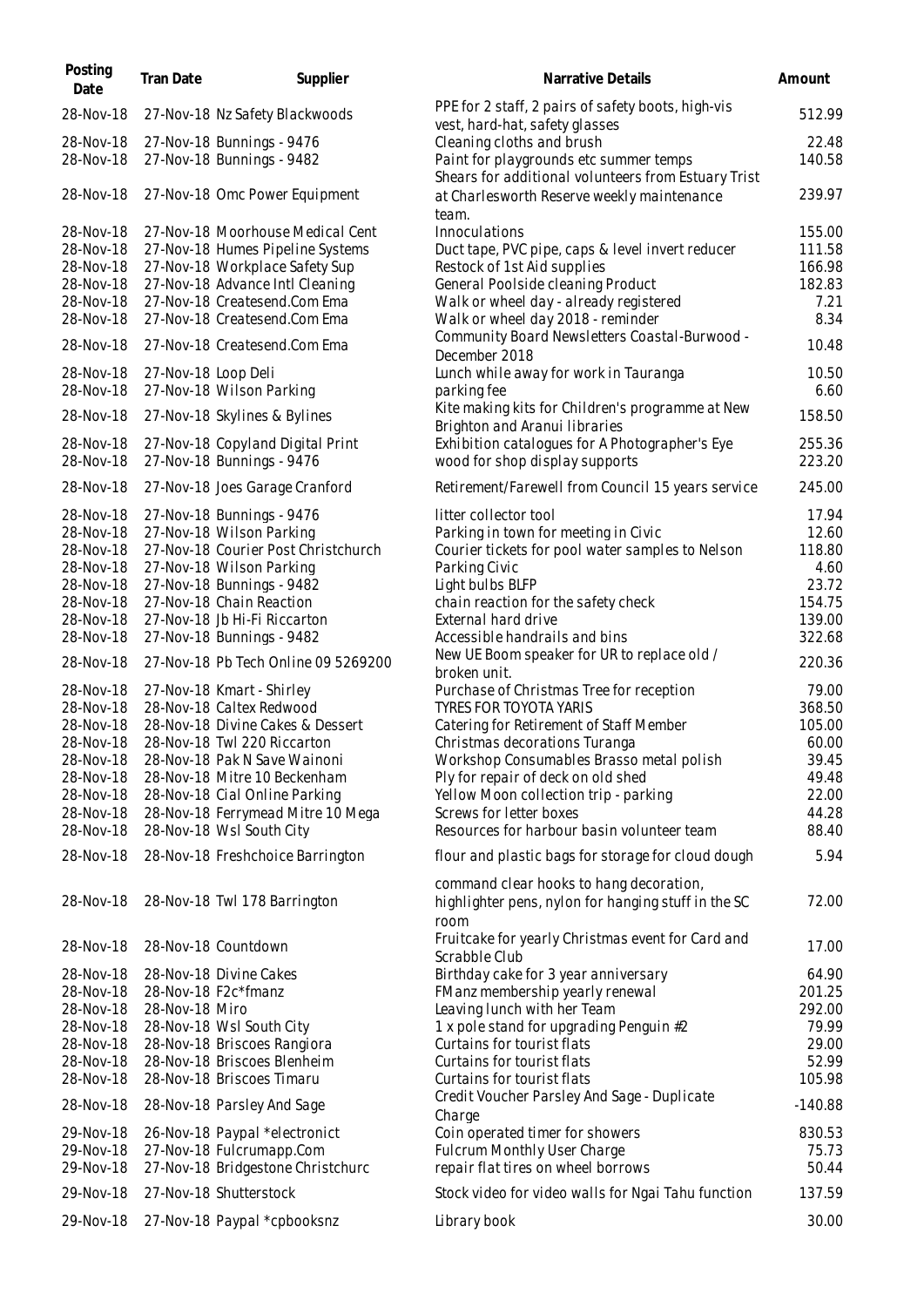| Posting<br>Date | Tran Date          | Supplier                            | Narrative Details                                                                               | Amount    |
|-----------------|--------------------|-------------------------------------|-------------------------------------------------------------------------------------------------|-----------|
| 29-Nov-18       |                    | 28-Nov-18 Kolorful Kanvas           | <b>BOUNCE PILLOW REPAIR</b>                                                                     | 391.00    |
| 29-Nov-18       |                    | 28-Nov-18 Wilson Parking            | Hereford Parking                                                                                | 8.60      |
| 29-Nov-18       |                    | 28-Nov-18 Wilson Parking            | Wilson Parking                                                                                  | 10.60     |
| 29-Nov-18       |                    | 28-Nov-18 Secure Parking Nz         | Parking                                                                                         | 6.00      |
| 29-Nov-18       |                    | 28-Nov-18 Wilson Parking            | Parking                                                                                         | 8.60      |
| 29-Nov-18       |                    | 28-Nov-18 Bunnings - 9476           | Christmas lights and décor Turanga                                                              | 34.94     |
| 29-Nov-18       | 28-Nov-18 Ogilvies |                                     | Christmas tree Turanga                                                                          | 1039.80   |
| 29-Nov-18       |                    | 28-Nov-18 Engineering New Zealand   | Webinar attendance on our impact on the marine<br>environment by Principal Geotechnical Advisor | 80.00     |
| 29-Nov-18       |                    | 28-Nov-18 Lexisnexis NZ Limited     | Cross on Evidence, 10th edition book                                                            | 72.75     |
| 29-Nov-18       |                    | 28-Nov-18 Createsend.Com Ema        | Gymnastics Progression - Term 1 2019                                                            | 7.71      |
| 29-Nov-18       |                    | 28-Nov-18 Createsend.Com Ema        | Gymnastics Rollover - Term 1 2019                                                               | 7.87      |
| 29-Nov-18       |                    | 28-Nov-18 Createsend.Com Ema        | Community Board Newsletters Banks Peninsula -<br>December 2018                                  | 8.57      |
| 29-Nov-18       |                    | 28-Nov-18 Wilson Parking            | Parking at Civic car park for meetings                                                          | 12.60     |
| 29-Nov-18       |                    | 28-Nov-18 Nz Safety Blackwoods      | Boots for RT member. Resources for harbour basin<br>team                                        | 489.47    |
| 29-Nov-18       |                    | 28-Nov-18 Elite Fitness - Dps       | Dumbell rack                                                                                    | 321.00    |
| 29-Nov-18       |                    | 28-Nov-18 Nova Energy               | River of Words Interactive installation                                                         | 133.16    |
| 29-Nov-18       |                    | 28-Nov-18 Para Rubber Christchur    | foam support for Trusttum crates<br>Lunch at C1 cafe to welcome International                   | 179.98    |
| 29-Nov-18       |                    | 28-Nov-18 C-1 Espresso              | cycleways commentators and bloggers to<br>Christchurch                                          | 248.80    |
| 29-Nov-18       |                    | 28-Nov-18 Glowinthedark.Co.Nz       | Glow tape.                                                                                      | 100.95    |
| 29-Nov-18       |                    | 28-Nov-18 New World St Martins      | staff morning tea supplies                                                                      | 25.55     |
| 29-Nov-18       |                    | 28-Nov-18 Omc Power Equipment       | New carburettor/service for 211 stihl chainsaw                                                  | 319.31    |
| 29-Nov-18       |                    | 28-Nov-18 Para Rubber Christchur    | Play equipment replacements                                                                     | 32.50     |
| 29-Nov-18       |                    | 28-Nov-18 Id Solutions              | Metal rings for the ID tags secure to lanyard                                                   | 143.69    |
| 29-Nov-18       |                    | 28-Nov-18 Wilson Parking            | Parking in town for meeting at Civic                                                            | 8.60      |
| 29-Nov-18       |                    | 28-Nov-18 Caltex Hornby             | Milk for tearoom                                                                                | 5.99      |
| 29-Nov-18       |                    | 28-Nov-18 Bunnings - 9476           | Timber screws for bollard project                                                               | 243.00    |
| 29-Nov-18       |                    | 28-Nov-18 Ecodrop Metro             | Waste refuse fee - Treetech Fireworks Spectacular                                               | 15.20     |
| 29-Nov-18       |                    | 28-Nov-18 Hoyts Colombo             | New year's eve - kids dance competition - Hoyts<br>voucher prizes                               | 150.00    |
| 29-Nov-18       |                    | 28-Nov-18 Pb Technologies Christchu | 3 x Enclosures for hard-drives - TU gaming                                                      | 51.41     |
| 29-Nov-18       |                    | 28-Nov-18 Fosters Outdoor Power     | orange line for weed eater                                                                      | 91.00     |
| 29-Nov-18       |                    | 28-Nov-18 Canterbury Landscape Supp | Credit Voucher Canterbury Landscape Supp                                                        | $-40.00$  |
| 29-Nov-18       |                    | 28-Nov-18 Canterbury Landscape Supp | Credit Voucher Canterbury Landscape Supp                                                        | $-226.80$ |
| 29-Nov-18       |                    | 28-Nov-18 Canterbury Landscape Supp | Garden soil                                                                                     | 655.94    |
| 29-Nov-18       |                    | 28-Nov-18 Abebooks.Co Fq97fw        | Library book                                                                                    | 134.48    |
| 29-Nov-18       |                    | 29-Nov-18 Pest Control Research     | Tracking tunnels & wax tags for school and guide<br>groups                                      | 127.08    |
| 29-Nov-18       |                    | 29-Nov-18 Ferrymead Mitre 10 Mega   | gloves for corporate volunteer group at<br>Charlesworth wetland                                 | 27.96     |
| 29-Nov-18       |                    | 29-Nov-18 Placemakers Riccarton     | cold patch to repair potholes in paths                                                          | 224.35    |
| 29-Nov-18       |                    | 29-Nov-18 Ferrymead Mitre 10 Mega   | Rollers for locker Removal<br>Parking at Earthquake Symposium - University of                   | 216.00    |
| 29-Nov-18       |                    | 29-Nov-18 Uoc Parking Meters        | Canterbury                                                                                      | 9.50      |
| 29-Nov-18       |                    | 29-Nov-18 Wgtn Combined Taxis       | Taxi from airport to MBIE offices                                                               | 41.60     |
| 29-Nov-18       |                    | 29-Nov-18 Hampton & Co Ltd          | Drill and impact wrench                                                                         | 782.63    |
| 29-Nov-18       | 29-Nov-18 Icons    |                                     | Simon Denny collection trip - travel expenses                                                   | 4.20      |
| 29-Nov-18       | 29-Nov-18 Z Skyway |                                     | Yellow Moon collection trip - fuel for rental car                                               | 11.53     |
| 29-Nov-18       |                    | 29-Nov-18 The Warehouse Online      | Readiscover programme Botanic gardens Locks for<br>boxes                                        | 118.00    |
| 29-Nov-18       |                    | 29-Nov-18 Hampton & Co Ltd          | new bar tops                                                                                    | 75.72     |
| 29-Nov-18       |                    | 29-Nov-18 Placemakers Riccarton     | Speed Satin Sealer, Builders filler, Araldite.                                                  | 236.62    |
| 29-Nov-18       |                    | 29-Nov-18 Mitre 10 Beckenham        | Storage Cabinets for temp staff (lockers), a rake<br>handle to replace broken one.              | 389.69    |
| 29-Nov-18       |                    | 29-Nov-18 Wsl South City            | Receipt books and other stationery items                                                        | 370.31    |
| 29-Nov-18       |                    | 29-Nov-18 Caltex Redwood            | Milk for Redwood Staffroom                                                                      | 7.98      |
| 29-Nov-18       |                    | 29-Nov-18 Just Incredible           | Santa Parade Central City Activation - Santa Hats                                               | 15.96     |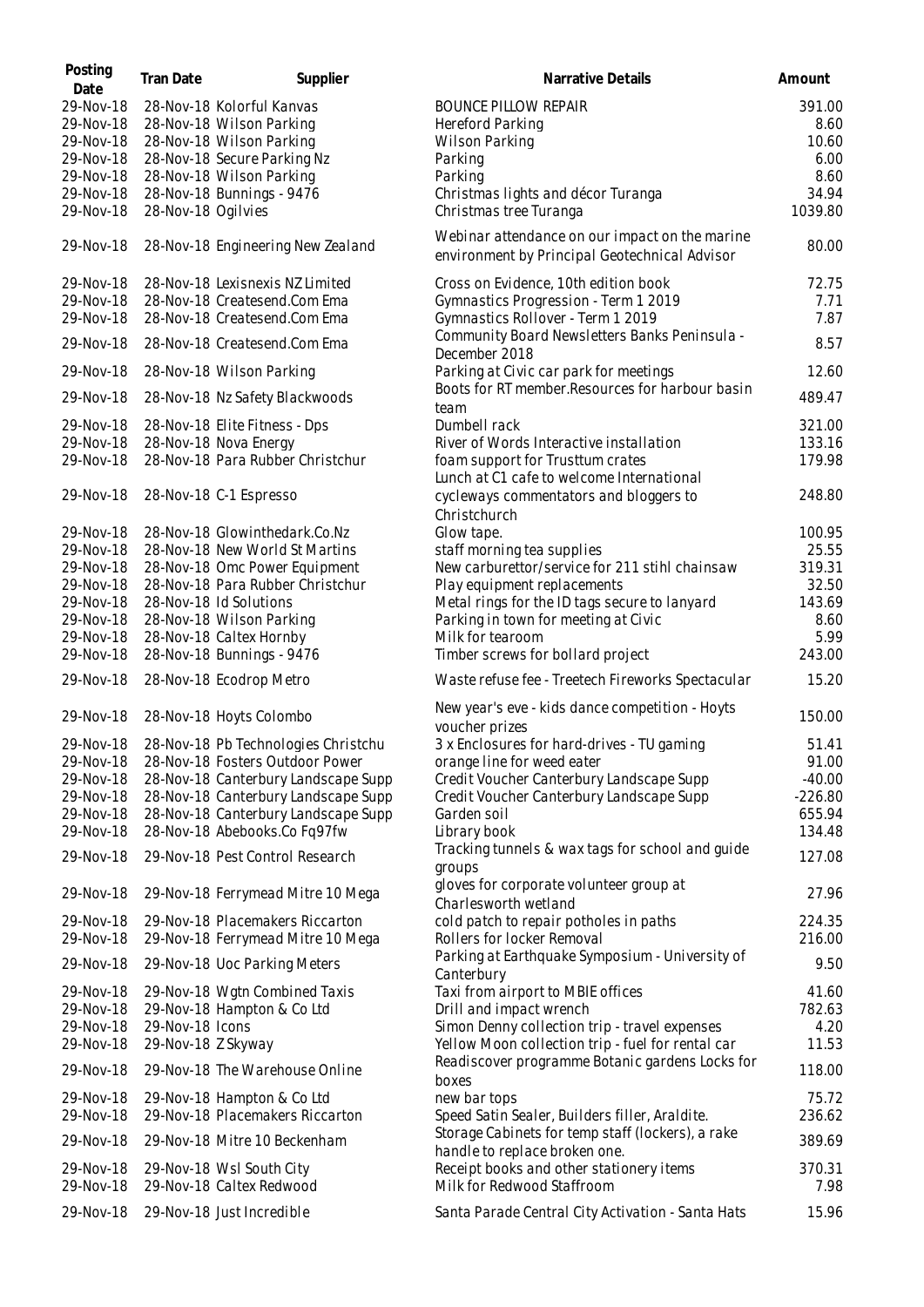| Posting<br>Date                                                                                                                                          | Tran Date         | Supplier                                                                                                                                                                                                                                                                                                                                               | Narrative Details                                                                                                                                                                                                                                                                                                                                                                                                            | Amount                                                                                                                 |
|----------------------------------------------------------------------------------------------------------------------------------------------------------|-------------------|--------------------------------------------------------------------------------------------------------------------------------------------------------------------------------------------------------------------------------------------------------------------------------------------------------------------------------------------------------|------------------------------------------------------------------------------------------------------------------------------------------------------------------------------------------------------------------------------------------------------------------------------------------------------------------------------------------------------------------------------------------------------------------------------|------------------------------------------------------------------------------------------------------------------------|
| 29-Nov-18                                                                                                                                                |                   | 29-Nov-18 Twl 175 South City                                                                                                                                                                                                                                                                                                                           | Santa Parade Central City Activations -<br>decorations                                                                                                                                                                                                                                                                                                                                                                       | 52.50                                                                                                                  |
| 29-Nov-18<br>29-Nov-18<br>29-Nov-18<br>29-Nov-18<br>29-Nov-18                                                                                            |                   | 29-Nov-18 Briscoes Chch Salisbury<br>29-Nov-18 Countdown<br>29-Nov-18 Vendella International<br>29-Nov-18 Countdown<br>29-Nov-18 Mitre 10 Mega Papanui                                                                                                                                                                                                 | Curtains for the tourist flats<br>Grocery items for resale in the shop<br>Tea, coffee, milk for flats<br>catering<br>Lights for Xmas display                                                                                                                                                                                                                                                                                 | 52.99<br>73.80<br>410.63<br>26.00<br>19.96                                                                             |
| 30-Nov-18                                                                                                                                                |                   | 27-Nov-18 Justins Active Managem                                                                                                                                                                                                                                                                                                                       | New Zealand Fitness Industry Leaders Roundtable                                                                                                                                                                                                                                                                                                                                                                              | 201.66                                                                                                                 |
| 30-Nov-18<br>30-Nov-18<br>30-Nov-18<br>30-Nov-18<br>30-Nov-18<br>30-Nov-18<br>30-Nov-18<br>30-Nov-18<br>30-Nov-18<br>30-Nov-18<br>30-Nov-18<br>30-Nov-18 | 27-Nov-18 Myfonts | 28-Nov-18 Hoo*hootsuite Inc<br>28-Nov-18 Officevibe<br>28-Nov-18 Abebooks.Co Fq9v23<br>29-Nov-18 Wilson Parking<br>29-Nov-18 Mico Montreal Street 7080<br>29-Nov-18 Twl 180 Rangiora<br>29-Nov-18 Prestartbooks.Co.Nz<br>29-Nov-18 Bunnings - 9476<br>29-Nov-18 Hcd Christchurch<br>29-Nov-18 Century Yuasa Battery<br>29-Nov-18 Beaurepairs Northwood | Typeface for Simon Denny exhibition<br>Monthly software licence - Libraries<br>ITDC OfficeVibe monthly sub 2018-12<br>Library book<br><b>Wilson Parking</b><br>Tap key for clock pool side<br>Wall clocks<br>Prestart checklist books for ranger vehicles<br>Bunnings Warehouse - Batteries for SLMeters<br><b>TWRF Hose Nozzels</b><br>Replace Battery Sykes Pump<br>tyre repairs/replacement to trolley and<br>wheelbarrow | 53.99<br>114.41<br>1127.62<br>71.23<br>4.60<br>18.40<br>48.00<br>161.50<br>59.88<br>193.30<br>251.92<br>96.00<br>22.46 |
| 30-Nov-18                                                                                                                                                |                   | 29-Nov-18 Couplands Bakeries                                                                                                                                                                                                                                                                                                                           | Catering for Network Meeting                                                                                                                                                                                                                                                                                                                                                                                                 | 111.74                                                                                                                 |
| 30-Nov-18<br>30-Nov-18<br>30-Nov-18                                                                                                                      |                   | 29-Nov-18 Eco Frame And Mirror<br>29-Nov-18 Wilson Parking<br>29-Nov-18 Little Bird Organics                                                                                                                                                                                                                                                           | Fireworks Spectacular 2018 - Sponsor Gift - Frame<br>AAG Yellow Moon return - parking<br>Yellow Moon collection trip - travel expenses                                                                                                                                                                                                                                                                                       | 33.48<br>45.50                                                                                                         |
| 30-Nov-18                                                                                                                                                |                   | 29-Nov-18 Createsend.Com Ema                                                                                                                                                                                                                                                                                                                           | Community Board Newsletters Spreydon-Cashmere<br>- December 2018                                                                                                                                                                                                                                                                                                                                                             | 7.50                                                                                                                   |
| 30-Nov-18                                                                                                                                                |                   | 29-Nov-18 Createsend.Com Ema                                                                                                                                                                                                                                                                                                                           | Community Board Newsletters Papanui-Innes -<br>December 2018                                                                                                                                                                                                                                                                                                                                                                 | 7.74                                                                                                                   |
| 30-Nov-18                                                                                                                                                |                   | 29-Nov-18 Wilson Parking                                                                                                                                                                                                                                                                                                                               | Parking at Civic car park for meetings                                                                                                                                                                                                                                                                                                                                                                                       | 24.60                                                                                                                  |
| 30-Nov-18                                                                                                                                                |                   | 29-Nov-18 Wilson Parking                                                                                                                                                                                                                                                                                                                               | Cost of parking while attending a Document<br>Storage Solutions meeting in Civic                                                                                                                                                                                                                                                                                                                                             | 12.60                                                                                                                  |
| 30-Nov-18                                                                                                                                                |                   | 29-Nov-18 Bj Ball Limited                                                                                                                                                                                                                                                                                                                              | Paper required for printing of CAGF annual report                                                                                                                                                                                                                                                                                                                                                                            | 249.64                                                                                                                 |
| 30-Nov-18<br>30-Nov-18<br>30-Nov-18                                                                                                                      |                   | 29-Nov-18 Officemax<br>29-Nov-18 Barrington Super Liquor<br>29-Nov-18 Hcd Christchurch                                                                                                                                                                                                                                                                 | H&S Consumables<br>Gift for Gymnastic Assessors - external<br>Pipe fittings for Hydrant up stand adaptor for                                                                                                                                                                                                                                                                                                                 | 42.92<br>31.98<br>204.80                                                                                               |
|                                                                                                                                                          |                   |                                                                                                                                                                                                                                                                                                                                                        | filling of Jellie Park out door pool<br>Floc for cleaning up fine particles in the summer                                                                                                                                                                                                                                                                                                                                    |                                                                                                                        |
| 30-Nov-18<br>30-Nov-18<br>30-Nov-18<br>30-Nov-18                                                                                                         |                   | 29-Nov-18 Propeller Swim School<br>29-Nov-18 Bp Connect Marshlands<br>29-Nov-18 Bunnings - 9482<br>29-Nov-18 Bunnings - 9482                                                                                                                                                                                                                           | pool filters (water clarity), water test tabs<br>Milk for BLFP<br>Volunteer work gloves<br>Shears, saw blade                                                                                                                                                                                                                                                                                                                 | 1119.50<br>8.38<br>99.00<br>141.49                                                                                     |
| 30-Nov-18                                                                                                                                                |                   | 29-Nov-18 Amalga Taxis 3-888-000                                                                                                                                                                                                                                                                                                                       | Taxi fare from Metro Managers meeting venue to                                                                                                                                                                                                                                                                                                                                                                               | 52.10                                                                                                                  |
| 30-Nov-18                                                                                                                                                |                   | 29-Nov-18 University Gateway                                                                                                                                                                                                                                                                                                                           | the airport in Wellington on 29/11/2018.<br>registration & tour fee to attend Active Living and<br>Environment Symposium 2019                                                                                                                                                                                                                                                                                                | 569.00                                                                                                                 |
| 30-Nov-18                                                                                                                                                |                   | 29-Nov-18 Wilson Parking                                                                                                                                                                                                                                                                                                                               | Parking at Civic to attend health and safety<br>meeting                                                                                                                                                                                                                                                                                                                                                                      | 6.60                                                                                                                   |
| 30-Nov-18                                                                                                                                                |                   | 29-Nov-18 Mindkits Ltd                                                                                                                                                                                                                                                                                                                                 | Filament for 3D Printers in LC                                                                                                                                                                                                                                                                                                                                                                                               | 277.61                                                                                                                 |
| 30-Nov-18                                                                                                                                                |                   | 29-Nov-18 Q Store - Palms                                                                                                                                                                                                                                                                                                                              | Extension USB cord to allow easy down loading of<br>new bark recording devices                                                                                                                                                                                                                                                                                                                                               | 4.50                                                                                                                   |
| 30-Nov-18                                                                                                                                                |                   | 29-Nov-18 The Frontrunner Bushin                                                                                                                                                                                                                                                                                                                       | Footwear                                                                                                                                                                                                                                                                                                                                                                                                                     | 360.00                                                                                                                 |
| 30-Nov-18                                                                                                                                                |                   | 30-Nov-18 Total Pos Solutions                                                                                                                                                                                                                                                                                                                          | Eftpos rolls for printing receipts at donation<br>station                                                                                                                                                                                                                                                                                                                                                                    | 34.50                                                                                                                  |
| 30-Nov-18<br>30-Nov-18                                                                                                                                   |                   | 30-Nov-18 Rolleston Hammer Hrdwre<br>30-Nov-18 New World Fendalton                                                                                                                                                                                                                                                                                     | safety sunglasses x 2, + organic weed killer<br>12 Cans of Pears for Lizard Trapping<br>Christmas Decoration for Reception - Graham                                                                                                                                                                                                                                                                                          | 59.98<br>13.48                                                                                                         |
| 30-Nov-18                                                                                                                                                |                   | 30-Nov-18 Twl 120 Northlands                                                                                                                                                                                                                                                                                                                           | Condon                                                                                                                                                                                                                                                                                                                                                                                                                       | 16.50                                                                                                                  |
| 30-Nov-18                                                                                                                                                |                   | 30-Nov-18 Pak N Save Northlands                                                                                                                                                                                                                                                                                                                        | Swim Nappies for Resale at Graham Condon and<br>Staff Room Consumables                                                                                                                                                                                                                                                                                                                                                       | 278.96                                                                                                                 |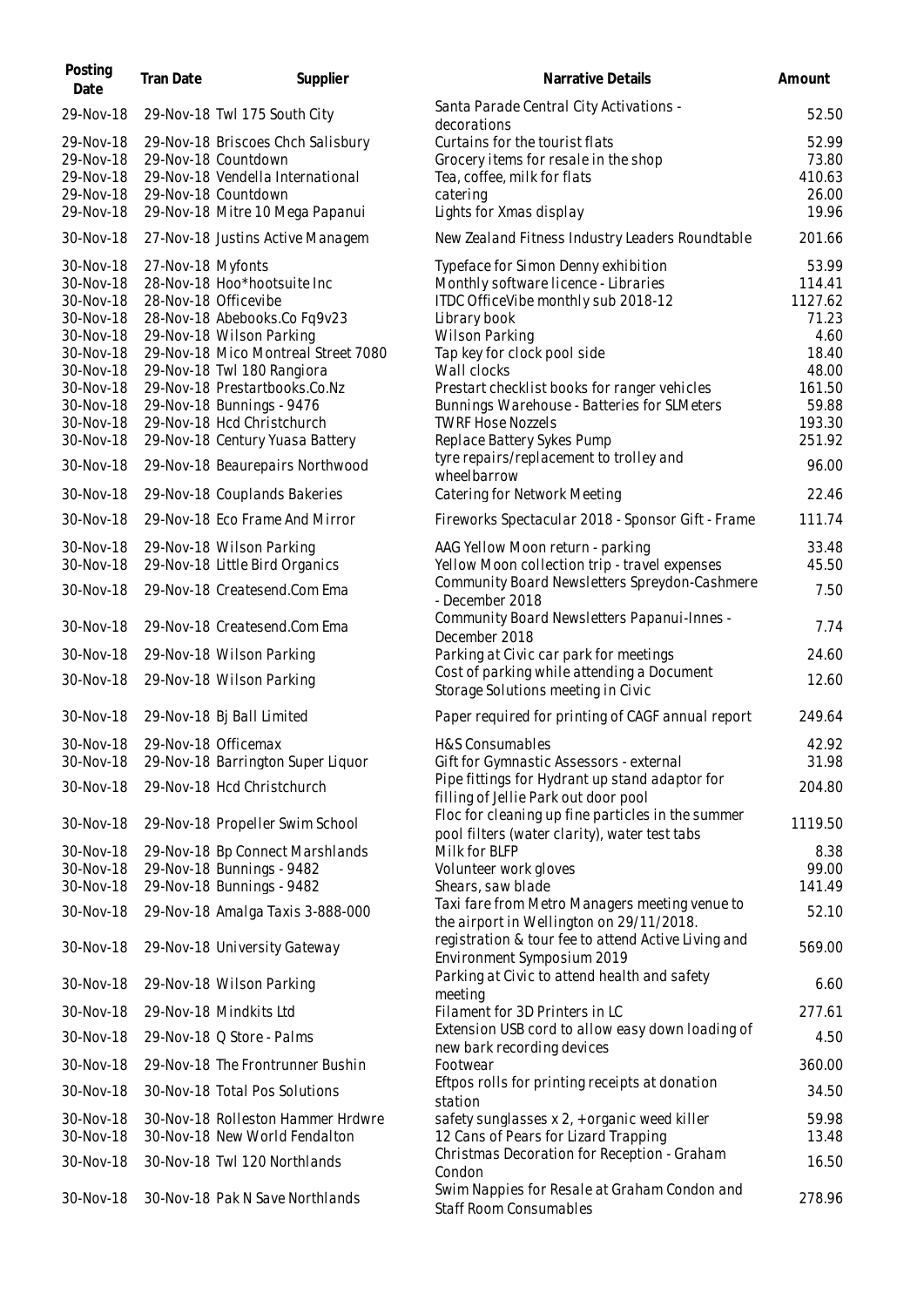| Posting<br>Date                     | <b>Tran Date</b>    | Supplier                                                                                | Narrative Details                                                                                        | Amount                 |
|-------------------------------------|---------------------|-----------------------------------------------------------------------------------------|----------------------------------------------------------------------------------------------------------|------------------------|
| 30-Nov-18                           |                     | 30-Nov-18 Pak N Save Wainoni                                                            | Stock (Huggies Little Swim Nappies) for Resale -<br>Taiora QEII                                          | 379.17                 |
| 30-Nov-18                           |                     | 30-Nov-18 Countdown                                                                     | Milk for staffroom                                                                                       | 10.30                  |
| 30-Nov-18                           |                     | 30-Nov-18 Twl 220 Riccarton                                                             | Purchase of forks for the staffroom and a mop for<br>spills/leaks                                        | 23.00                  |
| 30-Nov-18<br>30-Nov-18<br>30-Nov-18 |                     | 30-Nov-18 Unichem Cashel Pharmacy<br>30-Nov-18 Twl 220 Riccarton<br>30-Nov-18 Countdown | Postage for competition from A7P show<br>End of year event<br>Snacks for monthly YA event                | 16.00<br>42.00<br>7.79 |
| 30-Nov-18<br>30-Nov-18              |                     | 30-Nov-18 Spotlight Stores NZ Ltd<br>30-Nov-18 Placemakers Cranford                     | Readiscover programme Bot Gardens props<br>screw drivers for conservation tool box                       | 37.93<br>21.85         |
| 30-Nov-18                           |                     | 30-Nov-18 Twl 123 Eastgate                                                              | Trays for Drinking water samples                                                                         | 52.00                  |
| 30-Nov-18<br>30-Nov-18              |                     | 30-Nov-18 Paramount Pools & Spa<br>30-Nov-18 Parkland Products Ltd                      | 1 No. drum of HTH Chlorine for summer pools<br>Irrigation nozzle's for section H                         | 285.00<br>18.49        |
| 30-Nov-18                           |                     | 30-Nov-18 Texture Plants Lt                                                             | Plants for sections E, H/I and F                                                                         | 250.74                 |
| 30-Nov-18                           |                     | 30-Nov-18 Just Incredible                                                               | South Island Lantern Festival - White Dots -<br>Planning                                                 | 2.50                   |
| 30-Nov-18                           |                     | 30-Nov-18 Wsl South City                                                                | South island Lantern Festival - MISC Pens                                                                | 9.88                   |
| 30-Nov-18                           |                     | 30-Nov-18 Countdown                                                                     | Milk for Carlyle St                                                                                      | 7.41                   |
| 30-Nov-18                           |                     | 30-Nov-18 Ccc Parking                                                                   | Parking for H&S meeting                                                                                  | 5.15                   |
| 30-Nov-18                           |                     | 30-Nov-18 Briscoes Riccarton                                                            | Curtains for flats                                                                                       | 53.00                  |
| 30-Nov-18<br>$3-Dec-18$             |                     | 30-Nov-18 Christchurch Art Galler<br>29-Nov-18 Cutnpaste Weed Gels                      | Library labels<br>Cut n Paste for volunteer pest plant control                                           | 54.50<br>588.80        |
| $3-Dec-18$                          |                     | 29-Nov-18 Kmart Online                                                                  | Santa Heads for a kids Santa Trail beginning 18th                                                        | 291.12                 |
| $3-Dec-18$                          |                     | 29-Nov-18 Wilson Parking                                                                | December<br>Parking fees for meeting at Civic.                                                           | 8.10                   |
| $3-Dec-18$                          |                     | 29-Nov-18 Hms Airport Terminal                                                          | Yellow Moon collection trip - travel expenses                                                            | 4.40                   |
| $3-Dec-18$                          |                     | 29-Nov-18 Sfs Akl D Shaky Isles                                                         | Yellow Moon collection trip - travel expenses                                                            | 6.50                   |
| $3-Dec-18$                          |                     | 29-Nov-18 Surveymonkey                                                                  | Survey Monkey monthly subscription                                                                       | 46.36                  |
| $3-Dec-18$                          |                     | 29-Nov-18 Surveymonkey                                                                  | Survey Monkey charges for responses over limit                                                           | 231.75                 |
| $3-Dec-18$                          |                     | 29-Nov-18 Paypal *eurovapprod                                                           | Video screen cleaning cloths                                                                             | 59.80                  |
| $3-Dec-18$                          |                     | 29-Nov-18 Safari Bks Online-Flow                                                        | ITII Safari Online Books monthly sub 2018-12                                                             | 58.33                  |
| $3-Dec-18$                          |                     | 29-Nov-18 Runscope.Com                                                                  | ITII Runscope monthly sub 2018-12<br>Car parking at Christchurch airport while                           | 117.91                 |
| $3-Dec-18$                          |                     | 29-Nov-18 Christchurch Airport                                                          | attending all day meeting in Wellington (Metro<br>Managers)                                              | 54.00                  |
| $3-Dec-18$                          |                     | 29-Nov-18 Penlee House                                                                  | Copyright fee to reproduce portrait of Eileen Mayo<br>by Dod Proctor, in "Eileen Mayo: Nature, Art       | 230.68                 |
| $3-Dec-18$                          |                     | 29-Nov-18 Amzn Mktp Us*m08wg10o0                                                        | For Libraries - Protective pouch for tablets                                                             | 1478.77                |
| $3-Dec-18$                          |                     | 30-Nov-18 Edgeware Mower & Chain                                                        | LAWN MOWER REPALCEMENT HEAD STARTER                                                                      | 98.50                  |
| $3-Dec-18$                          |                     | 30-Nov-18 Ross Galt Lock & Key                                                          | <b>WORKSHOP KEY SAFE</b>                                                                                 | 250.00                 |
| $3-Dec-18$                          |                     | 30-Nov-18 Warrens Aerials Teleph                                                        | NEW TV ANTENNA MANAGERS HOUSE-AARON                                                                      | 250.00                 |
| $3-Dec-18$                          |                     | 30-Nov-18 Bunnings - 9482                                                               | WALL PLUGS SCREWS CHAIN SHELF BRACKETS                                                                   | 294.96                 |
| $3-Dec-18$                          |                     | 30-Nov-18 Nz Safety Blackwoods                                                          | 3X WET WEATHER COATS                                                                                     | 399.09                 |
| $3-Dec-18$                          |                     | 30-Nov-18 Facebk *yzmzkjj4y2                                                            | Facebook marketing for events                                                                            | 300.71                 |
| $3-Dec-18$                          |                     | 30-Nov-18 Ross Galt Lock & Key                                                          | padlocks and keys for general gates.                                                                     | 1130.40                |
| $3-Dec-18$                          |                     | 30-Nov-18 Saecowilson - Christch                                                        | G2 2K Service                                                                                            | 12.83                  |
| $3-Dec-18$                          |                     | 30-Nov-18 Workplace Safety Sup                                                          | H&S Consumables                                                                                          | 423.09                 |
| $3-Dec-18$<br>$3-Dec-18$            | 30-Nov-18 Kiwi Cabs | 30-Nov-18 Engineering New Zealand                                                       | Taxi to Airport<br>Principal Geotechnical Advisor Engineering NZ                                         | 38.80<br>293.71        |
|                                     |                     |                                                                                         | annual subs.                                                                                             |                        |
| $3-Dec-18$                          |                     | 30-Nov-18 Bernina Dress Sundries                                                        | Velcro for Denny                                                                                         | 51.00                  |
| $3-Dec-18$                          |                     | 30-Nov-18 Amzn Mktp Us*m05w08pa0                                                        | Conservation books                                                                                       | 86.60                  |
| $3-Dec-18$                          |                     | 30-Nov-18 Amzn Mktp Us*m05wg6v01                                                        | Conservation books                                                                                       | 116.28                 |
| 3-Dec-18                            |                     | 30-Nov-18 Facebk *2enxbjjcr2                                                            | SummerTimes Facebook posts for November                                                                  | 10.00                  |
| $3-Dec-18$                          |                     | 30-Nov-18 Createsend.Com Ema                                                            | Hornby Library, Customer Services and Recreation<br>and Sport Centre - 30 November update                | 12.30                  |
| $3-Dec-18$                          |                     | 30-Nov-18 Createsend.Com Ema                                                            | Newsline 30/11//2018                                                                                     | 48.88                  |
| $3-Dec-18$                          |                     | 30-Nov-18 Createsend.Com Ema                                                            | CCC Events Update - SummerTimes edition                                                                  | 184.00                 |
| $3-Dec-18$                          |                     | 30-Nov-18 Facebk *39xumh2t62                                                            | Facebook charges for December 2018 - Refuse,<br>Sport & Rec, Santa Parade, Earthquake prone<br>buildings | 759.38                 |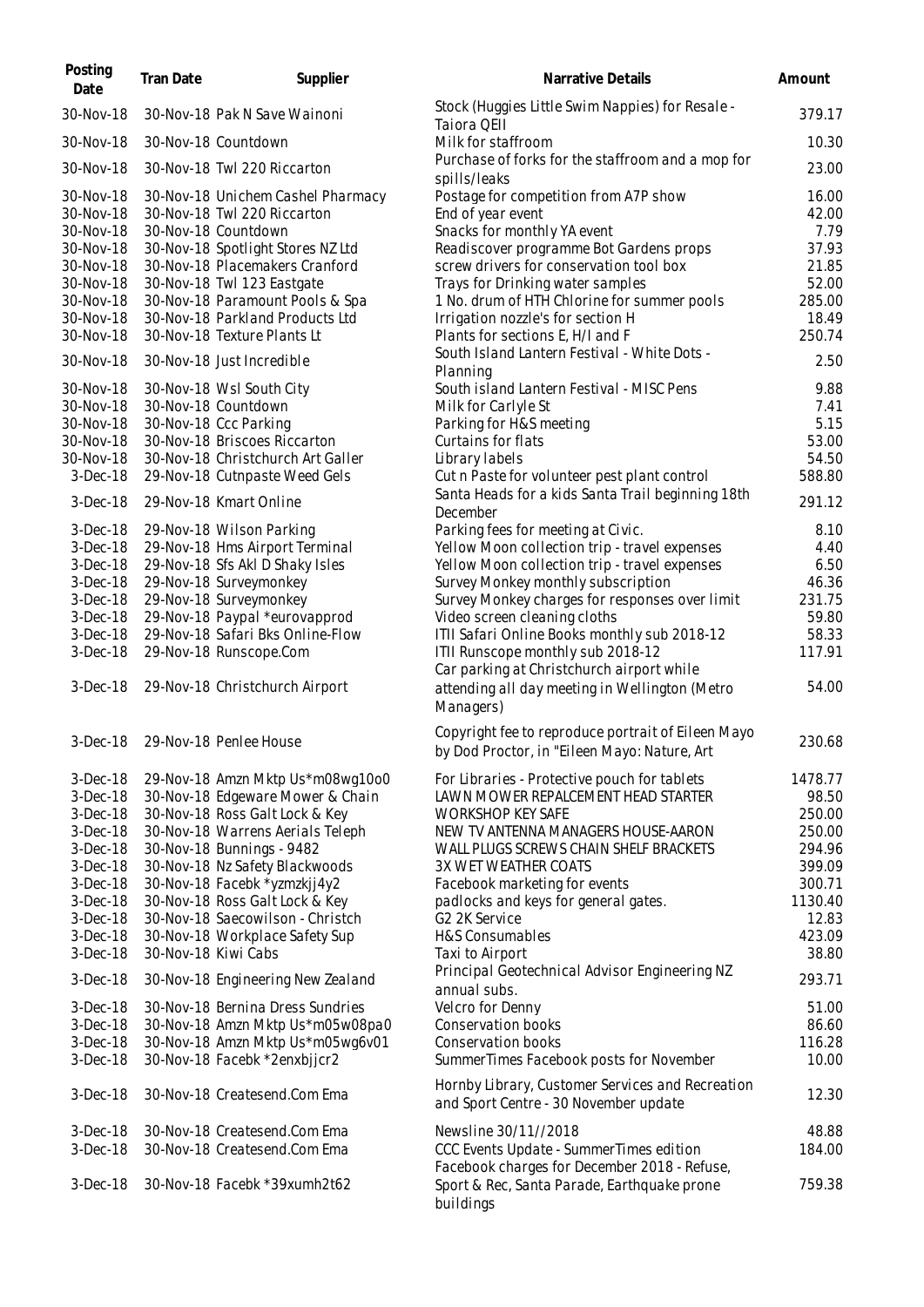| Posting<br>Date | Tran Date          | Supplier                            | Narrative Details                                                                                         | Amount |
|-----------------|--------------------|-------------------------------------|-----------------------------------------------------------------------------------------------------------|--------|
| $3-Dec-18$      | 30-Nov-18 Tresori  |                                     | As part of the Akaroa Wharf Renewal Project,<br>community engagement advised that the Project<br>Managers | 225.00 |
| $3-Dec-18$      |                    | 30-Nov-18 Hynds Pipe Systems Limite | Lid Lifter and Valve Tee                                                                                  | 226.68 |
| $3-Dec-18$      |                    | 30-Nov-18 Nz Safety Blackwoods      | Disposable Gloves, Sunglasses and Boots                                                                   | 275.33 |
| $3-Dec-18$      |                    | 30-Nov-18 The Complete Outdoors     | Net - CAG foyer sparrows                                                                                  | 79.99  |
| $3-Dec-18$      |                    | 30-Nov-18 Bunnings - 9476           | Readiscover programme props Botanic Gardens                                                               | 34.19  |
| $3-Dec-18$      | 30-Nov-18 2 Cheap  |                                     | Supplies for makerspace activity for Redwood<br>Library.                                                  | 22.90  |
| $3-Dec-18$      |                    | 30-Nov-18 Facebk *9vaaqjwsp2        | Facebook public notice expenses for CTOC<br>Traveller information team                                    | 96.03  |
| 3-Dec-18        |                    | 30-Nov-18 Bunnings - 9482           | CLR, cloths and gloves                                                                                    | 42.04  |
| $3-Dec-18$      | 30-Nov-18 Casbolts |                                     | Replacement motorbike gloves                                                                              | 51.00  |
| $3-Dec-18$      |                    | 1-Dec-18 Bunnings - 9482            | SAFETY GLASSES SAFETY GLOVES                                                                              | 123.86 |
| 3-Dec-18        |                    | 1-Dec-18 Addressfinder By Ablet     | Monthly software licence - Libraries                                                                      | 154.28 |
| $3-Dec-18$      |                    | 1-Dec-18 Twl 123 Eastgate           | Christmas Decorations for Reception new Facility -<br>Taiora QEII                                         | 43.50  |
| $3-Dec-18$      |                    | 1-Dec-18 Amzn Mktp Us*m055p4mg1     | <b>Conservation books</b>                                                                                 | 92.31  |
| $3-Dec-18$      |                    | 1-Dec-18 Amzn Mktp Us*m05q231y2     | <b>Books</b>                                                                                              | 195.60 |
| $3-Dec-18$      |                    | 1-Dec-18 Mitre 10 Mega Hornby       | hard floor cleaning mop for Colombo base                                                                  | 53.90  |
| $3-Dec-18$      |                    | 1-Dec-18 Fulcrumapp.Com             | Supply of data capture tool CWW assets                                                                    | 671.65 |
|                 |                    |                                     |                                                                                                           |        |
| $3-Dec-18$      |                    | 1-Dec-18 Fulcrumapp.Com             | Data collection software monthly account for<br>District Planning                                         | 37.31  |
| $3-Dec-18$      |                    | 1-Dec-18 Countdown                  | Supplies for community event                                                                              | 24.40  |
| $3-Dec-18$      |                    | 1-Dec-18 Aromaunga Baxter Flowers   | A flower arrangement and delivery for the CIR<br>Mayoral End of Year Thank You Reception                  | 120.00 |
| $3-Dec-18$      |                    | 2-Dec-18 Wsl Online                 | Whiteboard and other stationery for Urban Field<br>Rangers                                                | 506.76 |
| $3-Dec-18$      |                    | 2-Dec-18 Bunnings - 9476            | Hex tool for tightening sport pool bulkhead nuts                                                          | 11.73  |
| $3-Dec-18$      | 2-Dec-18 2 Cheap   |                                     | Serving Platters for Board room                                                                           | 7.00   |
| $3-Dec-18$      |                    | 2-Dec-18 Kmart - Riccarton          | Xmas crackers for end of year Board event                                                                 | 10.00  |
| $3-Dec-18$      |                    | 2-Dec-18 Farmers Riccarton          | Peppermint and nut bowls for Board room                                                                   | 19.98  |
| $3-Dec-18$      |                    | 2-Dec-18 Twl 220 Riccarton          | Container to store plugs in                                                                               | 30.00  |
| $3-Dec-18$      |                    | 2-Dec-18 Stevens Riccarton          | Carafes for Board room                                                                                    | 52.47  |
| $3-Dec-18$      |                    | 2-Dec-18 Pak N Save Riccarton       | End of year Board gathering with community on 3<br>December                                               | 104.79 |
| $3-Dec-18$      |                    | 2-Dec-18 Farmers Online             | Baby changing table/bath for Camp                                                                         | 202.30 |
| $3-Dec-18$      |                    | 2-Dec-18 Ecodrop Metro              | Dump fees                                                                                                 | 15.20  |
| $3-Dec-18$      |                    | 2-Dec-18 Central Innovation         | ITCC ArchiCAD monthly sub 2018-12                                                                         | 339.25 |
| $3-Dec-18$      |                    | 2-Dec-18 New World Prestons         | BBQ supplies - South New Brighton volunteers                                                              | 8.84   |
| $3-Dec-18$      |                    | 2-Dec-18 Hell Pizza Hereford St     | CTOC MEOC - working on Sunday for Christmas<br>parade - monitoring transport network                      | 98.50  |
| $3-Dec-18$      |                    | 2-Dec-18 Freshchoice City Mkt       | Santa Parade Central City Activation - Cloths to<br>clean things down                                     | 5.00   |
| $3-Dec-18$      |                    | 2-Dec-18 Hirepool Ltd Hb            | Santa Parade Central City Activations - Generator<br>hire fee                                             | 138.41 |
| $3-Dec-18$      | 3-Dec-18 Solgm     |                                     | SOLGM membership                                                                                          | 316.25 |
| $3-Dec-18$      |                    | 3-Dec-18 Mainland Resene Colorsh    | Paint for volunteers for picnic tables in Le Bons<br>Bay                                                  | 199.40 |
| $3-Dec-18$      |                    | 3-Dec-18 Parsley And Sage           | Catering for Board Chairs Forum                                                                           | 123.63 |
| $3-Dec-18$      | 3-Dec-18 Solgm     |                                     | SOLGM Membership                                                                                          | 316.25 |
| 3-Dec-18        |                    | 3-Dec-18 Barcodes Ltd               | Payment for barcode for Hidden Light publication.                                                         | 30.00  |
| $3-Dec-18$      |                    | 3-Dec-18 Twl 120 Northlands         | Plastic cups for Christmas programme                                                                      | 6.00   |
| $3-Dec-18$      |                    | 3-Dec-18 Wsl Papanui                | Paper for Christmas crafts                                                                                | 7.99   |
| $3-Dec-18$      |                    | 3-Dec-18 The Kitchen Cafe           | Coffee for a meeting with external stakeholders                                                           | 17.80  |
| $3-Dec-18$      |                    | 3-Dec-18 Adgraphix Ltd              | warning poison laid sign for travis wetland                                                               | 177.10 |
| $3-Dec-18$      |                    | 3-Dec-18 Wsl Online                 | Rediscover programme Botanic Gardens props                                                                | 49.91  |
| $3-Dec-18$      |                    | 3-Dec-18 Freshchoice City Mkt       | Catering - Deposit                                                                                        | 1.00   |
| $3-Dec-18$      |                    | 3-Dec-18 Vinz Christchurch          | Change of ownership back to CCC after failed sale                                                         | 9.19   |
| $3-Dec-18$      |                    | 3-Dec-18 Rubber Stamps              | MRF Open Day                                                                                              | 40.00  |
| $3-Dec-18$      |                    | 3-Dec-18 Mitre 10 Beckenham         | Trailer stage Clean up - Paint and fix up - Guy<br>Fawkes                                                 | 110.94 |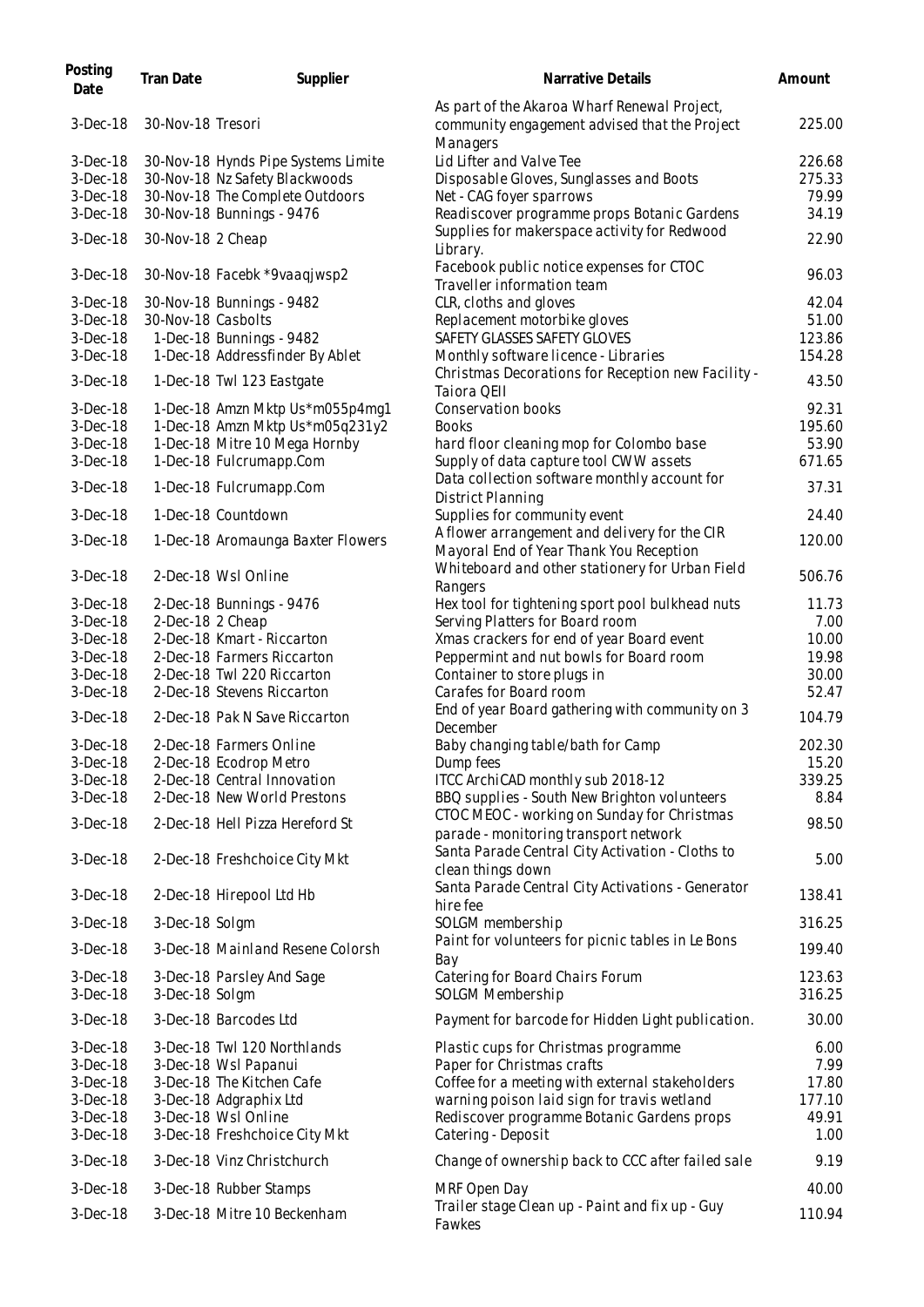| Posting<br>Date | Tran Date         | Supplier                          | Narrative Details                                                                                 | Amount         |
|-----------------|-------------------|-----------------------------------|---------------------------------------------------------------------------------------------------|----------------|
| $3-Dec-18$      |                   | 3-Dec-18 Timely Limited           | Monthly invoice for calendar booking and<br>cellphones                                            | 23.00          |
| $3-Dec-18$      |                   | 3-Dec-18 Twl 178 Barrington       | The Warehouse - Workshop Costs - Canisters                                                        | 12.00          |
| $3-Dec-18$      |                   | 3-Dec-18 Countdown                | Countdown - Christmas tree for Boardroom                                                          | 20.00          |
| $3-Dec-18$      |                   | 3-Dec-18 Countdown                | Countdown - Capacity Building - Catering                                                          | 54.78          |
| $4$ -Dec-18     | 30-Nov-18 Goformz |                                   | ITCC GoFormz monthly sub Health Licensing                                                         | 112.83         |
| $4$ -Dec-18     |                   | 2-Dec-18 Yogaglo.Com              | Yogaglo online yoga training portal                                                               | 26.86          |
| $4$ -Dec-18     |                   | 3-Dec-18 Bunnings - 9482          | PAINT BRUSHES MASKING TAPE                                                                        | 124.77         |
| $4$ -Dec-18     |                   | 3-Dec-18 Wilson Parking           | <b>Wilson Parking</b>                                                                             | 12.60          |
|                 |                   |                                   |                                                                                                   |                |
| $4$ -Dec-18     |                   | 3-Dec-18 Bunnings - 9476          | Bunnings Purchase Equipment                                                                       | 29.94          |
| $4$ -Dec-18     |                   | 3-Dec-18 Bunnings - 9476          | Bunnings Purchase Equipment                                                                       | 34.98          |
| $4-Dec-18$      |                   | 3-Dec-18 Bp Connect Dallington    | Fuel - Midges                                                                                     | 158.19         |
| $4-Dec-18$      |                   | 3-Dec-18 Egmont Commercial Lt M/O | Plant containers (easy lift bags), gloves and<br>secateurs                                        | 417.27         |
| $4$ -Dec-18     |                   | 3-Dec-18 Nz Safety Blackwoods     | 2no. chin strap hard hats; ear defenders and<br>safety visor.                                     | 426.74         |
| $4$ -Dec-18     |                   | 3-Dec-18 Createsend.Com Ema       | Community Board Newsletters Fendalton-<br>Waimairi-Harewood December 2018                         | 9.55           |
| $4-Dec-18$      |                   | 3-Dec-18 Createsend.Com Ema       | Friends Christmas Celebration 2018 reminder                                                       | 15.73          |
| $4-Dec-18$      |                   | 3-Dec-18 Createsend.Com Ema       | Nga Puna Wai Sports Hub update - November 2018                                                    | 19.52          |
| $4$ -Dec-18     |                   | 3-Dec-18 Bunnings - 9482          | shelf brackets                                                                                    | 46.20          |
| $4-Dec-18$      |                   | 3-Dec-18 Freshchoice City Mkt     | Staff retirement function after 47 years                                                          | 1.00           |
| $4$ -Dec-18     |                   | 3-Dec-18 Nightlife Music          | Jellie Park Nightlife fee's                                                                       | 339.00         |
| $4$ -Dec-18     |                   | 3-Dec-18 Nightlife Music          | Pioneer Nightlife fees                                                                            | 339.00         |
| $4$ -Dec-18     |                   | 3-Dec-18 Nightlife Music          | QEII Nightlife fee's                                                                              | 431.45         |
| $4$ -Dec-18     |                   | 3-Dec-18 Workplace Safety Sup     | Reflective raincoat for summer staff                                                              | 138.00         |
| $4$ -Dec-18     |                   | 3-Dec-18 Omc Power Equipment      | Parts for linetrimmers                                                                            | 414.29         |
| $4-Dec-18$      |                   | 3-Dec-18 Bunnings - 9482          | F <sub>3</sub> contact adhesive                                                                   | 27.90          |
|                 |                   |                                   | Hosting fee for CBD 3D models and                                                                 |                |
| $4-Dec-18$      |                   | 3-Dec-18 Amazon Web Services      | SmartChristchurch website.                                                                        | 33.31          |
| $4$ -Dec-18     |                   | 3-Dec-18 Officemax                | resources for chorus box                                                                          | 35.98          |
| $4-Dec-18$      |                   | 3-Dec-18 Pizza Hut - 762          | Pizza Hut - Capacity Building. Catering for<br>Workshop                                           | 51.00          |
| $4$ -Dec-18     |                   | 4-Dec-18 Connovation              | 210kg pails of Feraco paste                                                                       | 1106.42        |
| $4$ -Dec-18     |                   | 4-Dec-18 New World Fendalton      | Event refreshments                                                                                | 29.13          |
|                 |                   |                                   | Summer lifeguard Staff training and induction                                                     |                |
| $4$ -Dec-18     |                   | 4-Dec-18 New World Fendalton      | rewards<br>Backout fabric for works on balcony                                                    | 13.47<br>39.98 |
| $4$ -Dec-18     |                   | 4-Dec-18 Spotlight Stores NZ Ltd  |                                                                                                   |                |
| $4-Dec-18$      |                   | 4-Dec-18 Twl 175 South City       | Poster frames for SummerTimes                                                                     | 30.00          |
| $4$ -Dec-18     |                   | 4-Dec-18 Battery Masta Ltd        | Battery for photographer                                                                          | 82.80          |
| $4$ -Dec-18     |                   | 4-Dec-18 Mitre 10 Mega Papanui    | corflute supplies                                                                                 | 17.99          |
| $4-Dec-18$      |                   | 4-Dec-18 Mitre 10 Mega Papanui    | children's day corflute supplies                                                                  | 47.92          |
| $4-Dec-18$      |                   | 4-Dec-18 Paper Plus Eastgate      | North & South special ed. copies for library<br>collection                                        | 59.80          |
| $4$ -Dec-18     |                   | 4-Dec-18 New World South City     | Long life milk purchase for if staff room milk runs<br>out before next delivery                   | 7.47           |
| $4$ -Dec-18     |                   | 4-Dec-18 New World South City     | Items for serving of External guest and staff<br>purchased for both the boardroom and staff room  | 13.98          |
| $4$ -Dec-18     |                   | 4-Dec-18 Twl 175 South City       | Items for serving of External guest and staff<br>purchased for both the boardroom and staff room  | 47.00          |
| $4$ -Dec-18     |                   | 4-Dec-18 Nz Red Cross Cwc         | Defibrillation Pads purchase for 2x libraries<br>2 flower arrangements for Canterbury Apprentices | 690.00         |
| $4$ -Dec-18     |                   | 4-Dec-18 Flowers On Cashmere      | Graduation Ceremony, 12 November at the Aurora<br>Centre                                          | 240.00         |
| $4$ -Dec-18     |                   | 4-Dec-18 Twl 220 Riccarton        | Pool balls                                                                                        | 20.00          |
| $4$ -Dec-18     |                   | 4-Dec-18 Wsl Riccarton            | Learning Centre items, Connecting Straws game                                                     | 39.97          |
|                 |                   |                                   | and spray glue for Makerspace                                                                     |                |
| $4$ -Dec-18     |                   | 4-Dec-18 Ccc Art Gallery Car Prk  | Parking for meetings at Civic<br>Paint for the competition mailbox for Redwood                    | 11.00          |
| $4$ -Dec-18     |                   | 4-Dec-18 Resene - Northwood 032   | Library.                                                                                          | 9.20           |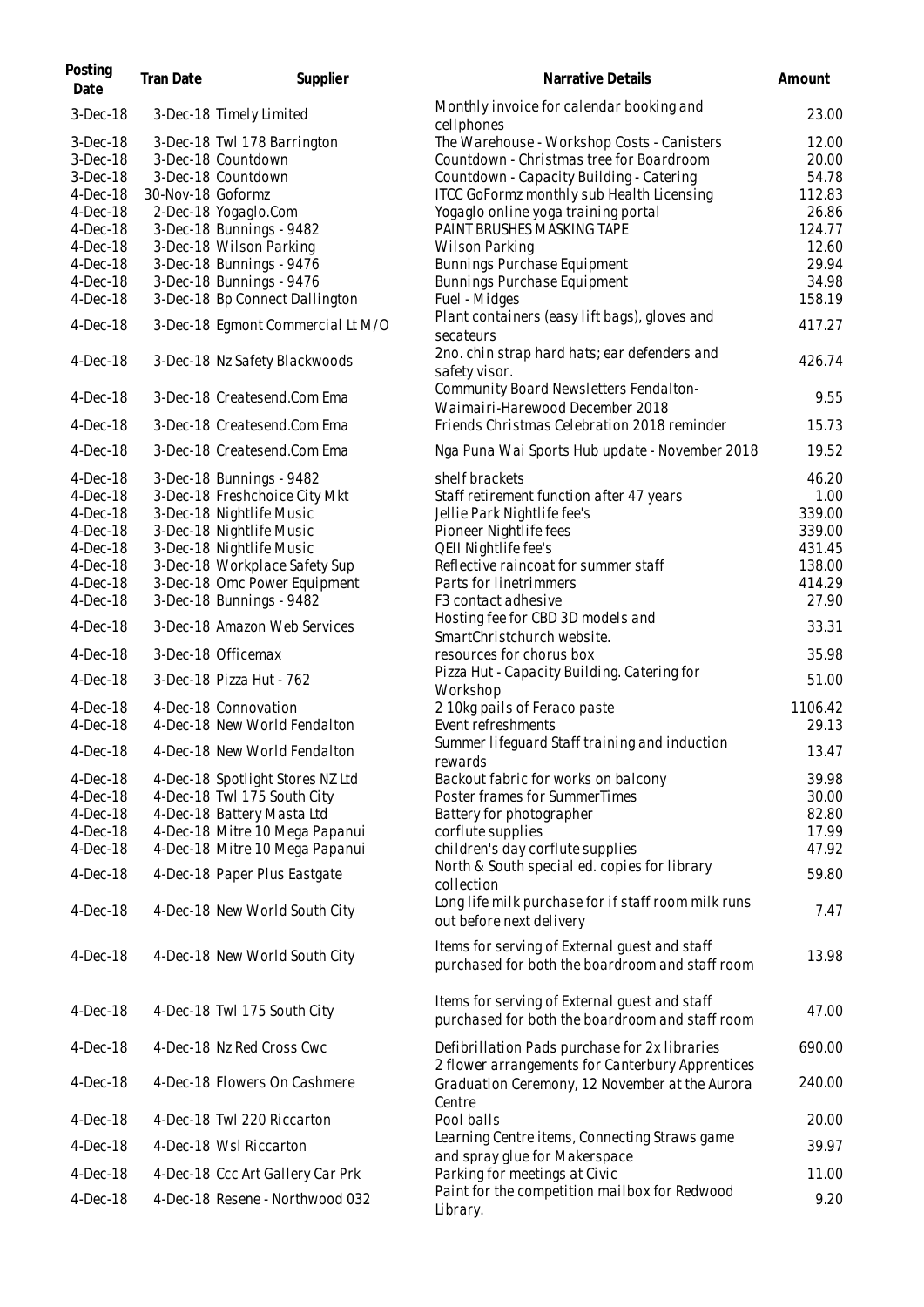| Posting<br>Date           | Tran Date | Supplier                                                         | Narrative Details                                                                               | Amount           |
|---------------------------|-----------|------------------------------------------------------------------|-------------------------------------------------------------------------------------------------|------------------|
| $4-Dec-18$                |           | 4-Dec-18 Mitre 10 Beckenham                                      | 1 x mid height platform ladder to work at medium<br>heights safely + 1 x can silicone spray     | 235.14           |
| $4$ -Dec-18               |           | 4-Dec-18 Xcm Group Limited                                       | Hi viz jacket and trousers                                                                      | 155.25           |
| $4-Dec-18$                |           | 4-Dec-18 Armstrong Locksmiths                                    | Additional keys for South Library Service Centre<br>office                                      | 36.00            |
| $4$ -Dec-18<br>$4-Dec-18$ |           | 4-Dec-18 Briscoes Riccarton<br>4-Dec-18 Countdown                | Sale display racks<br>catering                                                                  | 239.96<br>5.50   |
| $4-Dec-18$                |           | 4-Dec-18 Jaycar Pty Ltd                                          | Jaycar Electronics - Equipment for sound system<br>for Community Board meetings                 | 35.90            |
| $4$ -Dec-18               |           | 4-Dec-18 Countdown                                               | Countdown - Catering for Spreydon-Cashmere<br>Community Board's end-of-year function            | 36.50            |
| 5-Dec-18                  |           | 3-Dec-18 Bp 2go Halswell                                         | Personal Use in Error - Reimbursed direct via<br>Service Desk 14/12/18                          | 126.86           |
| 5-Dec-18                  |           | 3-Dec-18 Www.Ingogo                                              | Taxi from airport to Melbourne central                                                          | 65.15            |
| 5-Dec-18                  |           | 3-Dec-18 Sugarhorse                                              | Volunteers end of year get together                                                             | 739.00           |
| 5-Dec-18                  |           | 3-Dec-18 Html Email Check                                        | ITDC htmlemailcheck pro monthly sub 2018-12                                                     | 22.20            |
| 5-Dec-18                  |           | 3-Dec-18 Abebooks.Com                                            | Library book                                                                                    | 96.42            |
| 5-Dec-18                  |           | 3-Dec-18 Countdown Online Shopping                               | Countdown - Catering for Spreydon-Cashmere<br>Community Board's end-of-year function            | 332.85           |
| 5-Dec-18                  |           | 4-Dec-18 Wilson Parking                                          | Wilson Parking                                                                                  | 12.60            |
| 5-Dec-18                  |           | 4-Dec-18 Spotify P08850ef03                                      | Gallery spotifty account monthly fee                                                            | 14.99            |
| 5-Dec-18<br>5-Dec-18      |           | 4-Dec-18 Freshchoice City Mkt<br>4-Dec-18 Mainland Fasteners Ltd | Catering for Retirement of Staff Member<br>Reactive Renewals                                    | 279.64<br>230.92 |
| 5-Dec-18                  |           | 4-Dec-18 Mainland Fasteners Ltd                                  | Reactive Renwals                                                                                | 918.48           |
| 5-Dec-18                  |           | 4-Dec-18 Createsend.Com Ema                                      | CMUA - Resident's Association Newsletter                                                        | 7.11             |
|                           |           |                                                                  | Community Board Newsletters Halswell-Hornby-                                                    |                  |
| 5-Dec-18                  |           | 4-Dec-18 Createsend.Com Ema                                      | Riccarton - December 2018                                                                       | 10.36            |
| 5-Dec-18                  |           | 4-Dec-18 Createsend.Com Ema                                      | <b>CBG Summer Newsletter</b>                                                                    | 13.98            |
| 5-Dec-18                  |           | 4-Dec-18 Createsend.Com Ema                                      | The new Linwood Pool - 4 December update                                                        | 15.58            |
| 5-Dec-18                  |           | 4-Dec-18 Createsend.Com Ema                                      | Community Board Newsletters Linwood-Central-<br>Heathcote - December 2018                       | 17.88            |
| 5-Dec-18                  |           | 4-Dec-18 Nzim Southern Inc                                       | Subscription to NZ Institute of Management and<br>Leadership                                    | 287.50           |
| 5-Dec-18<br>5-Dec-18      |           | 4-Dec-18 Wilson Parking<br>4-Dec-18 Freshchoice City Mkt         | Parking for programme delivery at Turanga<br>Catering - Te Hononga Committee                    | 8.10<br>64.00    |
| 5-Dec-18                  |           | 4-Dec-18 Bunnings - 9476                                         | twine, bamboo stakes, veg plants for curators<br>garden                                         | 99.89            |
| 5-Dec-18<br>5-Dec-18      |           | 4-Dec-18 Caltex Hornby<br>4-Dec-18 Secure Parking Nz             | Milk for tearoom<br>Parking for a meeting at Tūranga                                            | 5.99<br>6.00     |
| 5-Dec-18                  |           | 4-Dec-18 Pb Tech Online 09 5269200                               | Replacement UE Boom for TUF1 - following theft                                                  | 305.45           |
| 5-Dec-18                  |           | 4-Dec-18 Lft Group                                               | while in use on F4.<br>Reprogram 3 Radios                                                       | 97.63            |
| 5-Dec-18                  |           | 4-Dec-18 Advance Intl Cleaning                                   | Cleaning Products - 3M Stainless steel, Strike<br>Force, Tutti Frutti                           | 266.05           |
| 5-Dec-18                  |           | 4-Dec-18 Lft Group                                               | Replace radio pool side                                                                         | 778.05           |
| 5-Dec-18                  |           | 4-Dec-18 Wilson Parking                                          | Staff park civic office meeting                                                                 | 4.60             |
| 5-Dec-18                  |           | 4-Dec-18 Bunnings - 9482                                         | Tools for park staff, for vehicle tool box                                                      | 100.95           |
| 5-Dec-18                  |           | 4-Dec-18 Supervalue Sumner                                       | Milk for the month of November                                                                  | 30.16            |
| 5-Dec-18                  |           | 5-Dec-18 Mitre 10 Rangiora                                       | replacement battery for leave blower.                                                           | 169.00           |
| 5-Dec-18<br>5-Dec-18      |           | 5-Dec-18 Spotlight Stores NZ Ltd<br>5-Dec-18 Countdown           | Craft supplies for xmas craft event<br>milk, tea bags, coffee, biscuits for the Otukaikino      | 234.66<br>34.74  |
|                           |           |                                                                  | communities group meeting.                                                                      |                  |
| 5-Dec-18                  |           | 5-Dec-18 Mobil Aranui                                            | Fuel - Midges                                                                                   | 136.36           |
| 5-Dec-18                  |           | 5-Dec-18 Mobil Aranui                                            | Fuel - Midges<br><b>TISSUES</b>                                                                 | 145.87<br>34.00  |
| 5-Dec-18<br>5-Dec-18      |           | 5-Dec-18 Twl 175 South City<br>5-Dec-18 Lotsa Goodies            | Christmas and sympathy cards                                                                    | 3.00             |
| 5-Dec-18                  |           | 5-Dec-18 Countdown                                               | Community Meeting Supplies - Biscuits and coffee                                                | 81.12            |
| 5-Dec-18                  |           | 5-Dec-18 Ccc Art Gallery Car Prk                                 | for meetings with the community<br>Parking in Art gallery car park while at meeting in<br>Civic | 2.00             |
| 5-Dec-18                  |           | 5-Dec-18 Chch City Council Civic                                 | 60 min parking coupons                                                                          | 93.00            |
| 5-Dec-18                  |           | 5-Dec-18 Ccc Parking                                             | Parking - attending a meeting at Civic                                                          | 6.70             |
| 5-Dec-18<br>5-Dec-18      |           | 5-Dec-18 Twl 220 Riccarton<br>5-Dec-18 James Bull & Co           | Volunteer expenses for training<br>Security keys x2                                             | 52.60<br>39.10   |
|                           |           |                                                                  |                                                                                                 |                  |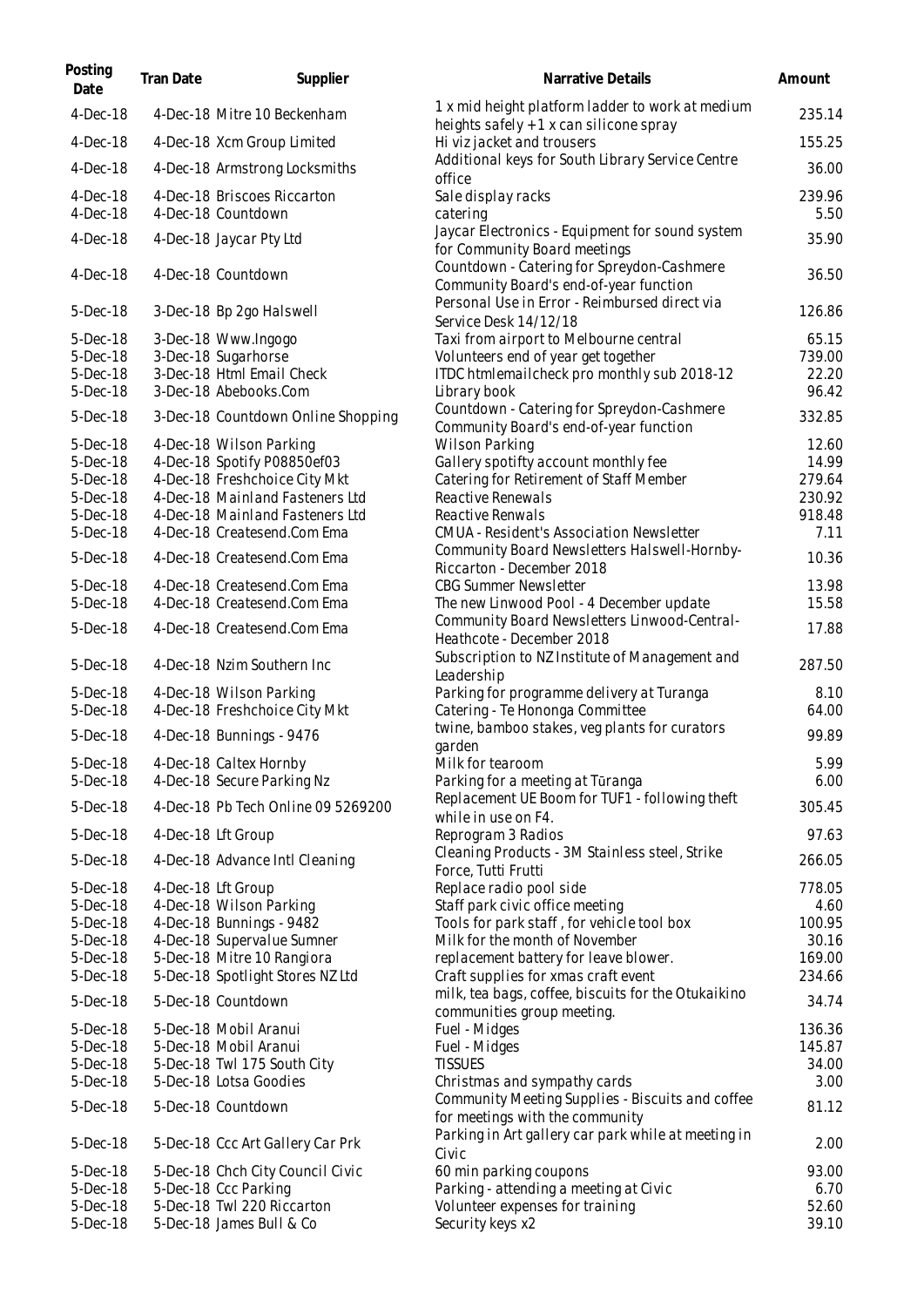| Posting<br>Date            | Tran Date        | Supplier                                                        | Narrative Details                                                        | Amount           |
|----------------------------|------------------|-----------------------------------------------------------------|--------------------------------------------------------------------------|------------------|
| 5-Dec-18                   |                  | 5-Dec-18 New World South City                                   | Catering for Networking for environment event                            | 58.91            |
| 5-Dec-18                   |                  | 5-Dec-18 New World South City                                   | Staff member retirement cake (47 years)                                  | 39.95            |
| 5-Dec-18                   |                  | 5-Dec-18 Freshchoice City Mkt                                   | Catering                                                                 | 138.40           |
| 5-Dec-18                   |                  | 5-Dec-18 Placemakers Riccarton                                  | MDF for Denny plinths<br>Replacement coffee plunger, another collection  | 267.01           |
| 5-Dec-18                   |                  | 5-Dec-18 Twl 123 Eastgate                                       | work box, Christmas tree for the library, water<br>bottle                | 63.00            |
| 5-Dec-18                   |                  | 5-Dec-18 Briscoes                                               | Hairdyer for change rooms                                                | 59.99            |
| 5-Dec-18                   |                  | 5-Dec-18 Briscoes                                               | Hairdyer for change rooms                                                | 59.99            |
| 5-Dec-18                   |                  | 5-Dec-18 Twl 175 South City                                     | MRF Open Day                                                             | 15.00            |
| 5-Dec-18                   |                  | 5-Dec-18 Showtechnix Limited                                    | Sustainability - Cable tie trial - New Years Eve                         | 22.41            |
| 5-Dec-18                   |                  | 5-Dec-18 Marine Deals Limited                                   | Cable tie trial - Sustainability                                         | 27.37            |
| 5-Dec-18                   |                  | 5-Dec-18 Ferrymead Mitre 10 Mega                                | 13x Water barrels for AMO trucks - Health and<br>safety equipment        | 233.87           |
| 5-Dec-18                   |                  | 5-Dec-18 Placemakers Cranford                                   | fastens for sign BBQ                                                     | 5.46             |
| 5-Dec-18                   |                  | 5-Dec-18 Burwood Produce                                        | animal area hay and saw dust                                             | 55.00            |
| 5-Dec-18                   |                  | 5-Dec-18 Pita Pit Barrington                                    | Pita Pit - Catering for Hoon Hay Fiesta de-brief<br>meeting              | 110.00           |
| $6$ -Dec-18                |                  | 3-Dec-18 Dodee Paidang Thai B                                   | Dinner while in Melbourne attending AAANZ<br>conference                  | 35.11            |
| $6$ -Dec-18                | 3-Dec-18 lamfa   |                                                                 | IAMFA membership fee 2019.                                               | 295.67           |
| $6$ -Dec-18                |                  | 4-Dec-18 Amzn Mktp Us*m03ie3841                                 | Conservation books                                                       | 72.97            |
| $6$ -Dec-18                |                  | 4-Dec-18 Wilson Parking                                         | Parking while attending work meeting                                     | 8.10             |
| $6$ -Dec-18                |                  | 4-Dec-18 Formassembly.Com                                       | ITDC FormAssembly monthly sub 2018-12                                    | 385.84           |
| $6$ -Dec-18                |                  | 4-Dec-18 Dnh*godaddy.Com Nzd                                    | ITDC GoDaddy Exchange 2016 SAN SSL up to 20<br>servers 2 years           | 1398.38          |
| $6$ -Dec-18                |                  | 4-Dec-18 Adobe Systems Software                                 | Image for December 2018 kids trail                                       | 14.99            |
| $6$ -Dec-18                |                  | 4-Dec-18 Paypal *nzbookaward                                    | Entry fee for NZ Book Awards for "Art-tastic" book                       | 97.75            |
| $6$ -Dec-18                |                  | 4-Dec-18 Amzn Mktp Uk*m09zy7bg4                                 | Library book                                                             | 29.26            |
| $6$ -Dec-18                |                  | 4-Dec-18 Papaya Pty Limited                                     | Giftware for resale in B G V C Giftshop                                  | 341.82           |
| $6$ -Dec-18                |                  | 5-Dec-18 Bunnings - 9482                                        | LEVEL-TAP WASHES BOLTS RAKE RIVERTER                                     | 458.44           |
| $6$ -Dec-18                |                  | 5-Dec-18 Wilson Parking                                         | Wilson Parking                                                           | 10.60            |
| $6$ -Dec-18                |                  | 5-Dec-18 Nz Post Internationa                                   | Custom Clearance on blacklist products (goods for<br>resale)             | 63.25            |
| $6$ -Dec-18                |                  | 5-Dec-18 Nz Safety Blackwoods                                   | PPE                                                                      | 42.29            |
| $6$ -Dec-18                |                  | 5-Dec-18 Nz Safety Blackwoods                                   | PPE - Fire Extinguisher Vehicle 2100 (Network)                           | 52.35            |
| $6$ -Dec-18                |                  | 5-Dec-18 Saecowilson - Christch                                 | Workshop Consumables                                                     | 102.70           |
| $6$ -Dec-18                |                  | 5-Dec-18 Wilson Parking                                         | Parking fees for meeting at Civic                                        | 6.60             |
| $6$ -Dec-18                |                  | 5-Dec-18 Tower Junction                                         | Greeting cards                                                           | 13.99            |
| $6$ -Dec-18                |                  | 5-Dec-18 Bunnings - 9482                                        | PPE Safety equipment-Gumboots and general<br>cleaning equipment          | 218.15           |
| $6$ -Dec-18                |                  | 5-Dec-18 Createsend.Com Ema                                     | ART-TASTIC email                                                         | 7.50             |
| $6$ -Dec-18                |                  | 5-Dec-18 Stk*shutterstock                                       | Shutterstock music download for Wheel to School<br>video                 | 72.43            |
| $6$ -Dec-18                |                  | 5-Dec-18 Northlands Shopping Centr                              | Volunteer recognition                                                    | 50.00            |
| $6$ -Dec-18                |                  | 5-Dec-18 The Palms Shopping Centre                              | Gift Vouchers for Leisure Club Volunteers                                | 103.00           |
| $6$ -Dec-18                |                  | 5-Dec-18 Wilson Parking                                         | Parking at Civic car park for meetings                                   | 16.60            |
| $6$ -Dec-18                | 5-Dec-18 Network |                                                                 | Credit Voucher (AUD 170.00) Network                                      | $-179.70$        |
| $6$ -Dec-18                |                  | 5-Dec-18 Ecodrop Parkhouse                                      | Dumping rubbish from Colombo base                                        | 10.10            |
| $6$ -Dec-18                |                  | 5-Dec-18 Twl Christchurch                                       | Tow ball for Council vehicle                                             | 20.11            |
| $6$ -Dec-18                |                  | 5-Dec-18 Corys 7363                                             | Electrical lead and parts for caravan plug in for<br>the camp            | 304.54           |
| $6$ -Dec-18                |                  | 5-Dec-18 Paknsave Moorhouse                                     | Staff retirement function after 47 years                                 | 38.98            |
| $6$ -Dec-18                |                  | 5-Dec-18 Richard Suckling                                       | Professional services eye exam                                           | 51.75            |
| $6$ -Dec-18                |                  | 5-Dec-18 Wilson Parking                                         | Parking for meetings at Civic                                            | 18.60            |
| $6$ -Dec-18                |                  | 5-Dec-18 Nz Safety Blackwoods                                   | Garden gloves for collections team                                       | 135.64           |
| $6$ -Dec-18                |                  | 5-Dec-18 Nz Toner Office Supplies                               | Logitech dongles spare x5                                                | 96.31            |
| $6$ -Dec-18                |                  | 5-Dec-18 Bunnings - 9476                                        | Draft stop, Command Hook, Craft Knife                                    | 77.04            |
| $6$ -Dec-18                |                  | 5-Dec-18 Hachpacific.Co.Nz                                      | Buffer Solution 1 to test water                                          | 138.35           |
| $6$ -Dec-18                |                  | 5-Dec-18 Abebooks.Com                                           | Library book                                                             | 25.87            |
| $6$ -Dec-18                |                  | 5-Dec-18 Super Cheap Auto                                       | Fuel cans and Rego Holders for the fleet at QEII<br>Park                 | 119.62           |
| $6$ -Dec-18<br>$6$ -Dec-18 |                  | 5-Dec-18 Ross Galt Lock & Key<br>5-Dec-18 Peka Agencies Limited | Lock Box for Athletic at NPW<br>Jewellery for resale in B G V C Giftshop | 159.00<br>701.14 |
|                            |                  |                                                                 |                                                                          |                  |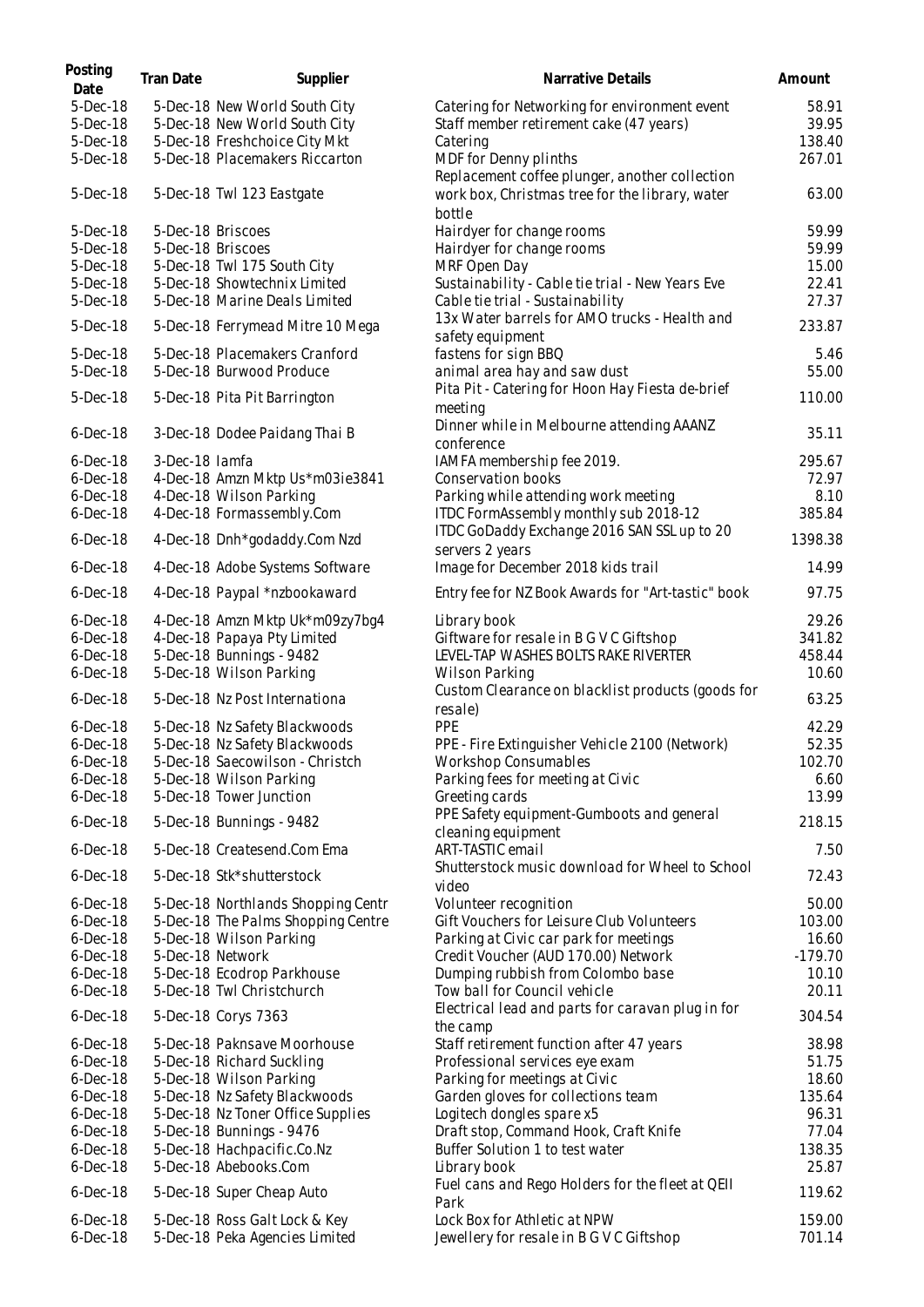| Posting<br>Date            | Tran Date      | Supplier                                                        | Narrative Details                                                                                                                   | Amount            |
|----------------------------|----------------|-----------------------------------------------------------------|-------------------------------------------------------------------------------------------------------------------------------------|-------------------|
| $6$ -Dec-18                |                | 6-Dec-18 Twl 175 South City                                     | Replacement Christmas tree and decorations for<br>the tree sent to Matuku Takotako: Sumner Centre.                                  | 137.10            |
| $6$ -Dec-18<br>$6$ -Dec-18 |                | 6-Dec-18 Lyttelton Supervalue<br>6-Dec-18 Countdown             | Lyttelton Harbour Network Meeting<br>eggs and peanut butter bait for traps                                                          | 28.88<br>27.25    |
| $6$ -Dec-18                |                | 6-Dec-18 Countdown                                              | Afternoon tea supplies for Charlesworth and                                                                                         | 49.98             |
| $6$ -Dec-18                |                | 6-Dec-18 Twl 175 South City                                     | McCormacks Bay volunteers for Dec-Feb.<br>Purchased pool noodles for pop-up gardens                                                 | 7.50              |
| $6$ -Dec-18                |                | 6-Dec-18 Twl 220 Riccarton                                      | Purchased pool noodles for pop-up gardens<br>Paint to repair hallways from Wall 2 Wall                                              | 750.00            |
| $6$ -Dec-18                |                | 6-Dec-18 Resene Lichfield St 031                                | promotional photo shoot                                                                                                             | 147.67            |
| $6$ -Dec-18<br>$6$ -Dec-18 |                | 6-Dec-18 Spotlight Stores NZ Ltd<br>6-Dec-18 Twl 175 South City | Summer Holiday Activities<br>Credit Voucher Twl 175 South City for returned                                                         | 81.27<br>$-30.00$ |
| $6$ -Dec-18                |                | 6-Dec-18 Twl 220 Riccarton                                      | frames.<br>Poster frames for SummerTimes                                                                                            | 60.00             |
| $6$ -Dec-18                |                | 6-Dec-18 Ccc Art Gallery Car Prk                                | Parking for team meeting at Civic                                                                                                   | 13.00             |
| $6$ -Dec-18                |                | 6-Dec-18 Ccc Art Gallery Car Prk                                | Parking for team meeting at Civic                                                                                                   | 13.00             |
| $6$ -Dec-18                |                | 6-Dec-18 Ccc Art Gallery Car Prk                                | Parking for team meeting at Civic                                                                                                   | 13.00             |
| $6$ -Dec-18                |                | 6-Dec-18 Freshchoice City Mkt                                   | Catering for workshop - Social Policy                                                                                               | 209.00            |
| $6$ -Dec-18                |                | 6-Dec-18 Countdown                                              | Long life milk purchase for if milk runs out in staff<br>room, Biscuits                                                             | 9.90              |
| $6$ -Dec-18                |                | 6-Dec-18 New World South City                                   | kitchen supplies                                                                                                                    | 12.36             |
| $6$ -Dec-18                |                | 6-Dec-18 The Caxton Press                                       | digital print for customer                                                                                                          | 35.08             |
| $6$ -Dec-18                |                | 6-Dec-18 Party Warehouse                                        | hire glasses for opening function                                                                                                   | 62.00             |
| $6$ -Dec-18                |                | 6-Dec-18 Sydenham Bakery                                        | Staff retirement function after 47 years                                                                                            | 140.40            |
| $6$ -Dec-18                |                | 6-Dec-18 Freshchoice City Mkt                                   | Staff retirement function after 47 years                                                                                            | 164.00            |
| $6$ -Dec-18                |                | 6-Dec-18 Twl 175 South City                                     | MRF Open day                                                                                                                        | 7.50              |
| $6$ -Dec-18                |                | 6-Dec-18 Twl 220 Riccarton                                      | MRF Open Day                                                                                                                        | 22.00             |
| $6$ -Dec-18                |                | 6-Dec-18 Mitre 10 Beckenham                                     | 2 Torx Screwdrivers                                                                                                                 | 9.46              |
| $6$ -Dec-18                |                | 6-Dec-18 Resene Tower Junction34                                | Paint and Brush to spot paint Chill Out Room                                                                                        | 14.20             |
| $6$ -Dec-18                |                | 6-Dec-18 Twl 120 Northlands                                     | Trouser belts                                                                                                                       | 27.00             |
| 7-Dec-18                   |                | 3-Dec-18 Mitre 10 Beckenham                                     | Pegs for tracking tunnels for Girl Guides / school<br>groups biodiversity survey<br>Travel while in Melbourne (\$10 top up for MYKI | 11.94             |
| 7-Dec-18                   |                | 4-Dec-18 Myki FIndersst Rs Fss                                  | card prior to train travel to MUMA at Monash<br>University                                                                          | 10.84             |
| 7-Dec-18                   |                | 4-Dec-18 Blue Train Cafe                                        | Lunch while in Melbourne attending AAANZ<br>conference                                                                              | 15.61             |
| 7-Dec-18                   |                | 4-Dec-18 Aliexpress                                             | Emergency flashlights.                                                                                                              | 62.25             |
| 7-Dec-18                   |                | 5-Dec-18 Mm Melb Pty Ltd                                        | Breakfast while in Melbourne attending AAANZ<br>conference                                                                          | 24.40             |
| 7-Dec-18                   |                | 5-Dec-18 Fulcrumapp.Com                                         | Fee for fulcrum users for data collection                                                                                           | 74.21             |
| $7-Dec-18$                 |                | 5-Dec-18 Jaycar Electronics                                     | Cable tie trial - Sustainability                                                                                                    | 47.50             |
| 7-Dec-18                   |                | 6-Dec-18 Sheep-Ish Design Ltd                                   | goods for resale                                                                                                                    | 755.74            |
| 7-Dec-18                   |                | 6-Dec-18 Wilson Parking                                         | <b>Wilson Parking</b>                                                                                                               | 24.60             |
| 7-Dec-18                   |                | 6-Dec-18 Saecowilson - Christch                                 | Workshop Consumables - WO                                                                                                           | 509.96            |
| 7-Dec-18                   |                | 6-Dec-18 Bunnings - 9482                                        | Thank you to Staff presenting Ukelele Workshop<br>for Childrens Network Team                                                        | 33.74             |
| 7-Dec-18                   |                | 6-Dec-18 Whitcoulls NrthInd 158                                 | Red Sale stickers for Retail display Graham<br>Condon                                                                               | 11.99             |
| $7-Dec-18$                 | 6-Dec-18 Repco |                                                                 | 2no. sets of car mats for Operations ute and<br>chlorine ute, reversing camera for chlorine trailer                                 | 216.96            |
| 7-Dec-18                   |                | 6-Dec-18 Chemwatch                                              | Authored MSDS for 2.5% sodium hypochlorite in<br>aqueous solution.                                                                  | 500.49            |
| $7-Dec-18$                 |                | 6-Dec-18 Sq *heresy Pty Ltd                                     | Breakfast while in Melbourne attending AAANZ<br>conference                                                                          | 16.26             |
| 7-Dec-18                   |                | 6-Dec-18 Createsend.Com Ema                                     | QEII Park update - 6 December 2018                                                                                                  | 17.41             |
| 7-Dec-18                   |                | 6-Dec-18 Hart Sport Pty Ltd                                     | New clean replacement equipment for Funky<br>Movements.                                                                             | 58.30             |
| 7-Dec-18                   |                | 6-Dec-18 Institute Of Directo                                   | Annual subscription to Institute of Directors<br>01/10/18 - 30/09/2019                                                              | 495.00            |
| $7-Dec-18$<br>7-Dec-18     |                | 6-Dec-18 Bunnings - 9476<br>6-Dec-18 Akaroa Auto Centre Ltd     | lamps for galleries<br>tarp and tiedowns (collection protection)                                                                    | 23.88<br>50.40    |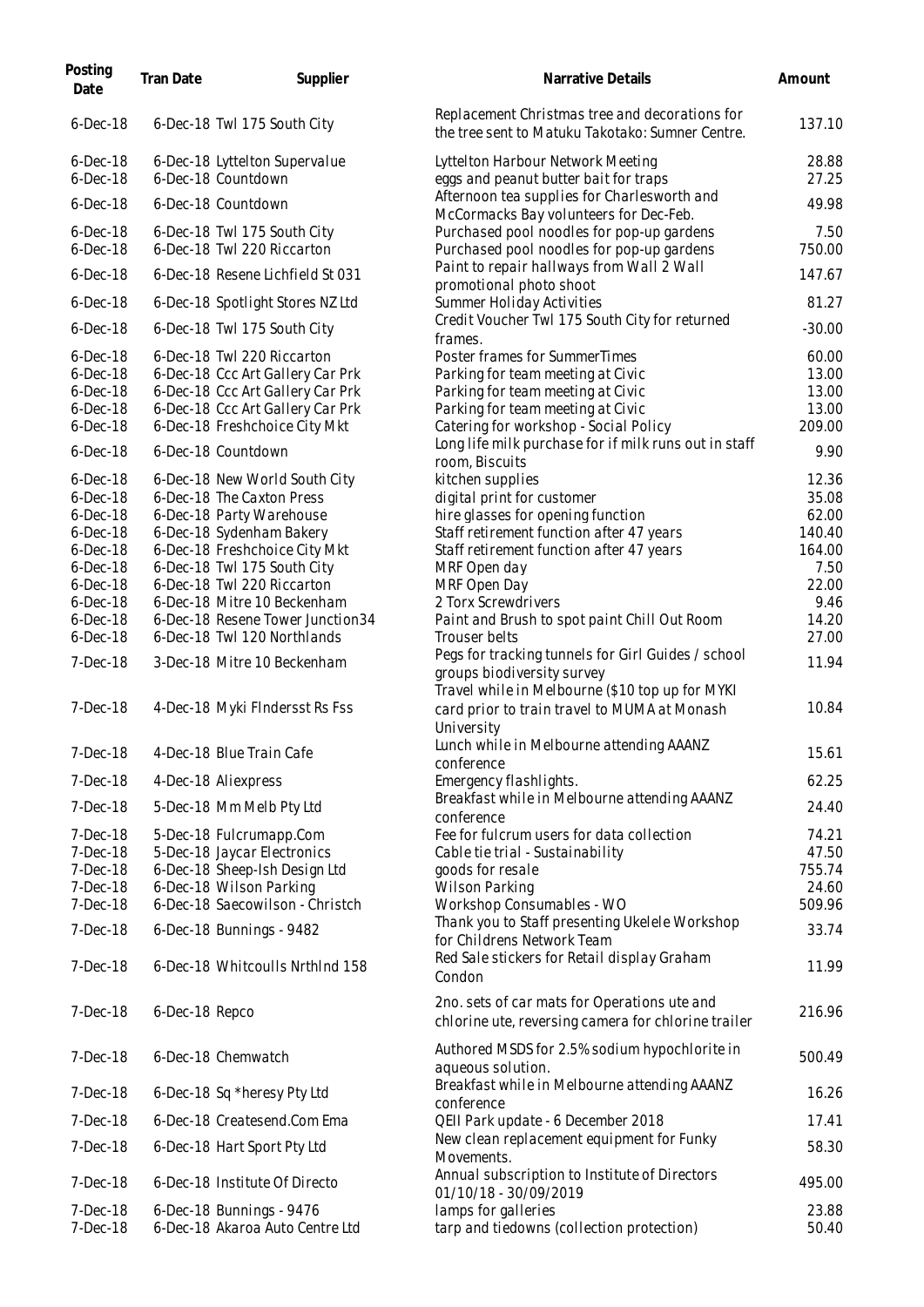| Posting<br>Date      | Tran Date       | Supplier                                                    | Narrative Details                                                                      | Amount         |
|----------------------|-----------------|-------------------------------------------------------------|----------------------------------------------------------------------------------------|----------------|
| 7-Dec-18<br>7-Dec-18 |                 | 6-Dec-18 Copyland Digital Print<br>6-Dec-18 Bunnings - 9476 | catalogues for A Photographer's Eye exhibition<br>Poolside baskets                     | 127.67<br>5.20 |
| 7-Dec-18             |                 | 6-Dec-18 Pulp Kitchen Catering                              | Catering - 22 November 2018 Canterbury Water<br>Management Committee                   | 341.84         |
| 7-Dec-18             |                 | 6-Dec-18 Nz Transport Agency                                | Rego for trailer, Rec & Sport                                                          | 32.48          |
| $7-Dec-18$           |                 | 6-Dec-18 Bunnings - 9482                                    | High viz grit tape                                                                     | 59.00          |
| 7-Dec-18             |                 | 6-Dec-18 Pb Tech Online 09 5269200                          | Display port to HDMI cable 2m                                                          | 29.66          |
| 7-Dec-18             |                 | 6-Dec-18 Plumbing World #80                                 | tap fitting for lady toilet area                                                       | 134.09         |
| 7-Dec-18             |                 | 6-Dec-18 Farmers 5579                                       | Trousers                                                                               | 67.49          |
| $7-Dec-18$           |                 | 7-Dec-18 Ferrymead Mitre 10 Mega                            | Refurbisment Amenities                                                                 | 225.91         |
| 7-Dec-18             |                 | 7-Dec-18 Trowel Trades Chch                                 | Materials for painting plinths                                                         | 96.22          |
| 7-Dec-18             |                 | 7-Dec-18 Resene Lichfield St 031                            | Lumbersider paint for Simon Denny plinths                                              | 158.92         |
| 7-Dec-18             |                 | 7-Dec-18 Kerrick Industries Ltd                             | replacement vac tube end - hall user damage                                            | 30.21          |
| 7-Dec-18             | 7-Dec-18 On Cue |                                                             | Field trip                                                                             | 70.00          |
| 7-Dec-18             |                 | 7-Dec-18 Nz Red Cross Cwc                                   | Defibrillation Pads purchased for Shirley library.                                     | 345.00         |
| 7-Dec-18             |                 | 7-Dec-18 Nz Red Cross Cwc                                   | Defibrillation Pads and lithium battery purchased<br>for Redwood library               | 966.00         |
| $7-Dec-18$           |                 | 7-Dec-18 Spotlight Stores NZ Ltd                            | Christmas Paper Pad for Christmas Workshops                                            | 10.99          |
| $7-Dec-18$           |                 | 7-Dec-18 Mitre 10 Beckenham                                 | Event Supplies                                                                         | 4.18           |
| 7-Dec-18             |                 | 7-Dec-18 Countdown                                          | <b>Community Event Supplies</b>                                                        | 13.99          |
| 7-Dec-18             |                 | 7-Dec-18 Mitre 10 Mega Hornby                               | F2 adhiesive, stud finder, utility knife                                               | 103.95         |
| 7-Dec-18             |                 | 7-Dec-18 Irrigation Warehouse                               | Water fittings etc                                                                     | 110.16         |
| 7-Dec-18             |                 | 7-Dec-18 Farmlands Hornby                                   | Water Fittings                                                                         | 150.22         |
| 7-Dec-18             |                 | 7-Dec-18 Pak N Save Northlands                              | Pak'nSave - Catering for Papanui-Innes Community<br>Board meeting - 7 December 2018    | 12.97          |
| 7-Dec-18             |                 | 7-Dec-18 New World Prestons                                 | Milk for tea and coffee                                                                | 6.90           |
| 10-Dec-18            |                 | 6-Dec-18 Outliving Pty Ltd                                  | Goods for resale plus 1.00% credit card fee                                            | 1132.80        |
| 10-Dec-18            |                 | 6-Dec-18 Mm Melb Pty Ltd                                    | Coffee while in Melbourne attending AAANZ<br>conference.                               | 4.31           |
| 10-Dec-18            |                 | 6-Dec-18 Awaywest Pty Ltd                                   | Dinner while in Melbourne attending AAANZ<br>conference                                | 16.16          |
| 10-Dec-18            |                 | 6-Dec-18 Stk*shutterstock                                   | Shutterstock music download for athletics at Nga<br>Puna Wai video                     | 73.09          |
| 10-Dec-18            |                 | 6-Dec-18 Aliexpress                                         | resources for Makey Makey kits for community<br>libraries programmes                   | 49.68          |
| 10-Dec-18            |                 | 6-Dec-18 In *agent Of Discovery In                          | Fee for mobile application subscription Bot<br>gardens                                 | 1082.79        |
| 10-Dec-18            |                 | 6-Dec-18 Amzn Mktp Uk*m01z636z4                             | Library book                                                                           | 64.35          |
| 10-Dec-18            |                 | 7-Dec-18 Bunnings - 9482                                    | gaffer tape for mending broken or split saplings                                       | 12.98          |
| 10-Dec-18            |                 | 7-Dec-18 Speed Power & Stabil                               | New 15kg Powerbag.                                                                     | 149.38         |
| 10-Dec-18            |                 | 7-Dec-18 Ballingers Hunting & Fish                          | Safety gear                                                                            | 299.99         |
| 10-Dec-18            |                 | 7-Dec-18 Mm Melb Pty Ltd                                    | Breakfast while in Melbourne attending AAANZ<br>conference                             | 22.62          |
| 10-Dec-18            |                 | 7-Dec-18 Createsend.Com Ema                                 | Central city transport update - December 2018                                          | 8.22           |
| 10-Dec-18            |                 | 7-Dec-18 Createsend.Com Ema                                 | Newsline 07/12//2018                                                                   | 49.00          |
| 10-Dec-18            |                 | 7-Dec-18 Stk*shutterstock                                   | Shutterstock music download for video                                                  | 73.09          |
| 10-Dec-18            |                 | 7-Dec-18 Westfield Gift Voucher                             | Vouchers to pay Lily Blossom Fairy Face Painters                                       | 200.00         |
| 10-Dec-18            |                 | 7-Dec-18 Whitcoulls Hornby 049                              | Stationery for Harbour basin volunteers                                                | 15.96          |
| 10-Dec-18            |                 | 7-Dec-18 Nz Safety Blackwoods                               | PPE overalls                                                                           | 64.29          |
| 10-Dec-18            |                 | 7-Dec-18 Nz Safety Blackwoods                               | PPE safety glasses                                                                     | 73.48          |
| 10-Dec-18            |                 | 7-Dec-18 Highcharts Cloud                                   | Electronic monthly subscription to Chart Building<br>Software for Greater Christchurch | 13.45          |
| 10-Dec-18            |                 | 7-Dec-18 Dominos Hornby                                     | Refreshments for event volunteers                                                      | 44.00          |
| 10-Dec-18            |                 | 7-Dec-18 Akaroa Auto Centre Ltd                             | tiedown, collection related                                                            | 13.90          |
| 10-Dec-18            |                 | 7-Dec-18 Omc Power Equipment                                | Repairs to scrub cutter                                                                | 309.79         |
| 10-Dec-18            |                 | 7-Dec-18 Kevin Daly Mowers Ltd                              | garden baskets x 8                                                                     | 35.00          |
| 10-Dec-18            |                 | 7-Dec-18 Gus *spot Messenger                                | Spot Tracker Monthly Invoice (2 devices)                                               | 71.24          |
| 10-Dec-18            |                 | 7-Dec-18 Bunnings - 9476                                    | <b>Torx Screwdrivers</b>                                                               | 7.88           |
| 10-Dec-18            |                 | 7-Dec-18 The Naked Baker Ltd                                | Coffee beans for staff coffee                                                          | 60.00          |
| 10-Dec-18            |                 | 7-Dec-18 Bunnings - 9476                                    | Lock Box for Athletic Building at NPW                                                  | 90.56          |
| 10-Dec-18            |                 | 8-Dec-18 Hornby Toolshed                                    | MILWAUKEE POP RIVERTER AND BATTERY                                                     | 567.00         |
| 10-Dec-18            |                 | 8-Dec-18 Mitre 10 Mega Hornby                               | DEWALT BATTERY COMBO TOOL KIT                                                          | 999.00         |
| 10-Dec-18            |                 | 8-Dec-18 Ferrymead Mitre 10 Mega                            | Refurbish Amenities                                                                    | 143.32         |
| 10-Dec-18            |                 | 8-Dec-18 Trumba Corporation                                 | Vend licence                                                                           | 149.32         |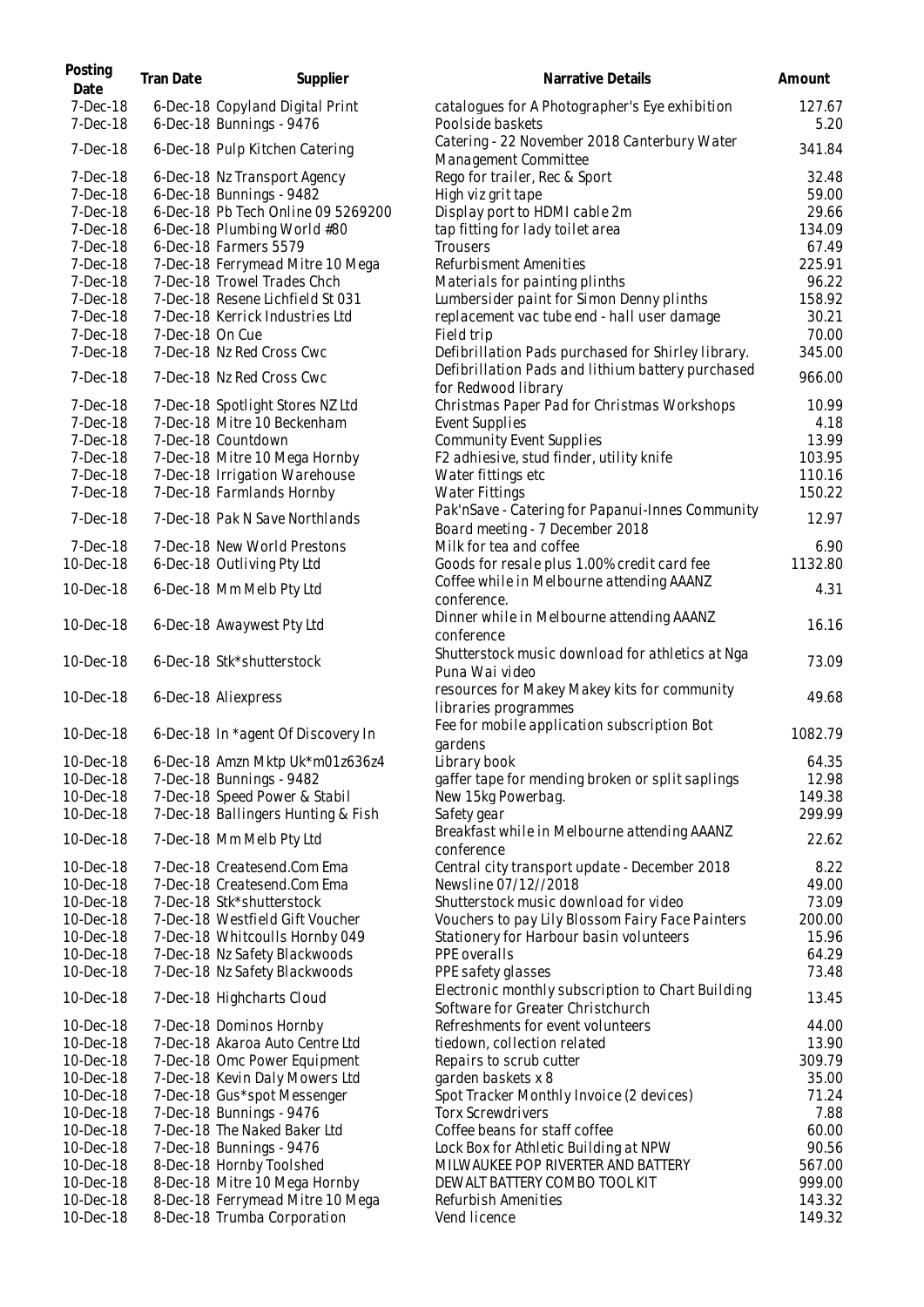| Posting<br>Date        | Tran Date | Supplier                                                          | Narrative Details                                                                                                                               | Amount          |
|------------------------|-----------|-------------------------------------------------------------------|-------------------------------------------------------------------------------------------------------------------------------------------------|-----------------|
| 10-Dec-18              |           | 8-Dec-18 Couplands Bakeries                                       | Bread for free Hellers sausage sizzle - Family Day<br>with sketches of new Linwood Pool - 8 December                                            | 47.20           |
| 10-Dec-18              |           | 8-Dec-18 Countdown                                                | Volunteer Faeries and volunteer helpers at Family<br>Fun Day with sketches for new Linwood Pool - 8<br>Dec                                      | 225.00          |
| 10-Dec-18              |           | 8-Dec-18 Farmers Online                                           | 4 x shower curtains to replace ripped and stained<br>ones from the bottom toilet and shower block                                               | 66.98           |
| 10-Dec-18<br>10-Dec-18 |           | 8-Dec-18 Mitre 10 Rangiora<br>8-Dec-18 Ecodrop Metro              | Bell for CAG loading dock<br>Dump fees                                                                                                          | 22.00<br>15.20  |
| 10-Dec-18              |           | 8-Dec-18 Bunnings - 9482                                          | Impact drills/screws, sanding belts 80g and 120g<br>curtain rails for ranger house                                                              | 167.19          |
| 10-Dec-18              |           | 9-Dec-18 Bunnings - 9482                                          | DRILLS                                                                                                                                          | 65.66           |
| 10-Dec-18              |           | 9-Dec-18 Wsl Riccarton                                            | BROTHER P-TOUCH LABEL MACHINE<br>hand sanitizer and a packet of Xmas chocolates                                                                 | 147.98          |
| 10-Dec-18              |           | 9-Dec-18 Countdown                                                | for Charlesworth reserve volunteer group<br>afternoon tea                                                                                       | 22.14           |
| 10-Dec-18              |           | 9-Dec-18 Twl 120 Northlands                                       | Christmas Decorations for Reception for new<br>Facility                                                                                         | 12.00           |
| 10-Dec-18              |           | 10-Dec-18 Spotlight Stores NZ Ltd                                 | poster paints for craft activities, Summertimes<br>Reading promotion letterbox at Lyttelton                                                     | 21.49           |
| 10-Dec-18              |           | 10-Dec-18 Smiths City                                             | new Fridge for L6 East breakout room                                                                                                            | 964.00          |
| 10-Dec-18<br>10-Dec-18 |           | 10-Dec-18 Vendhq.Com<br>10-Dec-18 Mitre 10 Beckenham              | Monthly software licence - Libraries<br>Wall putty for Simon Denny installation                                                                 | 814.00<br>25.76 |
| 10-Dec-18              |           | 10-Dec-18 Uoc Parking Meters                                      | Parking at the University of Canterbury                                                                                                         | 5.00            |
| 10-Dec-18              |           | 10-Dec-18 Hoyts Riccarton                                         | Volunteers prizes for end of year                                                                                                               | 125.00          |
| 10-Dec-18              |           | 10-Dec-18 Akaroa Adventure Centre                                 | 1 box of stamps                                                                                                                                 | 120.00          |
| 10-Dec-18              |           | 10-Dec-18 Four Square Akaroa                                      | tea, coffee, milk, cleaning supplies                                                                                                            | 188.58          |
| 10-Dec-18              |           | 10-Dec-18 Freshchoice City Mkt                                    | Refreshments for Heritage Hearing Panel                                                                                                         | 54.00           |
| 10-Dec-18              |           | 10-Dec-18 Placemakers Cranford                                    | plywood for Trusttum mural crates                                                                                                               | 387.63          |
| 10-Dec-18              |           | 10-Dec-18 Twl 220 Riccarton                                       | Garden baskets x 8                                                                                                                              | 80.00           |
| 10-Dec-18              |           | 10-Dec-18 Mitre 10 Beckenham                                      | Secateur holsters, secateurs x 3, wonder weeders x<br>3 for student gardeners                                                                   | 183.72          |
| 10-Dec-18              |           | 10-Dec-18 Jaycar Pty Ltd                                          | Irrigation components for maintaining city wide<br>irrigation network.                                                                          | 173.50          |
| 10-Dec-18              |           | 10-Dec-18 Ferrymead Mitre 10 Mega                                 | Key Tags for Skip keys, Push on Cap and Door Stop                                                                                               | 34.12           |
| 10-Dec-18              |           | 10-Dec-18 Chch City Council Civic                                 | Parking coupons for the team to be used when they<br>have meetings and training at civic etc.<br>Catering for four (4) meetings for the Waikura | 62.00           |
| 10-Dec-18              |           | 10-Dec-18 Relish Catering                                         | Linwood-Central-Heathcote Community Board -<br><b>Community</b>                                                                                 | 835.77          |
| 11-Dec-18              |           | 10-Dec-18 Wilson Parking                                          | <b>Wilson Parking</b>                                                                                                                           | 10.60           |
| 11-Dec-18              |           | 10-Dec-18 Nz Safety Blackwoods                                    | H & S Waterproof gear Bags                                                                                                                      | 280.59          |
| 11-Dec-18              |           | 10-Dec-18 Forman Building Systems                                 | Reactive Renewals                                                                                                                               | 30.88           |
| 11-Dec-18              |           | 10-Dec-18 Ecodrop Metro                                           | Rubbish Removal - WO                                                                                                                            | 45.61           |
| 11-Dec-18              |           | 10-Dec-18 Oderings Nurseries                                      | Grounds Maintenance - WO                                                                                                                        | 47.77           |
| 11-Dec-18              |           | 10-Dec-18 Blacks Fasteners Lt                                     | Dryer 2 Belt Replacement - WO                                                                                                                   | 117.76          |
| 11-Dec-18              |           | 10-Dec-18 Hirepool Port A Loo                                     | Family Fun Day with sketches of new Linwood Pool<br>- 8 December                                                                                | 327.75          |
| 11-Dec-18              |           | 10-Dec-18 Createsend.Com Ema                                      | Akaroa treated wastewater project                                                                                                               | 9.10            |
| 11-Dec-18              |           | 10-Dec-18 Createsend.Com Ema                                      | Proposals for the new Linwood Pool - 10 December<br>update                                                                                      | 15.42           |
| 11-Dec-18<br>11-Dec-18 |           | 10-Dec-18 Engineering New Zealand<br>10-Dec-18 Lyttelton Pharmacy | VW IPENZ subscription<br>Postage to Wgtn                                                                                                        | 529.00<br>8.90  |
| 11-Dec-18              |           | 10-Dec-18 Engineering New Zealand                                 | 2019 Annual renewal for Engineering New Zealand                                                                                                 | 529.00          |
| 11-Dec-18              |           | 10-Dec-18 Wilson Parking                                          | Parking for meeting in Turanga                                                                                                                  | 6.60            |
| 11-Dec-18              |           | 10-Dec-18 Wilson Parking                                          | Parking for programme delivery support at<br>Turanga                                                                                            | 8.60            |
| 11-Dec-18              |           | 10-Dec-18 Akaroa Auto Centre Ltd                                  | <b>Fuel Containers</b>                                                                                                                          | 99.80           |
| 11-Dec-18<br>11-Dec-18 |           | 10-Dec-18 New World St Martins<br>10-Dec-18 Sprout Social, Inc    | morning tea supplies for eastenders<br>ITDC SproutSocial monthly sub 2018-12                                                                    | 38.93<br>481.02 |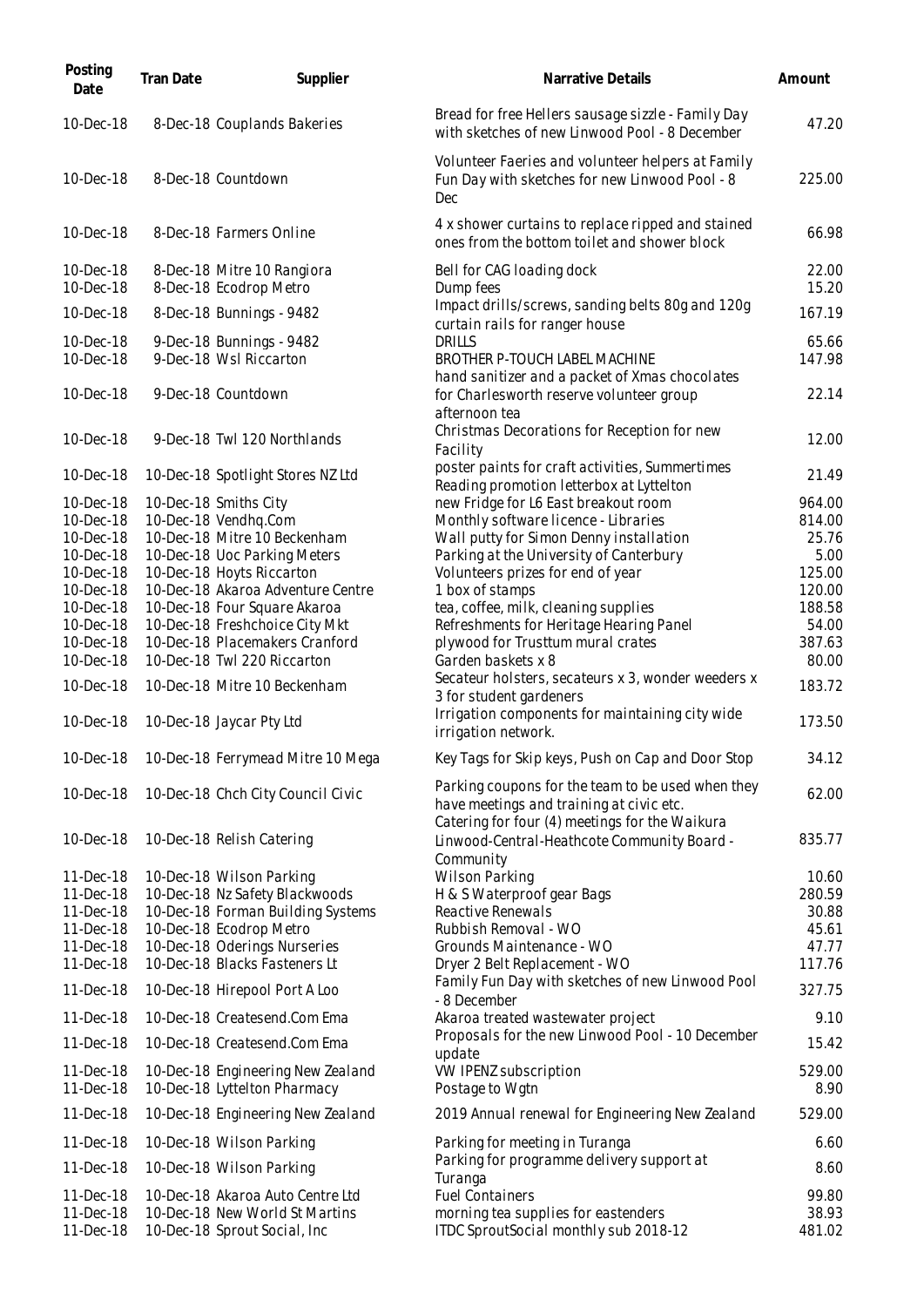| Posting<br>Date        | Tran Date       | Supplier                                                       | Narrative Details                                                                                        | Amount          |
|------------------------|-----------------|----------------------------------------------------------------|----------------------------------------------------------------------------------------------------------|-----------------|
| 11-Dec-18              |                 | 10-Dec-18 Wilson Parking                                       | Parking for meeting in town                                                                              | 12.60           |
| 11-Dec-18              |                 | 10-Dec-18 Caltex Hornby                                        | Milk for tearoom                                                                                         | 11.98           |
| 11-Dec-18              |                 | 10-Dec-18 Hands Ashford New Zealand                            | craft cones for making gnomes and and stamp for<br>wrapping paper used in the Christmas craft<br>evening | 82.50           |
| 11-Dec-18              |                 | 10-Dec-18 The Text Publishing Compa                            | Library book                                                                                             | 59.71           |
| 11-Dec-18              |                 | 10-Dec-18 Officemax                                            | 2019 Diary for the Waikura Linwood-Central-<br>Heathcote Community Board Chair                           | 8.99            |
| 11-Dec-18              |                 | 10-Dec-18 Officemax                                            | Ergonomic Mousepad                                                                                       | 21.49           |
| 11-Dec-18              |                 | 11-Dec-18 Spotlight Stores NZ Ltd                              | Credit Voucher Spotlight Stores NZ Ltd                                                                   | $-108.30$       |
| 11-Dec-18              |                 | 11-Dec-18 Just Incredible                                      | tinsel for Christmas Raindeer                                                                            | 6.00            |
| 11-Dec-18              |                 | 11-Dec-18 Twl 175 South City                                   | tinsel for Christmas Raindeer                                                                            | 22.10           |
| 11-Dec-18              |                 | 11-Dec-18 New World Fendalton                                  | Catering for the FWH Community Liaison lunch                                                             | 27.35           |
| 11-Dec-18              |                 | 11-Dec-18 Relish Catering                                      | Catering for Community Board Meeting<br>Aqua Needit for repair to broken tiles around                    | 128.81          |
| 11-Dec-18              |                 | 11-Dec-18 Mitre 10 Mega Papanui                                | poolside.                                                                                                | 146.86          |
| 11-Dec-18              |                 | 11-Dec-18 Twl 220 Riccarton                                    | 10kg Laundry Powder and pack of toilet paper                                                             | 28.00           |
| 11-Dec-18              |                 | 11-Dec-18 Spotlight Stores NZ Ltd                              | 1 set of single sheets and duvet cover for tourist<br>flat                                               | 59.99           |
|                        |                 |                                                                | 12.7m green sun umbrella for patio area, 2                                                               |                 |
| 11-Dec-18              |                 | 11-Dec-18 Mitre 10 Mega Hornby                                 | shower baskets to replace men"s broken ones, tap<br>o ring                                               | 216.32          |
| 11-Dec-18              |                 | 11-Dec-18 Hornby Godfreys                                      | New Steam mop, vaccum bags and carpet cleaner<br>solution                                                | 227.85          |
| 11-Dec-18              |                 | 11-Dec-18 Wsl Hornby                                           | 6 x ink caridges, 3 x printing paper and glue2 glue<br>sticks                                            | 818.33          |
| 11-Dec-18              |                 | 11-Dec-18 Trademe O675 Ping                                    | Mahjong Board for new programme                                                                          | 67.00           |
| 11-Dec-18              |                 | 11-Dec-18 Noel Leeming 12                                      | DVD player for AV                                                                                        | 47.89           |
| 11-Dec-18              |                 | 11-Dec-18 Mitre 10 Beckenham                                   | 2 x 500mm spray bottles                                                                                  | 7.47            |
| 11-Dec-18              |                 | 11-Dec-18 Adgraphix Ltd                                        | Remove graphics from vehicle                                                                             | 138.00          |
| 11-Dec-18              |                 | 11-Dec-18 Battery Masta Ltd                                    | 96 AA batteries and 80 D size batteries                                                                  | 662.40          |
| 11-Dec-18              |                 | 11-Dec-18 Wsl Eastgate                                         | card for xmas craft activity for library                                                                 | 11.98           |
| 11-Dec-18              |                 | 11-Dec-18 Mitre 10 Mega Hornby                                 | cleaner, methylated spirits for cleaning of<br>umbrellas at Jellie Park. 2 Packs D size batteries        | 96.09           |
| 11-Dec-18              |                 | 11-Dec-18 Paramount Pools & Spa                                | 1 No. extension pole and leaf rake for Templeton<br>Pool, 5 No. replacement nets for leaf rakes          | 195.75          |
| 11-Dec-18              |                 | 11-Dec-18 Caltex Redwood                                       | Milk for Redwood Staffroom                                                                               | 7.98            |
| 11-Dec-18              |                 | 11-Dec-18 Twl 128 Hornby                                       | For Children's Xmas Babytime and Storytime<br>sessions                                                   | 15.00           |
| 11-Dec-18              |                 | 11-Dec-18 Mighty Ape Limited                                   | Task 1668033                                                                                             | 68.00           |
| 11-Dec-18              |                 | 11-Dec-18 Countdown                                            | Countdown - Catering for Older Adults network<br>meeting 12 December 2018.                               | 7.19            |
| 11-Dec-18              |                 | 11-Dec-18 Countdown                                            | Countdown - Catering for Hoon Hay network<br>meeting 12 December 2018.                                   | 8.13            |
| 12-Dec-18              |                 | 7-Dec-18 Compass Natgallry Vic                                 | Lunch at National Gallery Victoria, Melbourne<br>while viewing exhibitions.                              | 17.18           |
| 12-Dec-18              |                 | 7-Dec-18 Vapiano                                               | Dinner while in Melbourne for AAANZ conference                                                           | 34.36           |
| 12-Dec-18              |                 | 8-Dec-18 Gm Cabs Pty Ltd                                       | Taxi Melbourne central to airport                                                                        | 68.21           |
| 12-Dec-18<br>12-Dec-18 |                 | 9-Dec-18 Paypal *britishartj<br>10-Dec-18 Smk*wufoo.Com Charge | Library book<br>Fireworks Spectacular 2018 - Vendor Registration -                                       | 107.22<br>50.85 |
|                        |                 |                                                                | Wufoo                                                                                                    |                 |
| 12-Dec-18<br>12-Dec-18 |                 | 10-Dec-18 Paypal *rtpi<br>10-Dec-18 Amzn Mktp Uk*m04980rx4     | Annual Subscription<br>Library book                                                                      | 391.82<br>21.09 |
| 12-Dec-18              |                 | 10-Dec-18 Amzn Mktp Uk*m03351914                               | Library book                                                                                             | 38.62           |
| 12-Dec-18              |                 | 11-Dec-18 Wilson Parking                                       | <b>Wilson Parking</b>                                                                                    | 12.60           |
| 12-Dec-18              |                 | 11-Dec-18 Wilson Parking                                       | Wilson Parking                                                                                           | 10.60           |
| 12-Dec-18              |                 | 11-Dec-18 Hynds Pipe Systems Limite                            | Dig 2 Discharge Pipe - WO                                                                                | 131.42          |
| 12-Dec-18              |                 | 11-Dec-18 Saecowilson - Christch                               | TP6 Drive - WO                                                                                           | 454.60          |
| 12-Dec-18              | 11-Dec-18 Spark |                                                                | Screen protector for mobile phone                                                                        | 19.95           |
| 12-Dec-18              |                 | 11-Dec-18 Workplace Safety Sup                                 | Restock of 1st Aid supplies                                                                              | 216.92          |
| 12-Dec-18              |                 | 11-Dec-18 Createsend.Com Ema                                   | Our Own Ron - an update                                                                                  | 15.15           |
| 12-Dec-18              |                 | 11-Dec-18 Createsend.Com Ema                                   | Swimsmart Flexi members reminder                                                                         | 31.12           |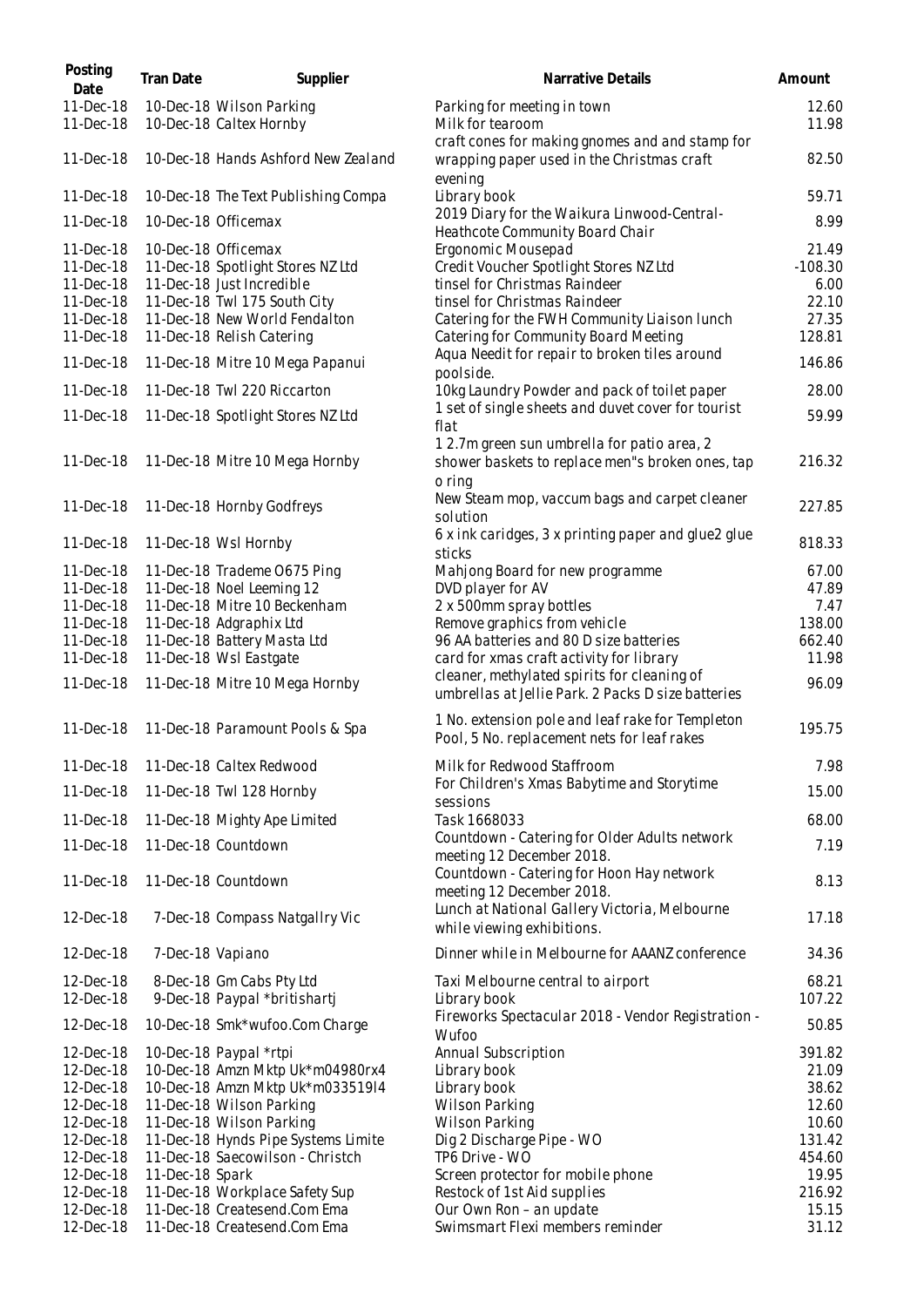| Posting<br>Date        | Tran Date | Supplier                                                                  | Narrative Details                                                                             | Amount          |
|------------------------|-----------|---------------------------------------------------------------------------|-----------------------------------------------------------------------------------------------|-----------------|
| 12-Dec-18<br>12-Dec-18 |           | 11-Dec-18 Google* Ads1835268629<br>11-Dec-18 Kiwi Eftpos & Pos Grp        | Google ads for Newsline<br>Till Rolls and Eftpos Rolls                                        | 200.00<br>92.00 |
| 12-Dec-18              |           | 11-Dec-18 Priest Sheetmetal And Pla                                       | Stainless Steel Sheet for Men' urinal                                                         | 217.27          |
| 12-Dec-18              |           | 11-Dec-18 Engineering New Zealand                                         | Chartered Professional Engineer Annual<br>Registration                                        | 529.00          |
| 12-Dec-18              |           | 11-Dec-18 Ross Galt Lock & Key                                            | padlocks                                                                                      | 153.00          |
| 12-Dec-18<br>12-Dec-18 |           | 11-Dec-18 Marine Mail Agencies<br>11-Dec-18 Wilson Parking                | New life buoy<br>parking for meeting in civic offices                                         | 545.70<br>8.60  |
| 12-Dec-18              |           | 11-Dec-18 Blacks Fasteners Lt                                             | Brass screws for brackets on AAG artwork called                                               | 13.19           |
| 12-Dec-18              |           | 11-Dec-18 Shardlows Packaging                                             | Operation<br>safety boots                                                                     | 153.76          |
| 12-Dec-18              |           | 11-Dec-18 Nz Safety Blackwoods                                            | safety boots                                                                                  | 212.81          |
| 12-Dec-18<br>12-Dec-18 |           | 11-Dec-18 Nz Toner Office Supplies<br>11-Dec-18 Pb Tech Online 09 5269200 | Office Supplies<br>Startech VGA-HDMI adapter to use with classes                              | 351.33<br>79.73 |
| 12-Dec-18              |           | 11-Dec-18 New World Prestons                                              | Milk for resale in the shop                                                                   | 35.40           |
| 12-Dec-18              |           | 11-Dec-18 Total Pos Solutions                                             | Eftpos and till tape rolls                                                                    | 189.75          |
| 12-Dec-18              |           | 11-Dec-18 Couplands Bakeries                                              | Coupland's - Catering for Hoon Hay network<br>meeting 12 December 2018.                       | 9.99            |
| 12-Dec-18              |           | 12-Dec-18 Parsley And Sage                                                | Sex Work Working Group                                                                        | 87.40           |
| 12-Dec-18<br>12-Dec-18 |           | 12-Dec-18 Wsl South City<br>12-Dec-18 New World South City                | Felt sheets for christmas craft evening<br>food for christmas craft evening                   | 11.97<br>51.89  |
|                        |           |                                                                           | cement for fixing 11 poles holdingup plant ID                                                 |                 |
| 12-Dec-18              |           | 12-Dec-18 Mitre 10 Beckenham                                              | signs in Charlesworth reserve and another 11<br>poles                                         | 109.78          |
| 12-Dec-18              |           | 12-Dec-18 Market Kitchen                                                  | Lunch - Dunedin Gallery visit                                                                 | 24.50           |
| 12-Dec-18              |           | 12-Dec-18 Wgtn Combined Taxis                                             | Taxi Wellington Airport to Central Wellington 6th<br>Public Sector Women in Leadership Summit | 46.80           |
| 12-Dec-18              |           | 12-Dec-18 Parsley And Sage                                                | Catering for Community Board meeting                                                          | 99.13           |
| 12-Dec-18              |           | 12-Dec-18 Pegs Limited                                                    | Stakes and pegs                                                                               | 606.05          |
| 12-Dec-18              |           | 12-Dec-18 Briscoes Riccarton                                              | Initial water purifier jug, purchase of filters for jug                                       | 23.98           |
| 12-Dec-18              |           | 12-Dec-18 Nursing Council Of Nz                                           | Registration for the Nursing Council of New<br>Zealand                                        | 110.00          |
| 12-Dec-18              |           | 12-Dec-18 James Bull & Co                                                 | Park keys x4                                                                                  | 48.00           |
| 12-Dec-18              |           | 12-Dec-18 Z Cashmere                                                      | morning tea supplies                                                                          | 9.18            |
| 12-Dec-18              |           | 12-Dec-18 Ferrymead Mitre 10 Mega                                         | 2 No. cleaning brushes for lint pot cleaning at<br>summer pools                               | 5.96            |
| 12-Dec-18              |           | 12-Dec-18 Freshchoice Barrington                                          | Milk voucher for Spreydon team                                                                | 20.00           |
| 12-Dec-18              |           | 12-Dec-18 New World South City                                            | chocolate santas to add to gift bags for students in<br>WoW video                             | 4.79            |
| 12-Dec-18              |           | 12-Dec-18 Just Incredible                                                 | gift bags for thank you gifts to students in WoW<br>video                                     | 8.97            |
| 12-Dec-18              |           | 12-Dec-18 Veges Direct                                                    | animal area veges                                                                             | 7.98            |
| 12-Dec-18              |           | 12-Dec-18 Burwood Produce                                                 | Animal area items for rabbits                                                                 | 42.10           |
| 12-Dec-18              |           | 12-Dec-18 Parsley And Sage                                                | Parsley & Sage - Catering for Spreydon-Cashmere<br>Community Board meeting 7 December 2018.   | 138.58          |
| 13-Dec-18              |           | 10-Dec-18 Dnh*godaddy.Com Nzd                                             | ITTI GoDaddy CR Old Exchange 2016 SAN SSL                                                     | $-299.99$       |
| 13-Dec-18              |           | 11-Dec-18 Mingk Pty Ltd                                                   | Goods for resale                                                                              | 692.41          |
| 13-Dec-18              |           | 11-Dec-18 Wilson Parking                                                  | Parking fees for meeting at Civic                                                             | 6.60            |
| 13-Dec-18              |           | 11-Dec-18 Shutterstock                                                    | Stock image for exhibition trail                                                              | 84.01           |
| 13-Dec-18<br>13-Dec-18 |           | 12-Dec-18 Wilson Parking                                                  | <b>Wilson Parking</b>                                                                         | 10.60<br>8.60   |
| 13-Dec-18              |           | 12-Dec-18 Wilson Parking<br>12-Dec-18 New Zealand Institute Of            | Meeting at Civic<br>NZ Institute of Architects membership                                     | 491.32          |
| 13-Dec-18              |           | 12-Dec-18 Hirepool Dryers Rd                                              | pothole borer for digging holes for plant ID                                                  | 83.98           |
| 13-Dec-18              |           | 12-Dec-18 Bunnings - 9476                                                 | signage poles at Charlesworth Reserve<br>paint to finish tool rack in yard sheds              | 36.98           |
| 13-Dec-18              |           | 12-Dec-18 Taxi Wellington                                                 | Taxi Wellington Central to Wellington Airport 6th                                             | 49.00           |
|                        |           |                                                                           | Public Sector Women in Leadership Summit                                                      | 24.29           |
| 13-Dec-18<br>13-Dec-18 |           | 12-Dec-18 Mainland Fasteners Ltd<br>12-Dec-18 Papertree St Martins        | Lock nuts for mower parts<br>2 x 2019 diaries                                                 | 36.38           |
| 13-Dec-18              |           | 12-Dec-18 Createsend.Com Ema                                              | Graffiti Newsletter December 2018                                                             | 9.45            |
| 13-Dec-18              |           | 12-Dec-18 Createsend.Com Ema                                              | Riccarton Road update Dec 2018                                                                | 9.84            |
| 13-Dec-18              |           | 12-Dec-18 Google* Ads 1835268629                                          | Google ads for Newsline                                                                       | 50.00           |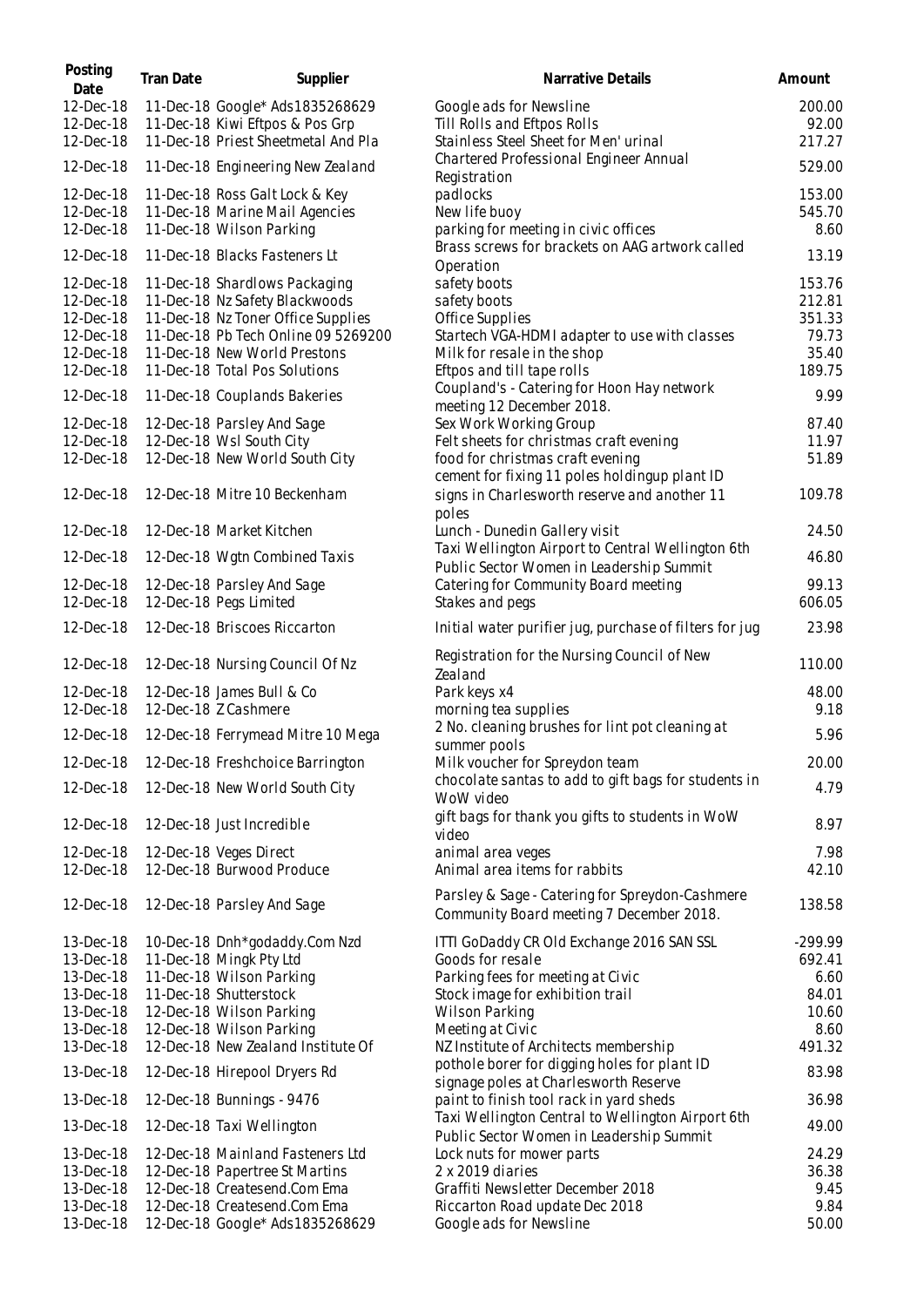| Posting<br>Date                     | Tran Date          | Supplier                                                                                   | Narrative Details                                                                                          | Amount                   |
|-------------------------------------|--------------------|--------------------------------------------------------------------------------------------|------------------------------------------------------------------------------------------------------------|--------------------------|
| 13-Dec-18<br>13-Dec-18<br>13-Dec-18 |                    | 12-Dec-18 Createsend.Com Ema<br>12-Dec-18 Wilson Parking<br>12-Dec-18 Nz Safety Blackwoods | RSU Fitness Newsletter - December<br>Parking at Civic car park for meetings<br>Earmuff and Boots for team. | 72.10<br>12.60<br>350.47 |
| 13-Dec-18                           |                    | 12-Dec-18 Vtnz Northwood                                                                   | Rego reprint for plant z646e                                                                               | 4.19                     |
| 13-Dec-18                           |                    | 12-Dec-18 Vtnz Northwood                                                                   | Warrant reprint for plant z646e                                                                            | 10.00                    |
| 13-Dec-18                           |                    | 12-Dec-18 Paknsave Moorhouse                                                               | Catering ordered for meeting 12/12/18                                                                      | 78.33                    |
| 13-Dec-18                           |                    | 12-Dec-18 Wilson Parking                                                                   | Parking - meeting                                                                                          | 8.60                     |
| 13-Dec-18                           |                    | 12-Dec-18 Abstract Designs                                                                 | Christchurch design wooden craft for corporate<br>gift.                                                    | 75.00                    |
| 13-Dec-18                           |                    | 12-Dec-18 Bp Connect Qe li                                                                 | Milk for BLFP                                                                                              | 8.38                     |
| 13-Dec-18                           |                    | 12-Dec-18 Secure Parking Nz                                                                | Parking near Tūranga for AQ/MA afternoon tea<br>year celebration                                           | 4.50                     |
| 13-Dec-18                           |                    | 12-Dec-18 Pb Tech Online 09 5269200                                                        | Replacement headphones for HALC                                                                            | 134.09                   |
| 13-Dec-18                           |                    | 12-Dec-18 Blinds Factory Direct                                                            | Final block out 2 blinds teach pool                                                                        | 450.00                   |
| 13-Dec-18                           |                    | 12-Dec-18 Nz Safety Blackwoods                                                             | Fire extinguisher and 2x first aid kits for AMO<br>trucks                                                  | 173.43                   |
| 13-Dec-18                           | 12-Dec-18 Vegeland |                                                                                            | animal food stuff veges                                                                                    | 2.00                     |
| 13-Dec-18                           |                    | 12-Dec-18 Dulux Trade Centre                                                               | more buckets for sign wk                                                                                   | 9.91                     |
| 13-Dec-18                           | 12-Dec-18 Raeco    |                                                                                            | Library labels                                                                                             | 173.49                   |
|                                     |                    |                                                                                            | Pinex board storage hooks and hinges, disc flaps                                                           |                          |
| 13-Dec-18                           |                    | 12-Dec-18 Bunnings - 9482                                                                  | and rope for jason for storage of electric gear                                                            | 167.97                   |
| 13-Dec-18                           |                    | 13-Dec-18 The Warehouse Online                                                             | 2X DAEWOO FRIDGES                                                                                          | 918.00                   |
| 13-Dec-18                           |                    | 13-Dec-18 Mitre 10 Mega Hornby                                                             | Secure lock container for cleaning chemicals,<br>NKMP.Ext and tape, Templeton.                             | 89.25                    |
| 13-Dec-18                           |                    | 13-Dec-18 Torpedo 7 Christchurch                                                           | Torch                                                                                                      | 12.89                    |
| 13-Dec-18                           |                    | 13-Dec-18 Mitre 10 Mega Hornby                                                             | hand cleaner, tool parts and tape for Gardeners                                                            | 143.32                   |
| 13-Dec-18                           |                    | 13-Dec-18 James Bull & Co                                                                  | one security key                                                                                           | 19.55                    |
| 13-Dec-18                           |                    | 13-Dec-18 Mitre 10 Mega Papanui                                                            | Groynes Styx drill set                                                                                     | 46.98                    |
| 13-Dec-18                           |                    | 13-Dec-18 Fresh Choice Parklands                                                           | food for Travis Wetland volunteers                                                                         | 65.72                    |
| 13-Dec-18                           |                    | 13-Dec-18 Court Florist                                                                    | Bereavement.                                                                                               | 93.00                    |
| 13-Dec-18<br>13-Dec-18              |                    | 13-Dec-18 New World South City<br>13-Dec-18 Peninsula Trading Post                         | Christmas morning tea for Councillors<br>batteries for data loggers                                        | 29.16<br>18.40           |
| 13-Dec-18                           |                    | 13-Dec-18 Mitre 10 Mega Papanui                                                            | floor non skid paint, earmuffs                                                                             | 135.55                   |
| 13-Dec-18                           |                    | 13-Dec-18 Mitre 10 Beckenham                                                               | L-wrench ball driver bonhus 10mm                                                                           | 19.42                    |
| 13-Dec-18                           |                    | 13-Dec-18 Books & Gifts Direct Av                                                          | 2019 Diary - Fendalton Service Centre                                                                      | 10.00                    |
| 13-Dec-18                           |                    | 13-Dec-18 Aarque Group Limited                                                             | Consumables for vinyl cutter at TU                                                                         | 655.68                   |
| 13-Dec-18                           |                    | 13-Dec-18 Countdown                                                                        | Grocerys for re sale in the shop                                                                           | 239.63                   |
| 13-Dec-18                           |                    | 13-Dec-18 Twl 181 Belfast                                                                  | Assorted items for accommodation, jugs, toasters,<br>glasses                                               | 258.00                   |
| 13-Dec-18                           |                    | 13-Dec-18 The Warehouse Online                                                             | Freezer for lock up hire                                                                                   | 399.00                   |
| 13-Dec-18                           |                    | 13-Dec-18 Ccc Art Gallery Car Prk                                                          | Parking to attend a Council training session at<br>Civic - Diversity@Work                                  | 12.00                    |
| 13-Dec-18                           |                    | 13-Dec-18 Chch City Council Civic                                                          | Car Parking tickets                                                                                        | 139.50                   |
| 14-Dec-18                           |                    | 10-Dec-18 Humblebundle.Com                                                                 | Humble Book Bundle                                                                                         | 22.48                    |
| 14-Dec-18                           |                    | 11-Dec-18 Justins Active Managem                                                           | New Zealand Fitness Industry Leaders Roundtable                                                            | 199.69                   |
| 14-Dec-18                           |                    | 12-Dec-18 Www.Aliexpress.Com                                                               | Tournament Chess Set for Tuuranga Ground Floor<br>for customers                                            | 48.11                    |
| 14-Dec-18                           |                    | 12-Dec-18 Surveymonkey                                                                     | Annual Subscription for Survey Monkey - used for<br>Residents Survey                                       | 516.00                   |
| 14-Dec-18                           |                    | 12-Dec-18 Wilson P988                                                                      | Parking for Turanga visit                                                                                  | 5.60                     |
| 14-Dec-18                           |                    | 12-Dec-18 Abebooks.Co Fqn42x                                                               | Library book                                                                                               | 37.37                    |
| 14-Dec-18                           |                    | 13-Dec-18 Wilson Parking                                                                   | <b>Wilson Parking</b>                                                                                      | 8.60                     |
| 14-Dec-18                           |                    | 13-Dec-18 Fosters Outdoor Power                                                            | nylon cord for weedeaters                                                                                  | 45.00                    |
| 14-Dec-18                           |                    | 13-Dec-18 Environmental Fertilis                                                           | soil tests for Curators Veg Garden                                                                         | 333.41                   |
| 14-Dec-18                           |                    | 13-Dec-18 Drills Taps & Dies Limite                                                        | Workshop Consumables - WO                                                                                  | 427.06                   |
| 14-Dec-18                           | 13-Dec-18 les Ltd  |                                                                                            | Lights for WH                                                                                              | 30.51                    |
| 14-Dec-18                           |                    | 13-Dec-18 Wilson Parking                                                                   | Parking >2 hours                                                                                           | 12.60                    |
| 14-Dec-18                           |                    | 13-Dec-18 Createsend.Com Ema                                                               | The new Hornby Library, Customer Services and<br>Recreation and Sport Centre - 13 December update          | 12.33                    |
| 14-Dec-18                           |                    | 13-Dec-18 Stk*shutterstock                                                                 | Shutterstock music download for video                                                                      | 73.44                    |
| 14-Dec-18                           |                    | 13-Dec-18 Wilson Parking                                                                   | Parking at Civic car park for meetings                                                                     | 8.60                     |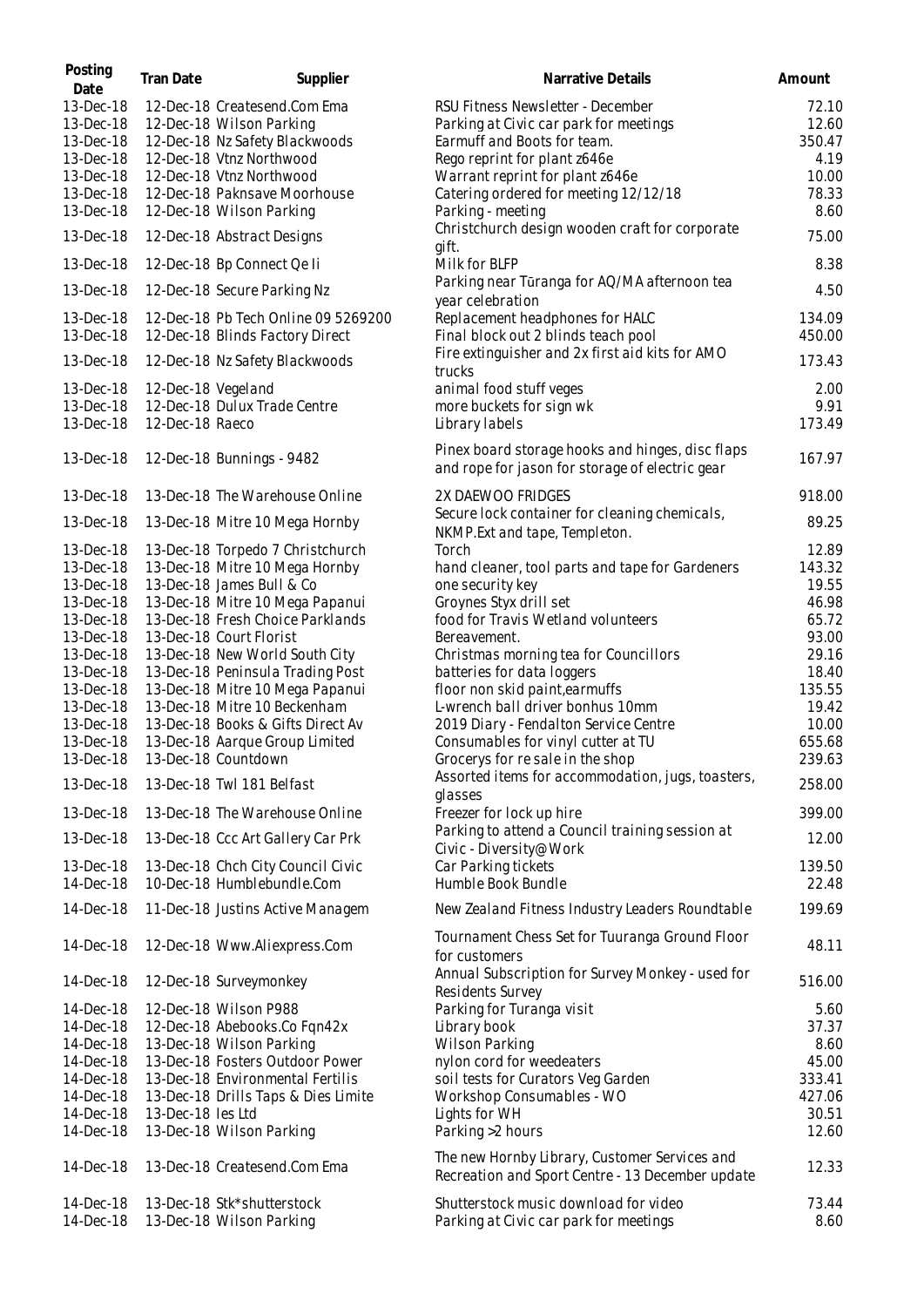| Posting<br>Date                     | <b>Tran Date</b> | Supplier                                                                                       | Narrative Details                                                                                     | Amount                   |
|-------------------------------------|------------------|------------------------------------------------------------------------------------------------|-------------------------------------------------------------------------------------------------------|--------------------------|
| 14-Dec-18<br>14-Dec-18<br>14-Dec-18 |                  | 13-Dec-18 Bunnings - 9482<br>13-Dec-18 Fosters Outdoor Power<br>13-Dec-18 Nz Safety Blackwoods | 2 tree stakes for Travis<br>collar nut for weed eater<br>lab coats for chem staff                     | 13.00<br>16.10<br>308.36 |
| 14-Dec-18                           |                  | 13-Dec-18 Digi Imports Riccarton                                                               | Broken work phone                                                                                     | 130.00                   |
| 14-Dec-18                           |                  | 13-Dec-18 Wilson Parking                                                                       | Car parking for Alice while at Smartmap training                                                      | 12.60                    |
| 14-Dec-18                           |                  | 13-Dec-18 Edgeware Mower & Chain                                                               | New Chain for the QEII Park Chain Saw                                                                 | 45.70                    |
| 14-Dec-18<br>14-Dec-18              |                  | 14-Dec-18 Mitre 10 Mega Hornby<br>14-Dec-18 Mitre 10 Mega Hornby                               | Misc items for summer pools.<br>cement, ready concrete for signs and seat.                            | 177.01<br>72.14          |
| 14-Dec-18                           |                  | 14-Dec-18 Pgg Wrightson Chch                                                                   | pipe fittings, rat baits, buster, patriot weed sprays                                                 | 1089.93                  |
| 14-Dec-18                           |                  | 14-Dec-18 Spotlight Stores NZ Ltd                                                              | Hemp cord, art tracing paper, craft blades                                                            | 42.16                    |
| 14-Dec-18                           |                  | 14-Dec-18 Moveable Feasts                                                                      | Catering for FWH Community Liaison Meeting                                                            | 465.00                   |
| 14-Dec-18                           |                  | 14-Dec-18 Norgren Ltd                                                                          | Flare 1&2                                                                                             | 181.79                   |
| 14-Dec-18                           |                  | 14-Dec-18 Placemakers Antigua St                                                               | Grout and adhesive for floor repairs in Simon<br>Denny exhibition                                     | 46.49                    |
| 14-Dec-18                           |                  | 14-Dec-18 Millers Ltd                                                                          | mitigation of lighting impacts on residents                                                           | 700.03                   |
| 14-Dec-18                           |                  | 14-Dec-18 Wsl South City                                                                       | Urgently required menu stands to support enquiry<br>sampling week.                                    | 92.88                    |
| 14-Dec-18                           |                  | 14-Dec-18 Countdown                                                                            | General office supplies - tissues                                                                     | 24.00                    |
| 14-Dec-18                           |                  | 14-Dec-18 Countdown                                                                            | Gift Cards                                                                                            | 120.00                   |
| 14-Dec-18                           |                  | 14-Dec-18 Pak N Save Wainoni                                                                   | Gift Cards                                                                                            | 200.00                   |
| 14-Dec-18<br>14-Dec-18              |                  | 14-Dec-18 Wsl Eastgate<br>14-Dec-18 Peter Timbs Meats                                          | Impact acrylic A3 poster holders.<br>food for Travis volunteers                                       | 40.98<br>55.52           |
| 14-Dec-18                           |                  | 14-Dec-18 Edgeware Supervalue                                                                  | Milk for CAG staffroom                                                                                | 18.95                    |
| 14-Dec-18                           |                  | 14-Dec-18 Fishpond Co NZ                                                                       | Board Game for Learning Centre                                                                        | 105.00                   |
| 14-Dec-18                           |                  | 14-Dec-18 Mitre 10 Mega Papanui                                                                | spanners and small socket set for wave chamber                                                        | 110.93                   |
| 14-Dec-18                           |                  | 14-Dec-18 Wsl Eastgate                                                                         | repairs at Pioneer Pool<br>Paper                                                                      | 9.00                     |
| 14-Dec-18                           |                  | 14-Dec-18 Twl 123 Eastgate                                                                     | Photo frames                                                                                          | 26.00                    |
| 17-Dec-18                           |                  | 12-Dec-18 Dunedin City Council                                                                 | Carparking fee while in Dunedin 12/12/18                                                              | 12.50                    |
| 17-Dec-18                           |                  | 12-Dec-18 Christchurch Airport                                                                 | Airport parking whilst attending 6th Public Sector<br>Women in Leadership Summit                      | 27.00                    |
| 17-Dec-18                           |                  | 12-Dec-18 Christchurch Airport                                                                 | Carparking for trip to Wellington                                                                     | 27.00                    |
| 17-Dec-18                           |                  | 13-Dec-18 Innovation Carpark                                                                   | Parking                                                                                               | 6.00                     |
| 17-Dec-18                           |                  | 13-Dec-18 Wilson Parking                                                                       | parking to attend Kiwiable network meeting at<br>Turanga                                              | 6.60                     |
| 17-Dec-18                           |                  | 13-Dec-18 Gus*spot Messenger                                                                   | BPS activation for micro lab                                                                          | 298.93                   |
| 17-Dec-18                           |                  | 13-Dec-18 Paypal *mindkitsltd                                                                  | PLA Filament for 3D Printing                                                                          | 44.41                    |
| 17-Dec-18                           |                  | 13-Dec-18 Shop.Wisley.Co.Uk                                                                    | <b>Botanic Gardens library</b>                                                                        | 338.12                   |
| 17-Dec-18                           |                  | 13-Dec-18 Paypal *smithsbooks                                                                  | <b>Books</b>                                                                                          | 387.50                   |
| 17-Dec-18                           |                  | 14-Dec-18 Edgeware Mower & Chain                                                               | BRUSH CUTTER SERVICE BLOWER SERVICE EDGER<br><b>SERVICE</b>                                           | 397.70                   |
| 17-Dec-18                           |                  | 14-Dec-18 Bunnings - 9482                                                                      | FENCE RAILS POSTS PALES CEMIX                                                                         | 667.07                   |
| 17-Dec-18                           |                  | 14-Dec-18 Paypal *nzaep                                                                        | Training on event coordination<br>SHACKLES, AND BUNGS (FOR SHACKLES) TO FIT ON                        | 218.50                   |
| 17-Dec-18                           |                  | 14-Dec-18 Twl Christchurch                                                                     | <b>ALL TRAILORS</b>                                                                                   | 136.90                   |
| 17-Dec-18                           |                  | 14-Dec-18 Rex Wheels & Castors                                                                 | Castors - WO                                                                                          | 57.50                    |
| 17-Dec-18                           |                  | 14-Dec-18 Mobil Aranui                                                                         | Fuel - Midges - WO                                                                                    | 135.03                   |
| 17-Dec-18                           |                  | 14-Dec-18 Nz Safety Blackwoods                                                                 | dust masks                                                                                            | 108.33                   |
| 17-Dec-18                           |                  | 14-Dec-18 Relish Catering                                                                      | Catering for Wastewater Working Party 12<br>December 2018 meeting                                     | 287.50                   |
| 17-Dec-18                           |                  | 14-Dec-18 Createsend.Com Ema                                                                   | A Strategy for the Arts - December 2018                                                               | 15.27                    |
| 17-Dec-18                           |                  | 14-Dec-18 Createsend.Com Ema                                                                   | Friends December Newsletter                                                                           | 15.52                    |
| 17-Dec-18                           |                  | 14-Dec-18 Createsend.Com Ema                                                                   | Newsline 14/12//2018<br>Husqvarna ride on mower belt, labour and travel                               | 49.05                    |
| 17-Dec-18                           |                  | 14-Dec-18 Akaroa Auto Centre Ltd                                                               | and freight                                                                                           | 201.50                   |
| 17-Dec-18                           |                  | 14-Dec-18 Wilson Parking                                                                       | <b>Wilson Parking</b>                                                                                 | 6.60                     |
| 17-Dec-18                           |                  | 14-Dec-18 Pet And Garden Supplier                                                              | new water pump for bubble column                                                                      | 115.00                   |
| 17-Dec-18                           |                  | 14-Dec-18 Super Cheap Auto                                                                     | Replacement 12v Socket Adapter for Inspection<br>Vehicle to charge Go-get device.                     | 16.79                    |
| 17-Dec-18                           |                  | 14-Dec-18 Nz Safety Blackwoods                                                                 | Safety Spec's First Aid kit supplies (Plasters,<br>Antiseptic Wipes etc) Measuring TapesFirst Aid Kit | 160.55                   |
| 17-Dec-18                           |                  | 14-Dec-18 Rs Components Limite                                                                 | Fuse for Learning Centre equipment                                                                    | 13.25                    |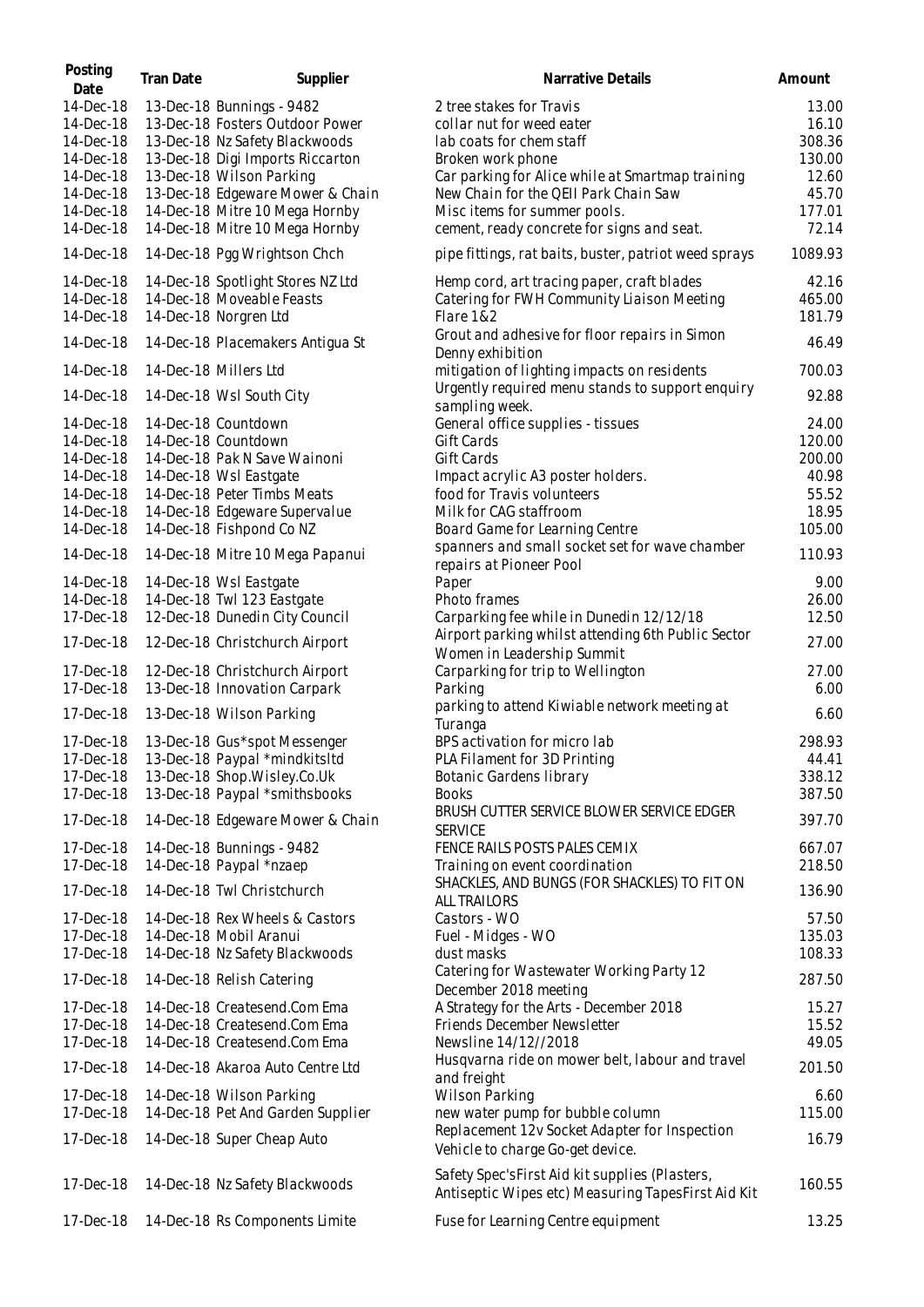| Posting<br>Date        | Tran Date         | Supplier                                           | Narrative Details                                                                                  | Amount           |
|------------------------|-------------------|----------------------------------------------------|----------------------------------------------------------------------------------------------------|------------------|
| 17-Dec-18              |                   | 14-Dec-18 Plumbing World #81                       | solvent cement for urgent PVC pipe repair on pool<br>heat exchanger Jellie when fitting blew off   | 38.26            |
| 17-Dec-18              |                   | 14-Dec-18 Ian Coombes Ltd                          | replacement chlorine injection quill & manual<br>pool vac bags                                     | 888.28           |
| 17-Dec-18              |                   | 14-Dec-18 Wilson Parking                           | Parking for meetings at Civic                                                                      | 24.60            |
| 17-Dec-18              |                   | 14-Dec-18 Bunnings - 9476                          | Rope and garden stakes and pegs for roping off the<br>kiosk pond due to duck weed                  | 194.24           |
| 17-Dec-18              |                   | 14-Dec-18 Ross Galt Lock & Key                     | Assorted replacement key tags for accommdation                                                     | 274.00           |
| 17-Dec-18              |                   | 15-Dec-18 Bunnings - 9482                          | HOSE REEL ROLLER BLINDS DULUX PAINT                                                                | 592.00           |
| 17-Dec-18              |                   | 15-Dec-18 Canterbury Landscape Supp                | PADLOCKS WITH CHAIN FOR NEW LAYOUT ROTO K                                                          | 99.00            |
| 17-Dec-18              |                   | 15-Dec-18 Placemakers Chch South                   | Cold mix for filling potholes                                                                      | 273.54           |
| 17-Dec-18              |                   | 15-Dec-18 Mitre 10 Mega Hornby                     | 18v dewalt power tool set for Okains Bay Camp                                                      | 848.99           |
| 17-Dec-18              | 15-Dec-18 2 Cheap |                                                    | Materials for children's holiday craft event                                                       | 7.00             |
| 17-Dec-18              |                   | 15-Dec-18 Q Store - Palms                          | Materials for children's holiday craft event                                                       | 10.96            |
| 17-Dec-18              |                   | 15-Dec-18 Oderings Nurseries                       | bedding plants hanging baskets                                                                     | 199.36           |
| 17-Dec-18              |                   | 15-Dec-18 Twl 123 Eastgate                         | Power cord and hooks to power up the TV on the<br>stand.                                           | 19.80            |
| 17-Dec-18              |                   | 15-Dec-18 Sun Dog Diner                            | Retirement function - 27 years with Christchurch<br>City Libraries                                 | 402.90           |
| 17-Dec-18              |                   | 16-Dec-18 Mitre 10 Mega Papanui                    | CRC can for - chair lubrication at civic                                                           | 6.98             |
| 17-Dec-18              |                   | 16-Dec-18 Ecodrop Metro                            | Dump fees                                                                                          | 15.20            |
| 17-Dec-18              |                   | 16-Dec-18 Resene - Northwood 032                   | empty bucket for park painting work                                                                | 23.85            |
| 17-Dec-18              |                   | 17-Dec-18 Mighty Ape Limited                       | DVD for screening of Home Alone on the 19th of<br>December                                         | 17.90            |
| 17-Dec-18              |                   | 17-Dec-18 Twl 123 Eastgate                         | Summertime Reading and Holiday Activities<br>Resources, Parks Week Tarps                           | 250.00           |
| 17-Dec-18              |                   | 17-Dec-18 Armstrong Locksmiths                     | Replacement key for OCS onsite cleaner                                                             | 18.00            |
| 17-Dec-18              |                   | 17-Dec-18 James Bull & Co                          | keys cut                                                                                           | 60.00            |
| 17-Dec-18              |                   | 17-Dec-18 Mitre 10 Mega Papanui                    | spray paint for corflutes                                                                          | 35.94            |
| 17-Dec-18              |                   | 17-Dec-18 Maki Mono The Palms                      | Meeting Costs for the Burwood Avondale<br>Dallington Group                                         | 18.80            |
| 17-Dec-18              |                   | 17-Dec-18 Ferrymead Mitre 10 Mega                  | hardware                                                                                           | 44.16            |
| 17-Dec-18              |                   | 17-Dec-18 James Bull & Co                          | locks                                                                                              | 143.88           |
| 17-Dec-18              |                   | 17-Dec-18 Peninsula Trading Post                   | command strips for hanging display                                                                 | 29.20            |
|                        |                   | 17-Dec-18  17-Dec-18 Twl 123 Eastgate              | 3 x pairs of safety glasses, 2 for the van I was in<br>that had none and one pair for my field bag | 21.00            |
|                        |                   |                                                    | External Hard drive for storing photos and back                                                    |                  |
| 17-Dec-18              |                   | 17-Dec-18 Wsl Eastgate                             | ups. Also clear view files for work programme<br>files.                                            | 162.43           |
| 17-Dec-18              |                   | 17-Dec-18 Agpro New Zealand Ltd                    | Gel for weed control - Cut'n'paste method                                                          | 690.00           |
| 17-Dec-18              |                   | 17-Dec-18 Mitre 10 Beckenham                       | Hedge trimming shears                                                                              | 55.98            |
| 17-Dec-18              |                   | 17-Dec-18 Mitre 10 Beckenham                       | New sledge hammer                                                                                  | 59.97            |
| 17-Dec-18              |                   | 17-Dec-18 Wsl South City                           | 4 satchels for new motorcycles                                                                     | 29.91            |
| 17-Dec-18              |                   | 17-Dec-18 Permark Industries Ltd                   | Name badges for Customer Experience                                                                | 42.67            |
| 17-Dec-18              |                   | 17-Dec-18 New World Prestons                       | Milk for staff                                                                                     | 6.90             |
| 18-Dec-18<br>18-Dec-18 |                   | 16-Dec-18 Axure Software<br>16-Dec-18 Swiftype.Com | ITDC Axure RP Pro monthly sub 2018-12<br>ITDC Swiftype Intranet Search Replacement for GSA         | 147.86<br>300.26 |
|                        |                   |                                                    | monthly fee 2018-12                                                                                |                  |
| 18-Dec-18              |                   | 17-Dec-18 Bunnings - 9482                          | <b>FENCE POSTS</b>                                                                                 | 25.12            |
| 18-Dec-18              |                   | 17-Dec-18 Bunnings - 9482                          | GATE LATCHES BLADE SAW CEMIX BBQ                                                                   | 807.54           |
| 18-Dec-18<br>18-Dec-18 |                   | 17-Dec-18 Wilson Parking                           | Wilson Parking                                                                                     | 10.60<br>23.89   |
|                        |                   | 17-Dec-18 Nz Safety Blackwoods                     | Reactive Renewals<br>Trans 1 - Reactive Renewals - Trans 2 - Dryer 2 top                           |                  |
| 18-Dec-18              |                   | 17-Dec-18 Nz Safety Blackwoods                     | belt replacement                                                                                   | 924.10           |
| 18-Dec-18              |                   | 17-Dec-18 Nz Safety Blackwoods                     | Personal protective equipment (PPE) for Health &<br>Safety Team                                    | 317.06           |
| 18-Dec-18              |                   | 17-Dec-18 Createsend.Com Ema                       | Resource Consents newsletter 17 December 2018                                                      | 12.04            |
| 18-Dec-18              |                   | 17-Dec-18 Stk*shutterstock                         | Shutterstock music download for Xmas message                                                       | 73.94            |
| 18-Dec-18              |                   | 17-Dec-18 Paknsave Moorhouse                       | Avondale, Burwood, Dallington Meeting Expenses                                                     | 30.71            |
| 18-Dec-18              |                   | 17-Dec-18 Paknsave Moorhouse                       | Gift card                                                                                          | 100.00           |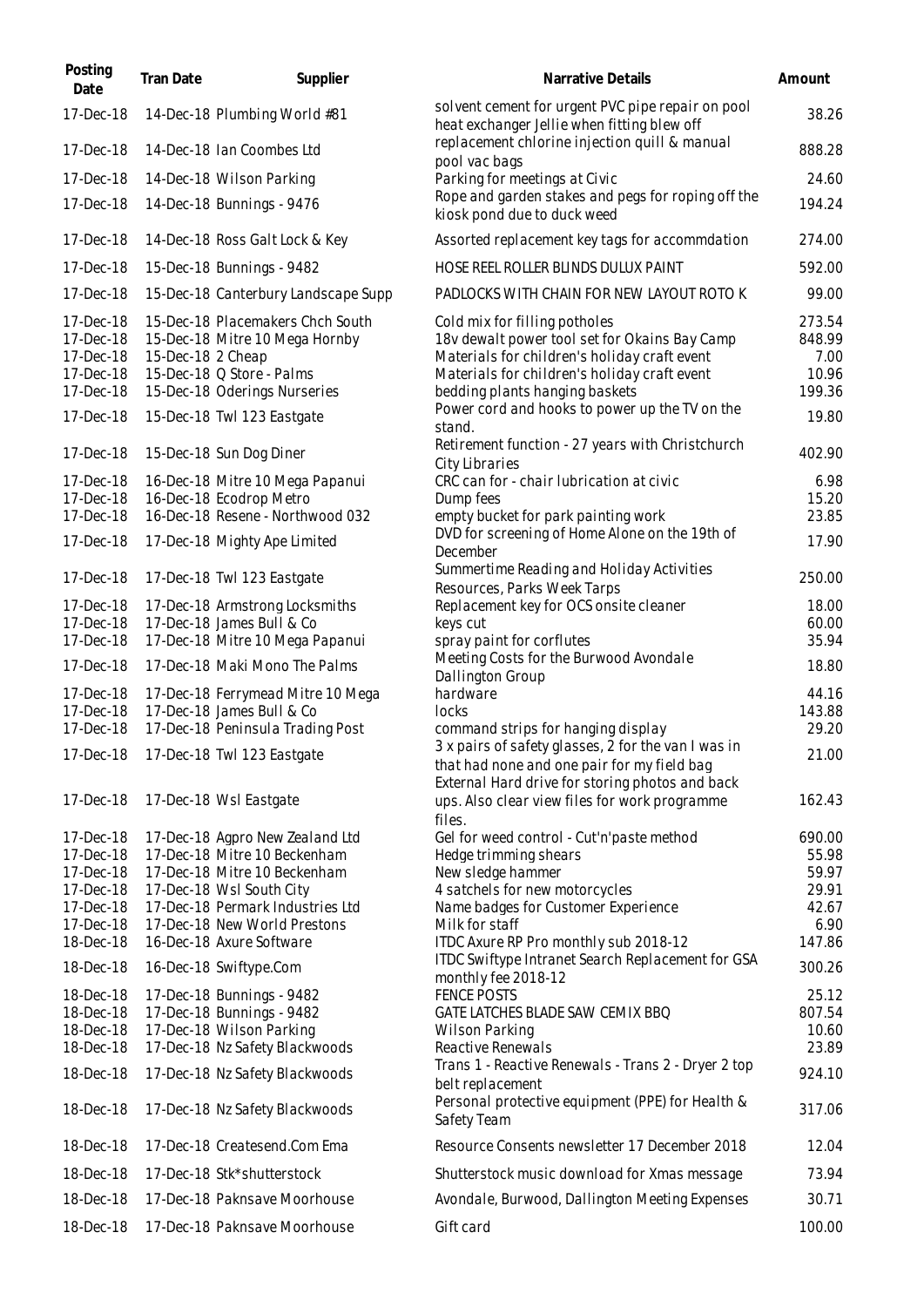| Posting<br>Date | <b>Tran Date</b>    | Supplier                            | Narrative Details                                                                                 | Amount  |
|-----------------|---------------------|-------------------------------------|---------------------------------------------------------------------------------------------------|---------|
| 18-Dec-18       |                     | 17-Dec-18 Bunnings - 9482           | tools for Travis                                                                                  | 31.49   |
| 18-Dec-18       |                     | 17-Dec-18 Brumbys Barrington        | Farewell afternoon tea                                                                            | 20.00   |
| 18-Dec-18       |                     | 17-Dec-18 Westfield Gift Voucher    | 12 days of Xmas prize vouchers.                                                                   | 400.00  |
| 18-Dec-18       |                     | 17-Dec-18 Eb *mastering Sap 2019    | Mastering SAP Conference March 2019 2-1 tickets<br>CCC purchase 2 Tickets and got 2 complementary | 8337.47 |
| 18-Dec-18       |                     | 17-Dec-18 Philip Moore & Co (S      | Cleaning products/toilet paper/rubbish bags                                                       | 1000.00 |
| 18-Dec-18       |                     | 17-Dec-18 New World St Martins      | Food for end of year thank you B.B.Q lunch for east                                               | 415.13  |
| 18-Dec-18       |                     | 17-Dec-18 Omc Power Equipment       | enders srs.<br>New track pruning tools                                                            | 424.80  |
| 18-Dec-18       |                     | 17-Dec-18 Nz Safety Blackwoods      | gloves                                                                                            | 4.14    |
| 18-Dec-18       |                     | 17-Dec-18 Nz Transport Agency       | Rego purchase for trailer                                                                         | 32.48   |
| 18-Dec-18       |                     | 17-Dec-18 Nz Transport Agency       | Rego purchase for trailer                                                                         | 32.48   |
| 18-Dec-18       |                     | 17-Dec-18 Ross Galt Lock & Key      | 2 new keys for PHS teachers in the new year                                                       | 34.00   |
| 18-Dec-18       |                     | 17-Dec-18 Ecodrop Metro             | Removal of rubbish                                                                                | 70.95   |
| 18-Dec-18       |                     | 17-Dec-18 Vendella International    | Vallances and toilet brushes for tourist flats                                                    | 444.44  |
| 18-Dec-18       |                     | 17-Dec-18 Ross Galt Lock & Key      | Various work around the camp. lodge, workshop                                                     | 494.00  |
| 18-Dec-18       |                     | 18-Dec-18 Mitre 10 Rangiora         | Toolbag for tolls.                                                                                | 36.76   |
|                 |                     |                                     | SiteSafeNZ course registration - Continuing                                                       |         |
| 18-Dec-18       | 18-Dec-18 Site Safe |                                     | Professional Development Feb 2019                                                                 | 116.73  |
| 18-Dec-18       |                     | 18-Dec-18 Chch City Libraries Lyt   | top-up for Lyttelton library Metro cards for use on<br>Diamond Harbour ferry                      | 60.00   |
| 18-Dec-18       |                     | 18-Dec-18 Ferrymead Mitre 10 Mega   | Tools - IE&C                                                                                      | 79.00   |
| 18-Dec-18       |                     | 18-Dec-18 Ferrymead Mitre 10 Mega   | Tools Vacum Server Room -                                                                         | 190.89  |
| 18-Dec-18       | 18-Dec-18 Alice     |                                     | Summertime Reading Prizes - Movie Tickets                                                         | 133.00  |
| 18-Dec-18       |                     | 18-Dec-18 Wsl Eastgate              | Entered Stamp for processing Membership<br>Registrations (paper version to TRIM)                  | 15.49   |
| 18-Dec-18       |                     | 18-Dec-18 Battery Masta Ltd         | Two Way Radio Battery                                                                             | 89.80   |
| 18-Dec-18       |                     | 18-Dec-18 New World Wigram          | Farewell afternoon Unit Function                                                                  | 53.08   |
| 18-Dec-18       |                     | 18-Dec-18 Countdown                 | Food for migrants "Christmas in the Library" event                                                | 34.69   |
| 18-Dec-18       |                     | 18-Dec-18 Hampton & Co Ltd          | plywood for Trusttum Milennium crates                                                             | 476.97  |
| 18-Dec-18       |                     | 18-Dec-18 Ccc Art Gallery Car Prk   | Parking for meetings at Civic                                                                     | 14.00   |
| 18-Dec-18       |                     | 18-Dec-18 Mitre 10 Mega Papanui     | Irrigation supplies for section e and number 4<br>tunnel house and standing out area, and gloves. | 186.89  |
| 18-Dec-18       |                     | 18-Dec-18 Caltex Dyers Road         | Fill gas bottle for Animal Management BBQ                                                         | 20.46   |
| 18-Dec-18       |                     | 18-Dec-18 Burwood Produce           | Hire of horse float to transport horse to Animal<br><b>Shelter</b>                                | 35.00   |
| 18-Dec-18       |                     | 18-Dec-18 Ferrymead Mitre 10 Mega   | Cover for Animal Management BBQ                                                                   | 63.47   |
| 18-Dec-18       |                     | 18-Dec-18 Burwood Produce           | animal food seed and saw dust                                                                     | 102.00  |
| 18-Dec-18       |                     | 18-Dec-18 Ccc Parking               | Parking for meetings at Tūranga                                                                   | 7.50    |
|                 |                     |                                     | file + reproduction rights of photo of Eileen Mayo                                                |         |
| 19-Dec-18       |                     | 17-Dec-18 Curatorial Assistance     | for exhibition entry wall                                                                         | 392.24  |
| 19-Dec-18       |                     | 17-Dec-18 Bookdepository.Com        | Botanic Gardens library                                                                           | 67.01   |
| 19-Dec-18       |                     | 17-Dec-18 Christchurch Blinds       | Blinds for Rangers house replacing 23 year old<br>drapes that are falling apart                   | 959.86  |
| 19-Dec-18       |                     | 18-Dec-18 Bunnings - 9482           | decking oil screws hose nozzle                                                                    | 242.61  |
| 19-Dec-18       |                     | 18-Dec-18 Blacks Fasteners Lt       | Plant P & ID's                                                                                    | 51.75   |
| 19-Dec-18       |                     | 18-Dec-18 Egmont Commercial Lt M/O  | 'Ronstar' for weed control                                                                        | 348.69  |
| 19-Dec-18       |                     | 18-Dec-18 Createsend.Com Ema        | Ngā Puna Wai Sports Hub update - December 2018                                                    | 19.48   |
| 19-Dec-18       |                     | 18-Dec-18 Createsend.Com Ema        | Cycling Dec 2018                                                                                  | 42.43   |
| 19-Dec-18       |                     | 18-Dec-18 Createsend.Com Ema        | Christchurch Dog News - Summer 2018 (B)                                                           | 146.23  |
| 19-Dec-18       |                     | 18-Dec-18 Createsend.Com Ema        | Christchurch Dog News - Summer 2018 (A)                                                           | 161.83  |
| 19-Dec-18       |                     | 18-Dec-18 Bunnings - 9482           | Cemix Waterproof Sealer                                                                           | 67.84   |
| 19-Dec-18       |                     | 18-Dec-18 Francescas Italian        | Retirement function                                                                               | 352.00  |
| 19-Dec-18       |                     | 18-Dec-18 Whitcoulls Riccarton 50   | Wall planner                                                                                      | 5.99    |
| 19-Dec-18       |                     | 18-Dec-18 Nz Safety Blackwoods      | Items purchased for 1st aid kits                                                                  | 82.13   |
| 19-Dec-18       |                     | 18-Dec-18 Relish Catering           | Catering Banks Peninsula Community Board<br>meeting                                               | 321.54  |
| 19-Dec-18       |                     | 18-Dec-18 Courier Post Christchurch | Courier tickets for chilly bins of water samples to                                               | 59.40   |
| 19-Dec-18       |                     | 18-Dec-18 Caltex Hornby             | Nelson<br>Milk for tearoom                                                                        | 5.99    |
|                 |                     |                                     |                                                                                                   |         |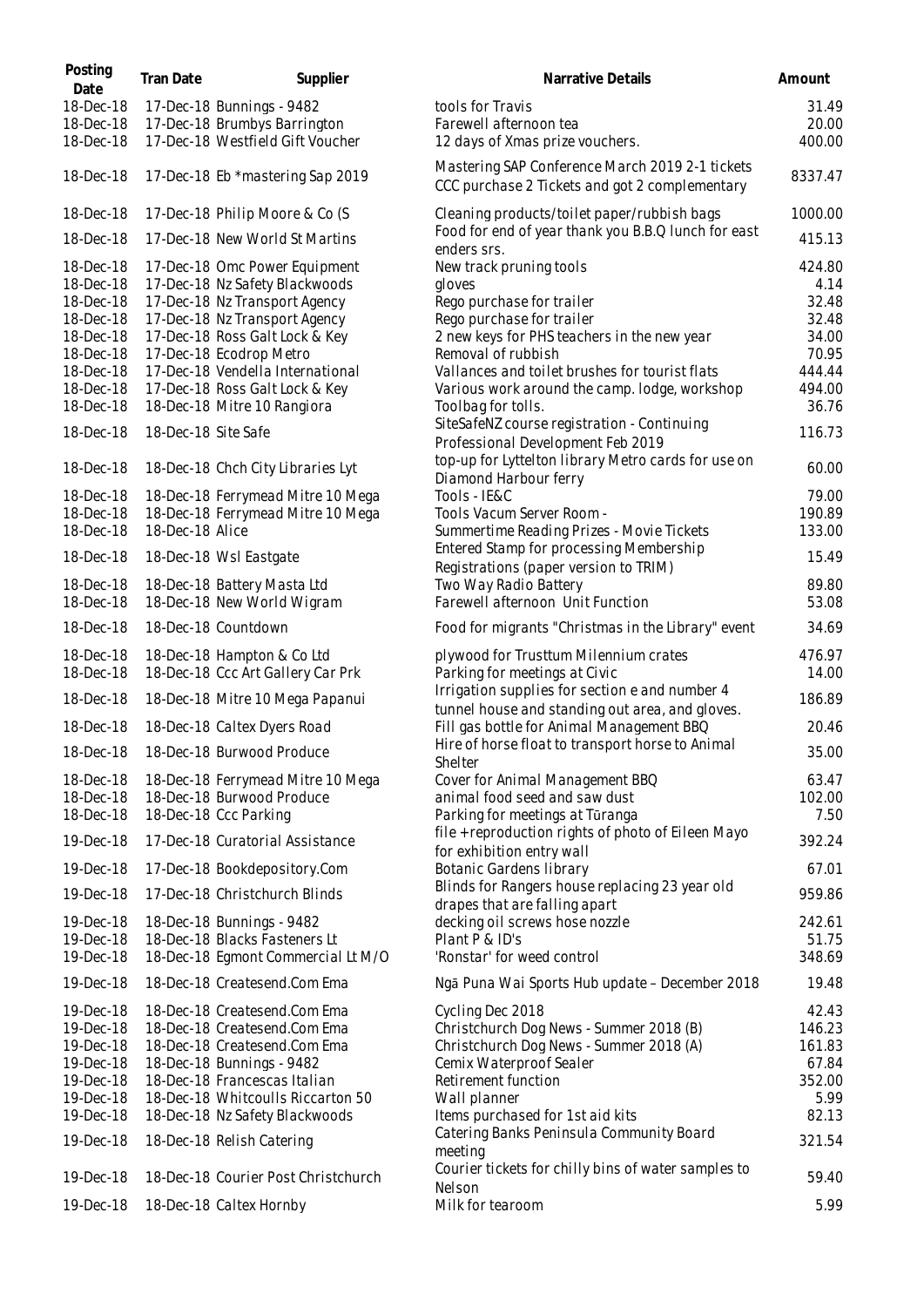| Posting<br>Date                                                            | Tran Date          | Supplier                                                                                                                                                                     | Narrative Details                                                                                                                                                     | Amount                                                      |
|----------------------------------------------------------------------------|--------------------|------------------------------------------------------------------------------------------------------------------------------------------------------------------------------|-----------------------------------------------------------------------------------------------------------------------------------------------------------------------|-------------------------------------------------------------|
| 19-Dec-18                                                                  |                    | 18-Dec-18 Nz Safety Blackwoods                                                                                                                                               | Replacement PPE - Safety Boots, Safety Glasses and<br>a Hi Vis Combo                                                                                                  | 289.46                                                      |
| 19-Dec-18                                                                  | 18-Dec-18 Repco    |                                                                                                                                                                              | new battery for sprayer                                                                                                                                               | 116.00                                                      |
| 19-Dec-18                                                                  |                    | 18-Dec-18 Bunnings - 9476                                                                                                                                                    | Ext Cord pool side and for EWP, Cleaning supplies                                                                                                                     | 151.32                                                      |
| 19-Dec-18<br>19-Dec-18<br>19-Dec-18<br>19-Dec-18<br>19-Dec-18<br>19-Dec-18 |                    | 19-Dec-18 Kenneally Timber Produc<br>19-Dec-18 Wsl Eastgate<br>19-Dec-18 Pegasus Arms<br>19-Dec-18 Uoc Student Pymnts Rp<br>19-Dec-18 Mobil Aranui<br>19-Dec-18 Mobil Aranui | timber posts for signage<br>Credit Voucher Wsl Eastgate<br>Retirement Catering<br>University of Canterbury Field Botany Course<br><b>Fuel Midges</b><br>Fuel - Midges | 476.10<br>$-18.99$<br>145.00<br>1085.75<br>100.96<br>145.81 |
| 19-Dec-18                                                                  | 19-Dec-18          | Payment - Personal - Payment -<br>Thank You                                                                                                                                  | Payment - Personal Payment - Thank You, credit for<br>overcharge on 19/12 PNS Wainoni \$569.19                                                                        | $-10.20$                                                    |
| 19-Dec-18                                                                  |                    | 19-Dec-18 Pak N Save Northlands                                                                                                                                              | PaknSav Monthly account for November 2018 -<br>Graham Condon                                                                                                          | 211.46                                                      |
| 19-Dec-18                                                                  |                    | 19-Dec-18 Pak N Save Wainoni                                                                                                                                                 | Nappies for Resale - overcharge 10.20 deposited<br>as Cash to CC - Taiora QEII                                                                                        | 596.19                                                      |
| 19-Dec-18                                                                  |                    | 19-Dec-18 Twl 220 Riccarton                                                                                                                                                  | 2 x mattress protectors, tennis racquet tape, face<br>cloths                                                                                                          | 113.00                                                      |
| 19-Dec-18                                                                  |                    | 19-Dec-18 Twl 178 Barrington                                                                                                                                                 | beans for bean bags, cleaning products and wipes                                                                                                                      | 50.10                                                       |
| 19-Dec-18                                                                  |                    | 19-Dec-18 Aarque Group Limited                                                                                                                                               | MT Black 400ml ink cartridge for HP 7100 large<br>format printer                                                                                                      | 326.91                                                      |
| 19-Dec-18                                                                  |                    | 19-Dec-18 Aarque Group Limited                                                                                                                                               | 8 rolls 841x90 jetpro bond paper for HP 7200<br>large format printer                                                                                                  | 576.05                                                      |
| 19-Dec-18<br>19-Dec-18                                                     |                    | 19-Dec-18 Wsl Riccarton<br>19-Dec-18 Wsl Riccarton                                                                                                                           | Materials for library programme<br>Materials for library programme                                                                                                    | 8.99<br>17.98                                               |
| 19-Dec-18                                                                  |                    | 19-Dec-18 Texture Plants Lt                                                                                                                                                  | Plants for section E                                                                                                                                                  | 139.91                                                      |
| 19-Dec-18                                                                  |                    | 19-Dec-18 Blue Star Taxis                                                                                                                                                    | Taxi Fare - Waste Management Event                                                                                                                                    | 54.10                                                       |
| 19-Dec-18                                                                  | 19-Dec-18 Jb Hi-Fi |                                                                                                                                                                              | Presentation Pointers for Sustainability Training                                                                                                                     | 161.00                                                      |
| 19-Dec-18                                                                  |                    | 19-Dec-18 Mighty Ape Limited                                                                                                                                                 | and conferences<br>PlayStation dual shock PS4 controllers - 1 x<br>replacement for LYT + 1 x hotswap                                                                  | 158.00                                                      |
| 20-Dec-18                                                                  |                    | 18-Dec-18 Fulcrumapp.Com                                                                                                                                                     | fee for Fulcrum users for data collection                                                                                                                             | 22.73                                                       |
| 20-Dec-18                                                                  |                    | 19-Dec-18 Bunnings - 9482                                                                                                                                                    | CABIN BBQ                                                                                                                                                             | 338.53                                                      |
| 20-Dec-18                                                                  |                    | 19-Dec-18 Wilson Parking                                                                                                                                                     | Wilson Parking                                                                                                                                                        | 6.60                                                        |
| 20-Dec-18                                                                  |                    | 19-Dec-18 Foundation                                                                                                                                                         | Catering for function 20 December 2018                                                                                                                                | 400.00                                                      |
| 20-Dec-18                                                                  | 19-Dec-18 Alga     |                                                                                                                                                                              | ALGA_Membership                                                                                                                                                       | 172.50                                                      |
| 20-Dec-18                                                                  |                    | 19-Dec-18 Wilson Parking                                                                                                                                                     | Wilson Parking                                                                                                                                                        | 10.60                                                       |
| 20-Dec-18                                                                  |                    | 19-Dec-18 Egmont Commercial Lt M/O                                                                                                                                           | Polythene for lining out nursery stock on                                                                                                                             | 570.61                                                      |
| 20-Dec-18                                                                  |                    | 19-Dec-18 Spotify P08b8d6d76                                                                                                                                                 | 5-3-08-4401 Monthly Spotify account for Vbase<br>Touch in Arena                                                                                                       | 14.99                                                       |
| 20-Dec-18                                                                  |                    | 19-Dec-18 Createsend.Com Ema                                                                                                                                                 | Draft Heritage Strategy update - 19 December 2018                                                                                                                     | 13.02                                                       |
| 20-Dec-18                                                                  |                    | 19-Dec-18 Createsend.Com Ema                                                                                                                                                 | Go ahead newsletter December 2018                                                                                                                                     | 17.10                                                       |
| 20-Dec-18                                                                  |                    | 19-Dec-18 Createsend.Com Ema                                                                                                                                                 | CCC events update - December 2018                                                                                                                                     | 182.77                                                      |
| 20-Dec-18                                                                  |                    | 19-Dec-18 Wilson Parking                                                                                                                                                     | Parking at Civic car park for meetings                                                                                                                                | 18.60                                                       |
| 20-Dec-18                                                                  |                    | 19-Dec-18 Bunnings - 9482                                                                                                                                                    | Suction cleaning bottle trays.                                                                                                                                        | 80.00                                                       |
| 20-Dec-18                                                                  |                    | 19-Dec-18 Fosters Outdoor Power                                                                                                                                              | stilh brush cutter FSA85, battery charger, line and<br>chainsaw file                                                                                                  | 976.50                                                      |
| 20-Dec-18                                                                  |                    | 19-Dec-18 Couplands Bakeries                                                                                                                                                 | Farewell afternoon tea                                                                                                                                                | 29.00                                                       |
| 20-Dec-18                                                                  |                    | 19-Dec-18 Omc Power Equipment                                                                                                                                                | Line trimmer cutting cord                                                                                                                                             | 174.64                                                      |
| 20-Dec-18                                                                  |                    | 19-Dec-18 Storage Box-Tower Junctio                                                                                                                                          | Storage items for Learning Centre                                                                                                                                     | 46.96                                                       |
| 20-Dec-18                                                                  |                    | 19-Dec-18 Para Rubber Christchur                                                                                                                                             | Spare rubber parts for NB playground                                                                                                                                  | 100.74                                                      |
| 20-Dec-18                                                                  |                    | 19-Dec-18 George Henry & Co Ltd                                                                                                                                              | Saw blades, drill bits                                                                                                                                                | 192.92                                                      |
| 20-Dec-18                                                                  |                    | 19-Dec-18 Hcd Christchurch                                                                                                                                                   | HCD stainless steel HEX nipple 40mm                                                                                                                                   | 18.10                                                       |
| 20-Dec-18                                                                  |                    | 19-Dec-18 Bunnings - 9482                                                                                                                                                    | Expandable foam, glue & tap connections                                                                                                                               | 57.64                                                       |
| 20-Dec-18                                                                  |                    | 19-Dec-18 Mister Minit South City                                                                                                                                            | Key Cutting for lock on trailer for safety                                                                                                                            | 32.70                                                       |
| 20-Dec-18<br>20-Dec-18                                                     |                    | 19-Dec-18 Bunnings - 9482<br>19-Dec-18 JA Russell                                                                                                                            | Gloves to do pot holes and shower fitting<br>Box of florescent tubes and starters                                                                                     | 43.89<br>177.74                                             |
| 20-Dec-18                                                                  |                    | 19-Dec-18 Ferry Road Vet                                                                                                                                                     | Assess and treat dog found in red zone 19/12/18                                                                                                                       | 85.88                                                       |
| 20-Dec-18                                                                  |                    | 19-Dec-18 Bunnings - 9482                                                                                                                                                    | items for marking irrigation outlets and glue for<br>brick work mini golf area                                                                                        | 157.15                                                      |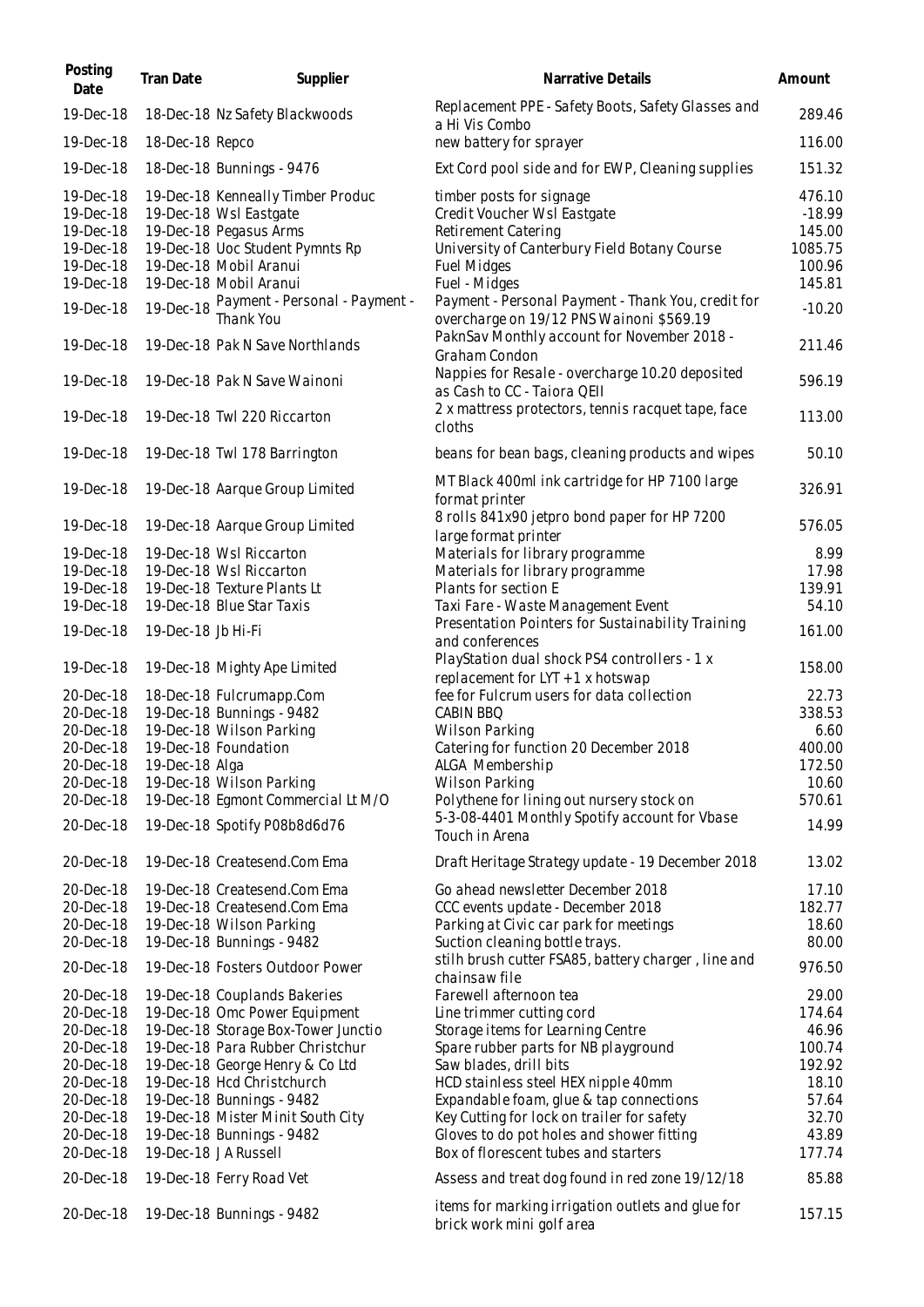| Posting<br>Date        | Tran Date         | Supplier                                                     | Narrative Details                                                               | Amount          |
|------------------------|-------------------|--------------------------------------------------------------|---------------------------------------------------------------------------------|-----------------|
| 20-Dec-18              |                   | 19-Dec-18 Smiths Hire                                        | waterblaster, gazebo and BBQ sites building                                     | 335.00          |
| 20-Dec-18              |                   | 19-Dec-18 New World Prestons                                 | Ice creams for IHC outwork gang thank you xmas<br>lunch                         | 29.95           |
| 20-Dec-18<br>20-Dec-18 |                   | 19-Dec-18 Bp Connect Marshlands<br>19-Dec-18 Bunnings - 9482 | Fill gas bottles for BBQ trailer<br>Signs and wall anchors for NPW              | 116.97<br>75.15 |
| 20-Dec-18              |                   | 19-Dec-18 French Bakery Limited                              | French Bakery - Catering for Older Adults network<br>meeting 12 December 2018.  | 42.50           |
| 20-Dec-18              |                   | 19-Dec-18 French Bakery Limited                              | French Bakery - Catering for Hoon Hay network<br>meeting 12 December 2018.      | 103.30          |
| 20-Dec-18              |                   | 20-Dec-18 Chch City Council Civic                            | Duty Manager licences to enable selling of<br>fundraising wine/beer in store.   | 632.50          |
| 20-Dec-18              |                   | 20-Dec-18 Twl 123 Eastgate                                   | Book prizes for Summer Reading                                                  | 186.10          |
| 20-Dec-18              |                   | 20-Dec-18 Stuff Media (Ps)                                   | Daily Newspaper delivery to Taiora QEII for<br>November and December 2018       | 97.59           |
| 20-Dec-18              |                   | 20-Dec-18 Wedderburn Scales                                  | Calibration of scales                                                           | 74.75           |
| 20-Dec-18              |                   | 20-Dec-18 Stuff Ps Recurring                                 | The Press subscription                                                          | 50.70           |
| 20-Dec-18              |                   | 20-Dec-18 Stuff Ps Recurring                                 | The Press subscription                                                          | 55.47           |
| 20-Dec-18              |                   | 20-Dec-18 Stuff Ps Recurring                                 | Press subscription                                                              | 56.77           |
| 20-Dec-18              |                   | 20-Dec-18 Stuff Ps Recurring                                 | The Press subscription                                                          | 66.74           |
| 20-Dec-18              |                   | 20-Dec-18 Ccc Parking                                        | Car Parking for phone pickup at Civic                                           | 3.60            |
|                        |                   |                                                              | Payment - Personal Payment - Thank You, Credit                                  |                 |
| 20-Dec-18              | 20-Dec-18         | Payment - Personal - Payment -<br>Thank You                  | for Incorrect Charge                                                            | $-10.00$        |
| 20-Dec-18              |                   | 20-Dec-18 Ferrymead Mitre 10 Mega                            | reflective tape                                                                 | 53.68           |
| 20-Dec-18              |                   | 20-Dec-18 James Bull & Co                                    | locks                                                                           | 71.93           |
| 20-Dec-18              |                   | 20-Dec-18 Stuff Ps Recurring                                 | The Press monthly subscription CAG library<br>records                           | 50.00           |
| 20-Dec-18              |                   | 20-Dec-18 Just Desserts                                      | Farewell afternoon tea                                                          | 64.00           |
| 20-Dec-18              |                   | 20-Dec-18 New World Wigram                                   | Farewell afternoon tea                                                          | 102.60          |
| 20-Dec-18              |                   | 20-Dec-18 Total Pos Solutions                                | Cash register ink and paper                                                     | 116.50          |
| 20-Dec-18              |                   | 20-Dec-18 Caltex Redwood                                     | milk for Redwood staff room                                                     | 3.99            |
| 20-Dec-18              |                   | 20-Dec-18 Mitre 10 Beckenham                                 | Non slip tape for ramp of trailer                                               | 13.32           |
| 20-Dec-18              |                   | 20-Dec-18 Mitre 10 Beckenham                                 | Non Slip tape for Ramp of Trailer                                               | 26.64           |
|                        |                   | 20-Dec-18 Computer Food                                      | Goldtouch keyboard                                                              |                 |
| 20-Dec-18              |                   |                                                              |                                                                                 | 202.74          |
| 20-Dec-18              |                   | 20-Dec-18 Mister Minit The Palms                             | new drinks fridge garage door keys                                              | 21.80           |
| 20-Dec-18              |                   | 20-Dec-18 Countdown                                          | Grocery items for re sale in the shop                                           | 106.45          |
| 20-Dec-18              | 20-Dec-18 Kiwigas |                                                              | 9kg gas bottles for bbq's                                                       | 228.54          |
| 20-Dec-18              |                   | 20-Dec-18 Modica Group Limited                               | Email to SMS text messaging for November 2018                                   | 142.27          |
| 20-Dec-18              |                   | 20-Dec-18 Countdown                                          | Coke and pepsi for IHC outwork gang thank you<br>xmas lunch                     | 34.00           |
| 21-Dec-18              |                   | 18-Dec-18 Paypal *conservatio                                | conservation supplies, collection care                                          | 138.71          |
| 21-Dec-18              |                   | 19-Dec-18 Jotform Inc.                                       | Subscription for Jotform.                                                       | 28.73           |
| 21-Dec-18              |                   | 19-Dec-18 Rics Subs Nzd Cybs                                 | <b>RICS Fees</b>                                                                | 855.00          |
| 21-Dec-18              |                   | 19-Dec-18 Aliexpress                                         | Vinyl cutting film for Makerspace                                               | 11.23           |
| 21-Dec-18              |                   | 19-Dec-18 Aliexpress                                         | Hama beads for Makerspace                                                       | 126.09          |
| 21-Dec-18              |                   | 19-Dec-18 Paypal *smithsbooks                                | Credit Voucher Paypal *smithsbooks                                              | $-127.50$       |
| 21-Dec-18              |                   | 19-Dec-18 Amzn Mktp Us*m23ou6mg0                             | Books Botanic Gardens library                                                   | 146.22          |
| 21-Dec-18              |                   | 20-Dec-18 Wilson Parking                                     | <b>Wilson Parking</b>                                                           | 12.60           |
| 21-Dec-18              |                   | 20-Dec-18 Aa Sydenham                                        | RUC label for vehicle                                                           | 4.14            |
| 21-Dec-18              |                   | 20-Dec-18 Blacks Fasteners Lt                                | 50mm, 75mm, 100mm wood screws for Roto K                                        | 208.60          |
| 21-Dec-18              |                   | 20-Dec-18 Ross Galt Lock & Key                               | signs, drill bit and 1/4 drive.<br>padlocks New set up Roto K, (WITH CHAINS ON) | 568.00          |
| 21-Dec-18              |                   | 20-Dec-18 Bunnings - 9476                                    | screw bit set                                                                   | 9.98            |
| 21-Dec-18              |                   | 20-Dec-18 Workplace Safety Sup                               | Health & Safety Consummables                                                    | 357.88          |
| 21-Dec-18              |                   | 20-Dec-18 Saecowilson - Christch                             | Workshop Consumables - WO 801332448                                             | 769.49          |
| 21-Dec-18              |                   | 20-Dec-18 The Selwyn Print Company                           | Decals for Gear Swap bins                                                       | 115.00          |
| 21-Dec-18              |                   | 20-Dec-18 Createsend.Com Ema                                 | Halswell Skate and Recreation Parks                                             | 8.57            |
| 21-Dec-18              |                   | 20-Dec-18 Createsend.Com Ema                                 | Lyttelton Harbour Wastewater Project                                            | 11.04           |
| 21-Dec-18              |                   | 20-Dec-18 Createsend.Com Ema                                 | Halswell Skate Parks                                                            | 11.11           |
| 21-Dec-18              |                   | 20-Dec-18 Createsend.Com Ema                                 | QEII Park update - 20 December 2018                                             | 17.31           |
| 21-Dec-18              |                   | 20-Dec-18 Createsend.Com Ema                                 | Water Supply Update 20 December                                                 | 19.15           |
| 21-Dec-18              |                   |                                                              |                                                                                 | 49.02           |
|                        |                   | 20-Dec-18 Createsend.Com Ema                                 | Newsline 20/12//2018                                                            |                 |
| 21-Dec-18              |                   | 20-Dec-18 Stk*shutterstock                                   | Shutterstock music download.                                                    | 74.09           |
| 21-Dec-18              |                   | 20-Dec-18 Dollar Store                                       | Craft supplies for Christmas Promotion at<br>Bishopdale Library                 | 5.50            |
| 21-Dec-18              |                   | 20-Dec-18 Voyager Internet Ltd                               | <b>Bulletin Messaging</b>                                                       | 11.91           |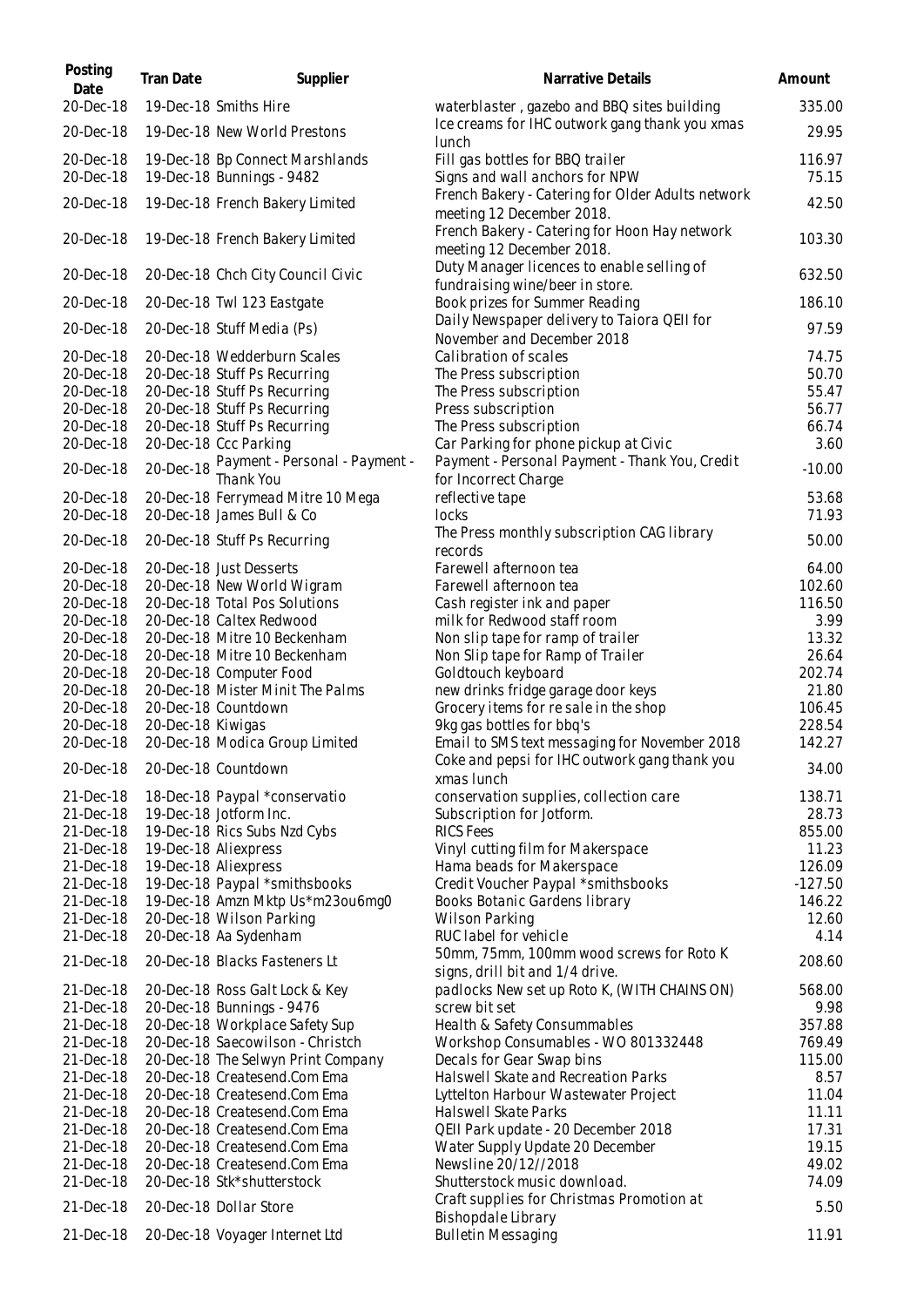| Posting<br>Date        | <b>Tran Date</b>     | Supplier                                                             | Narrative Details                                                                                      | Amount            |
|------------------------|----------------------|----------------------------------------------------------------------|--------------------------------------------------------------------------------------------------------|-------------------|
| 21-Dec-18              |                      | 20-Dec-18 Whitcoulls Thepalms 47                                     | 2019 Wall Planner                                                                                      | 5.99              |
| 21-Dec-18              |                      | 20-Dec-18 Bunnings - 9482                                            | graffiti remover                                                                                       | 57.80             |
| 21-Dec-18              |                      | 20-Dec-18 Omc Power Equipment                                        | 2 stroke oil                                                                                           | 38.90             |
| 21-Dec-18              |                      | 20-Dec-18 Nz Safety Blackwoods                                       | Airhorns                                                                                               | 69.11             |
| 21-Dec-18              |                      | 20-Dec-18 Bunnings - 9476                                            | Microwave, jugs, toasters & curtains                                                                   | 728.70            |
| 21-Dec-18              |                      | 20-Dec-18 Bunnings - 9476                                            | replacement 30m electrical lead for missing one<br>plus ear muffs, signs & equipment bag for site      | 110.14            |
| 21-Dec-18              |                      | 20-Dec-18 Hcd Christchurch                                           | Camlock and thread tape for submersible pump at<br>Hagley Oval                                         | 29.84             |
| 21-Dec-18              |                      | 20-Dec-18 Propeller Swim School                                      | Water test tubes for Pioneer Pool                                                                      | 185.15            |
| 21-Dec-18              |                      | 20-Dec-18 Ian Coombes Ltd                                            | New manual vacuum head for QE2 pool                                                                    | 511.75            |
| 21-Dec-18              |                      | 20-Dec-18 South Hort                                                 | Gravel chip for addition to alpine potting media                                                       | 72.22             |
| 21-Dec-18              |                      | 20-Dec-18 Ecodrop Styx                                               | Guy Fawkes - Equipment storage clean out                                                               | 20.27             |
| 21-Dec-18              |                      | 20-Dec-18 Bunnings - 9476                                            | Replacement shower head                                                                                | 34.95             |
| 21-Dec-18              | 20-Dec-18 Vegeland   |                                                                      | animal area greens for rabbits and birds                                                               | 8.98              |
| 21-Dec-18              |                      | 20-Dec-18 Ross Galt Lock & Key                                       | Keys for lock up area                                                                                  | 187.85            |
| 21-Dec-18              |                      | 20-Dec-18 Ross Galt Lock & Key                                       | New padlocks and master keys                                                                           | 573.35            |
| 21-Dec-18<br>21-Dec-18 |                      | 20-Dec-18 Slightly Foxed Secondhand<br>20-Dec-18 Adventure Book Shop | Library book<br>Library book                                                                           | 20.00<br>25.00    |
| 21-Dec-18              |                      | 20-Dec-18 Peka Agencies Limited                                      | Jewellery for resale in B G V C Giftshop                                                               | 50.60             |
| 21-Dec-18              |                      | 20-Dec-18 Federal Express Pacifi                                     | Giftware for resale in B G V C Gift shop                                                               | 159.17            |
| 21-Dec-18              |                      | 21-Dec-18 Mitre 10 Mega Hornby                                       | Misc items for Waltham pool                                                                            | 43.44             |
| 21-Dec-18              |                      | 21-Dec-18 Mobil Aranui                                               | <b>Fuel Midges</b>                                                                                     | 137.32            |
| 21-Dec-18              |                      | 21-Dec-18 Mitre 10 Beckenham                                         | Tools and Tool Box for Enliven Places                                                                  | 43.32             |
|                        |                      |                                                                      | Materials for securing Bridle Path Walkway                                                             |                   |
| 21-Dec-18              |                      | 21-Dec-18 Ferrymead Mitre 10 Mega                                    | entrance after vandalism incident                                                                      | 150.56            |
| 21-Dec-18              |                      | 21-Dec-18 Twl 178 Barrington                                         | Photocopy paper                                                                                        | 30.00             |
| 21-Dec-18              |                      | 21-Dec-18 Thode Knife & Saw Ltd                                      | Sharpen Guillotine blade x 2                                                                           | 100.57            |
| 21-Dec-18              |                      | 21-Dec-18 Beckenham Service Ctr                                      | Parking Coupons                                                                                        | 139.50            |
| 21-Dec-18              |                      | 21-Dec-18 Hampton & Co Ltd                                           | plywood for Trusttum millennium crates                                                                 | 241.85            |
| 21-Dec-18              |                      | 21-Dec-18 Mitre 10 Beckenham                                         | stainless steel lock nuts to repair pool cover                                                         | 15.12             |
|                        |                      |                                                                      | trolley wheels coming apart at Waltham pool<br>Double weather proof power point for summer             |                   |
| 21-Dec-18              |                      | 21-Dec-18 Mitre 10 Mega Hornby                                       | pools                                                                                                  | 44.98             |
| 21-Dec-18              |                      | 21-Dec-18 Ascent Technology Ltd                                      | Credit Voucher Ascent Technology Ltd. Refund for<br>cancelled back-order.                              | $-61.79$          |
|                        |                      | 21-Dec-18 21-Dec-18 Mitre 10 Beckenham                               | Felt Pads for Sumner Library Furniture - to stop<br>scratching the floor                               | 126.96            |
| 21-Dec-18              |                      | 21-Dec-18 Eb *agile Christchurch                                     | Conference fees to attend Agile Seminar, 1 attendee                                                    | 100.00            |
| 21-Dec-18              |                      | 21-Dec-18 Nzrc Online Shop                                           | First aide training                                                                                    | 130.00            |
| 24-Dec-18              |                      | 19-Dec-18 Paypal *bwb Books                                          | 2x books ordered for Strategic Communications<br>Team.                                                 | 29.98             |
| 24-Dec-18<br>24-Dec-18 | 19-Dec-18 Irugs NZ - | 19-Dec-18 Surveymonkey                                               | ITDC SurveyMonkey Annual Renewal 2 licenses<br>Mat for Hornby Children's area                          | 2626.94<br>189.00 |
| 24-Dec-18              |                      | 20-Dec-18 Pizza Hut - 769                                            | Food for Christmas in the Library event for migrant<br>customers                                       | 18.00             |
| 24-Dec-18              |                      | 20-Dec-18 Www.Aliexpress.Com                                         | Incentives - Bells & reflective slap bands for<br>Central City TDM and Walk or Wheel to School<br>day. | 798.26            |
| 24-Dec-18              | 20-Dec-18 liba       |                                                                      | BA Analyst yearly subscription to Business Anaylst<br>training for 1 person                            | 282.34            |
| 24-Dec-18              |                      | 20-Dec-18 Paypal *radacadsyst                                        | Conference Fees for 2 attendees; Difinity IT<br>conference in Auckland                                 | 4294.76           |
| 24-Dec-18              |                      | 20-Dec-18 Cei Pty Limited                                            | Library book                                                                                           | 57.59             |
| 24-Dec-18              |                      | 20-Dec-18 Pizza Hutt 818                                             | Thank you xmas lunch to the Travis and Bottle Lake<br>IHC out work gangs                               | 112.00            |
| 24-Dec-18              |                      | 21-Dec-18 Wilson Parking                                             | Parking                                                                                                | 6.60              |
| 24-Dec-18              |                      | 21-Dec-18 Mingk Pty Ltd                                              | Goods for resale                                                                                       | 1372.37           |
| 24-Dec-18              |                      | 21-Dec-18 Bunnings - 9476                                            | cartridge glue, no more nails, (for signs seat and<br>tables) pipe fittings for water to plants.       | 62.16             |
| 24-Dec-18              |                      | 21-Dec-18 Burnsco Marine                                             | 30m x 10mm chain for fence repair in Armagh St<br>carpark                                              | 479.70            |
| 24-Dec-18              |                      | 21-Dec-18 The National Business                                      | Monthly subscription to NBR                                                                            | 35.00             |